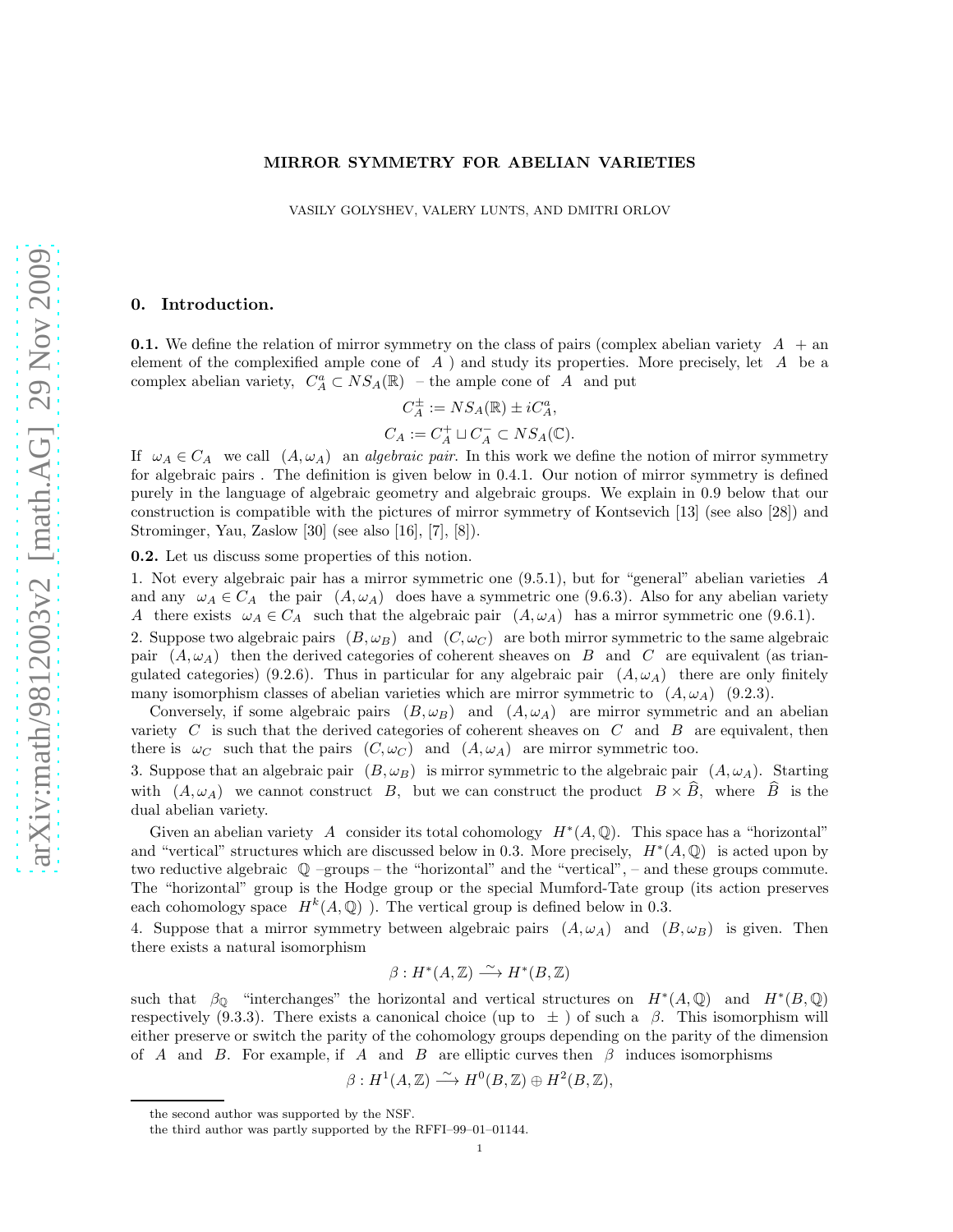$$
\beta: H^0(A,\mathbb{Z}) \oplus H^2(A,\mathbb{Z}) \stackrel{\sim}{\longrightarrow} H^1(B,\mathbb{Z}).
$$

The mirror symmetry works "best" for abelian varieties A which are obtained by a version of the G–construction of Gerritzen (section 10).

5. If the abelian variety A is obtained by the **G**– construction, then for any  $\omega_A \in C_A$  the algebraic pair  $(A, \omega_A)$  has a mirror symmetric pair  $(B, \omega_B)$ , such that B is also obtained by the **G**–construction. Moreover, in this case we can describe the isomorphism  $\beta$  explicitly. Namely,  $\beta$  is given by an element in  $H^*(A \times B, \mathbb{Z})$  which is the Chern character of some natural line bundle on a certain real subtorus of  $A \times B$  of dimension 3n (where  $n = dim A = dim B)$ .

**0.3.** Let us describe the two  $\mathbb{Q}$  –algebraic groups attached to any abelian variety A, which act on the total cohomology  $H^*(A, \mathbb{Q})$  and commute with each other.

**0.3.1.** The first group is the classical *Hodge group* or the *special Mumford-Tate group*. Let us recall its definition.

Put  $\Gamma = \Gamma_A = H_1(A, \mathbb{Z}), \quad V = \Gamma_{\mathbb{R}} = H_1(A, \mathbb{R}).$  The complex structure on A induces the operator of complex structure  $J_A$  on V. Consider the homomorphism of algebraic  $\mathbb R$  -groups

$$
h_A: \mathbf{S}^1 \longrightarrow \mathrm{GL}(V), \quad h_A(e^{i\theta}) = \cos(\theta) \cdot Id + \sin(\theta) \cdot J_A,
$$

so that  $h_A(e^{i\pi/2}) = J_A$ . Then  $Hdg_{A,Q}$  is defined as the smallest Q –algebraic subgroup G of  $GL(H_1(A, \mathbb{Q}))$  such that  $h_A(\mathbf{S}^1) \subset G(\mathbb{R})$ . By functoriality  $Hdg_{A,\mathbb{Q}}$  acts on  $H^1(A, \mathbb{Q})$  and on the total cohomology  $H^*(A, \mathbb{Q}) = \Lambda H^1(A, \mathbb{Q})$ . We call this group "horizontal" because it preserves each subspace  $H^k(A, \mathbb{Q})$ .

0.3.2. Perhaps the main point of our work is the consideration of the second ("vertical") algebraic group which we view as the mirror image of the Hodge group. This second group is the Zariski closure  $\overline{Spin(A)}$  in  $GL(H^*(A,\mathbb{Q}))$  of a certain discrete subgroup  $Spin(A) \subset GL(H^*(A,\mathbb{Q}))$ .

Let  $D^{b}(A)$  be the bounded derived category of coherent sheaves on A. Consider its group  $Aut eq(D<sup>b</sup>(A))$  of exact autoequivalences. We construct in 4.3 a natural representation

$$
\rho_A: Auteq(D^b(A)) \longrightarrow GL(H^*(A, \mathbb{Z}))
$$

and denote its image by  $Spin(A)$ . The elements of  $Spin(A)$  act by algebraic correspondences, hence commute with the Hodge group and preserve the Hodge verticals  $\bigoplus_{p-q=fixed} H^{p,q}(A,\mathbb{C})$ . Hence the same is true for the algebraic group  $\overline{Spin(A)}$ . Let us discuss some properties of the groups  $Spin(A)$ and  $Spin(A)$ .

**0.3.3.** Let  $\widehat{A}$  be the dual abelian variety and  $\Gamma_{\widehat{A}}$  be its first homology lattice that can be identified with  $\Gamma_A^* := \text{Hom}(\Gamma_A, \mathbb{Z})$ . Consider the lattice

$$
\varLambda:=\varGamma_A\oplus\varGamma_{\widehat{A}}
$$

with the canonical bilinear symmetric form

$$
Q((a, b), (c, d)) = b(c) + d(a).
$$

Let  $SO(\Lambda, Q)$  be the corresponding special orthogonal group. Let  $Spin(\Lambda, Q)$  be the corresponding spinorial group. We have the canonical exact sequence

$$
0 \longrightarrow \mathbb{Z}/2\mathbb{Z} \longrightarrow Spin(A,Q) \longrightarrow SO(A,Q).
$$

Note that the group  $Spin(A, Q)$  acts naturally on the total cohomology group  $\Lambda \Gamma_A^* = H^*(A, \mathbb{Z})$ .

For any abelian variety A, there are two representations of  $Auteq(D^b(A))$ . One, in  $H^*(A,\mathbb{Z})$ , is the representation  $\rho_A$  considered above, in (0.3.2). The existence of the other, in  $\Lambda$  is implied by the explicit description of  $Auteq(D^b(A))$  given in [24]. In fact, a commutative diagram exists:

$$
Spin(A) \leftrightarrow Spin(A, Q)
$$
  
\n
$$
\downarrow \qquad \qquad \downarrow
$$
  
\n
$$
U(A) \leftrightarrow SO(A, Q)
$$

where the horizontal arrows are compatible with the actions on  $H^*(A, \mathbb{Z})$  and  $\Lambda$  respectively. The group  $U(A)$  was first introduced independently by S.Mukai [18] and by A.Polishchuk [27], so we call it the Mukai-Polishchuk group.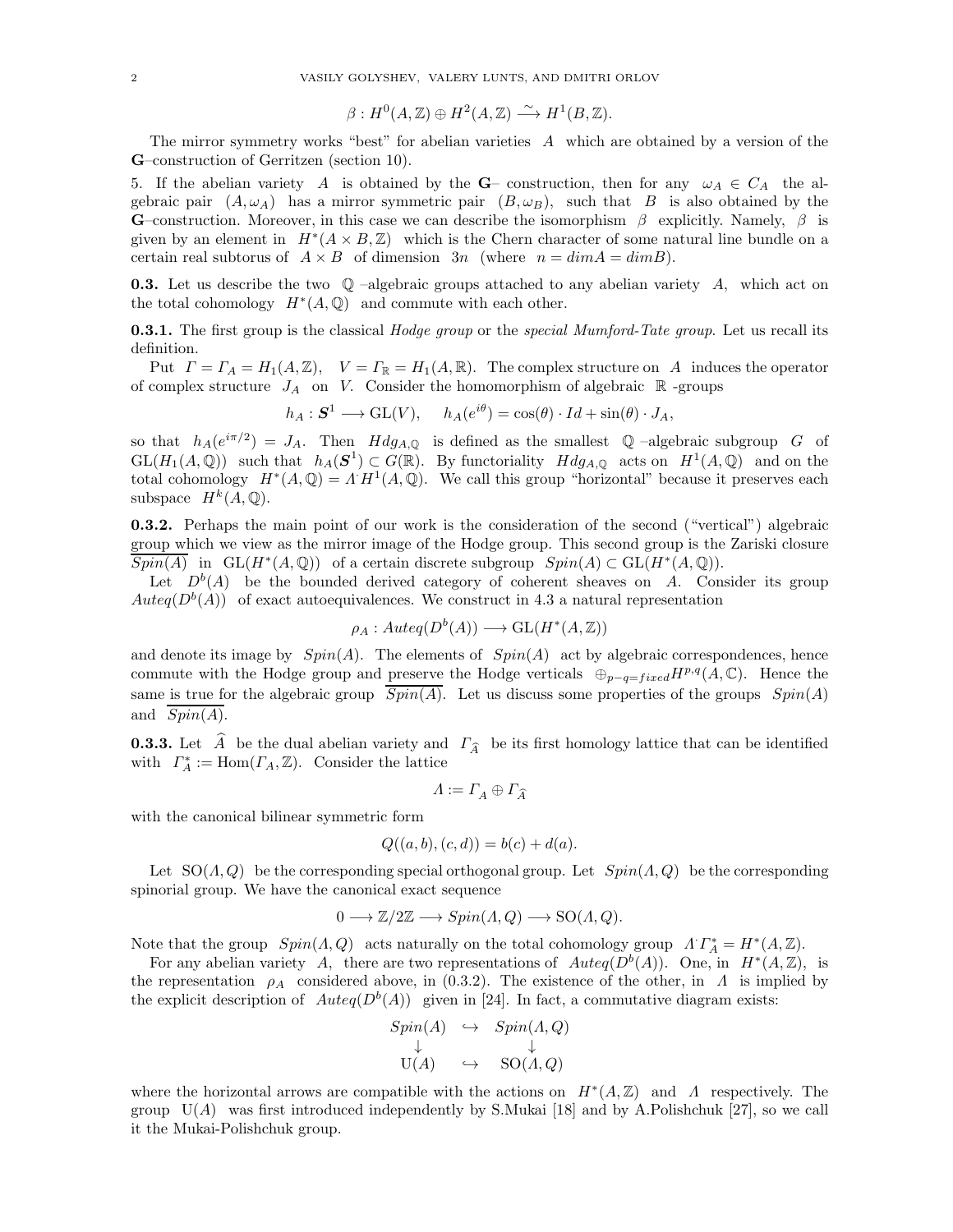Let  $\overline{U(A)} \subset GL(\Lambda_{\mathbb{Q}})$  be the  $\mathbb{Q}-$  algebraic subgroup which is the Zariski closure of  $U(A)$  in  $GL(A_{\mathbb{Q}})$ . Thus the groups  $\overline{Spin(A)}$  and  $\overline{U(A)}$  are isogeneous.

**0.3.4.** The algebraic groups  $\overline{Spin(A)}$  and  $\overline{U(A)}$  are semisimple (7.2.1).

**0.3.5.** Consider the set  $C_A = C_A^+ \sqcup C_A^- \subset NS_A(\mathbb{C})$  as in 0.1. Both  $C_A^+$  and  $C_A^-$  can be considered as Siegel domains of the first kind: the Lie group  $\overline{U(A)}(\mathbb{R})$  acts naturally on  $C_A$  preserving  $C_A^+$  and  $C_A^-$ . Moreover,  $C_A^+$  and  $C_A^-$  are single  $\overline{U(A)}(\mathbb{R})$  -orbits and the stabilizer  $K_\omega$  of a point  $\omega \in C_A$ is a maximal compact subgroup of the semisimple Lie group  $U(A)(\mathbb{R})$ . Further, for each  $\omega \in C_A$ there is a natural choice of an element  $I_\omega \in K_\omega$  (14) such that  $I_\omega$  defines a complex structure on the space  $\Lambda_{\mathbb{R}}$  (0.3.3).

0.4. Now we are ready to give the main definition of mirror symmetry for algebraic pairs.

Let  $(A, \omega_A)$  be an algebraic pair,  $\Lambda_A = \Gamma_A \oplus \Gamma_{\widehat{A}}$  with the symmetric form  $Q_A$  as in 0.3.3. Note that the Hodge group  $H dg_{A,Q} = H dg_{A \times \widehat{A},\mathbb{Q}}$  is naturally a subgroup of  $SO(A_{A,Q}, Q_{A,Q})$ . Moreover, it commutes with  $\overline{U(A)}$ . Thus we obtain two commuting complex structures on  $A_{A,R}$ :  $J_{A\times \widehat{A}}$  $H dg_{A,\mathbb{Q}}(\mathbb{R}) = H dg_{A \times \widehat{A},\mathbb{Q}}(\mathbb{R}) \text{ and } I_{\omega_A} \in \mathrm{U}(A)(\mathbb{R}).$ 

**0.4.1 Definition.** We call algebraic pairs  $(A, \omega_A)$  and  $(B, \omega_B)$  mirror symmetric if there is given an isomorphism of lattices

 $\alpha: A_A \xrightarrow{\sim} A_B,$ 

which identifies the forms  $Q_A$  and  $Q_B$  and satisfies the following conditions:

$$
\alpha_{\mathbb{R}} \cdot J_{A \times \widehat{A}} = I_{\omega_B} \cdot \alpha_{\mathbb{R}},
$$
  

$$
\alpha_{\mathbb{R}} \cdot I_{\omega_A} = J_{B \times \widehat{B}} \cdot \alpha_{\mathbb{R}}.
$$

**0.4.2.** Note that if we identify  $\Lambda_A$  and  $\Lambda_B$  by means of  $\alpha$  then

$$
H dg_{A,Q} \subseteq \overline{U(B)}, \qquad H dg_{B,Q} \subseteq \overline{U(A)}.
$$

**0.5.** Actually we work in a more general context. Namely, we consider weak pairs  $(A, \omega_A)$ , where A is a *complex torus* and  $\omega_A = \eta_1 + i\eta_2 \in NS_A(\mathbb{C})$  is such that  $\eta_2$  is nondegenerate. (Thus an algebraic pair is in particular a weak pair.) And we define the notion of mirror symmetry for weak pairs. However we prove that if two weak pairs are mirror symmetric and one of them is algebraic then so is the other.

**0.6.** For an abelian variety A the algebraic group  $Spin(A)$  or rather its Lie algebra has a different description. It turns out to be isomorphic (as a Lie subalgebra of  $\mathfrak{gl}(H^*(A,\mathbb{Q}))$ ) to the Neron-Severi Lie algebra  $\mathfrak{g}_{NS}(A)$  defined in [15].

**0.6.1.** Let us recall the definition of  $g_{NS}(X)$  for a smooth complex projective variety X. If  $\kappa \in$  $H^{1,1}(X) \cap H^2(X,\mathbb{Q})$  is an ample class, then cupping with it defines an operator  $e_{\kappa}$  in the total cohomology  $H^*(X) = H^*(X, \mathbb{C})$  of degree 2 and the hard Lefschetz theorem asserts that for  $s =$  $0, 1, ..., n$ ,  $e_{\kappa}^{s}$  maps  $H^{n-s}(X)$  isomorphically onto  $H^{n+s}(X)$ . As is well known, this is equivalent to the existence of a (unique) operator  $f_{\kappa}$  on  $H^*(X)$  of degree  $-2$  such that the commutator  $[e_{\kappa}, f_{\kappa}]$ is the operator h which on  $H^k(X)$  is multiplication by  $k-n$ . The elements  $e_{\kappa}, f_{\kappa}, h$  make up a Lie subalgebra  $\mathfrak{g}_{\kappa}$  of  $\mathfrak{gl}(H^*(X))$  isomorphic to  $sl(2)$ . Define the Neron-Severi Lie algebra  $\mathfrak{g}_{NS}(X)$ as the Lie subalgebra of  $\mathfrak{gl}(H^*(X))$  generated by  $\mathfrak{g}_{\kappa}$  's with  $\kappa$  an ample class. This Lie subalgebra is defined over  $\mathbb Q$  and is evenly graded by the adjoint action by the semisimple element h. The Lie algebra  $\mathfrak{g}_{NS}(X)$  is semisimple.

0.6.2. Note that the equality

$$
Lie \overline{Spin(A)} = \mathfrak{g}_{NS}(A) \qquad (*)
$$

implies one of the standard conjectures of Grothendieck for A. Namely, the algebraicity of the operator  $f_{\kappa}$  (0.5.1) that has been proved for abelian varieties by Kleiman [12].

**0.6.3.** Question. Let  $X$  be a smooth complex projective variety. Assume that the canonical sheaf  $K_X$  is trivial. Does the analogue of  $(*)$  hold for X?

Note that if  $K_X$  or  $K_X^{-1}$  is ample then the analogue of (\*) cannot hold. Indeed, by a theorem in [3] the group  $Auteq(D^b(X))$  is then generated by  $Aut(X)$ , the shift operator [1], and by operators of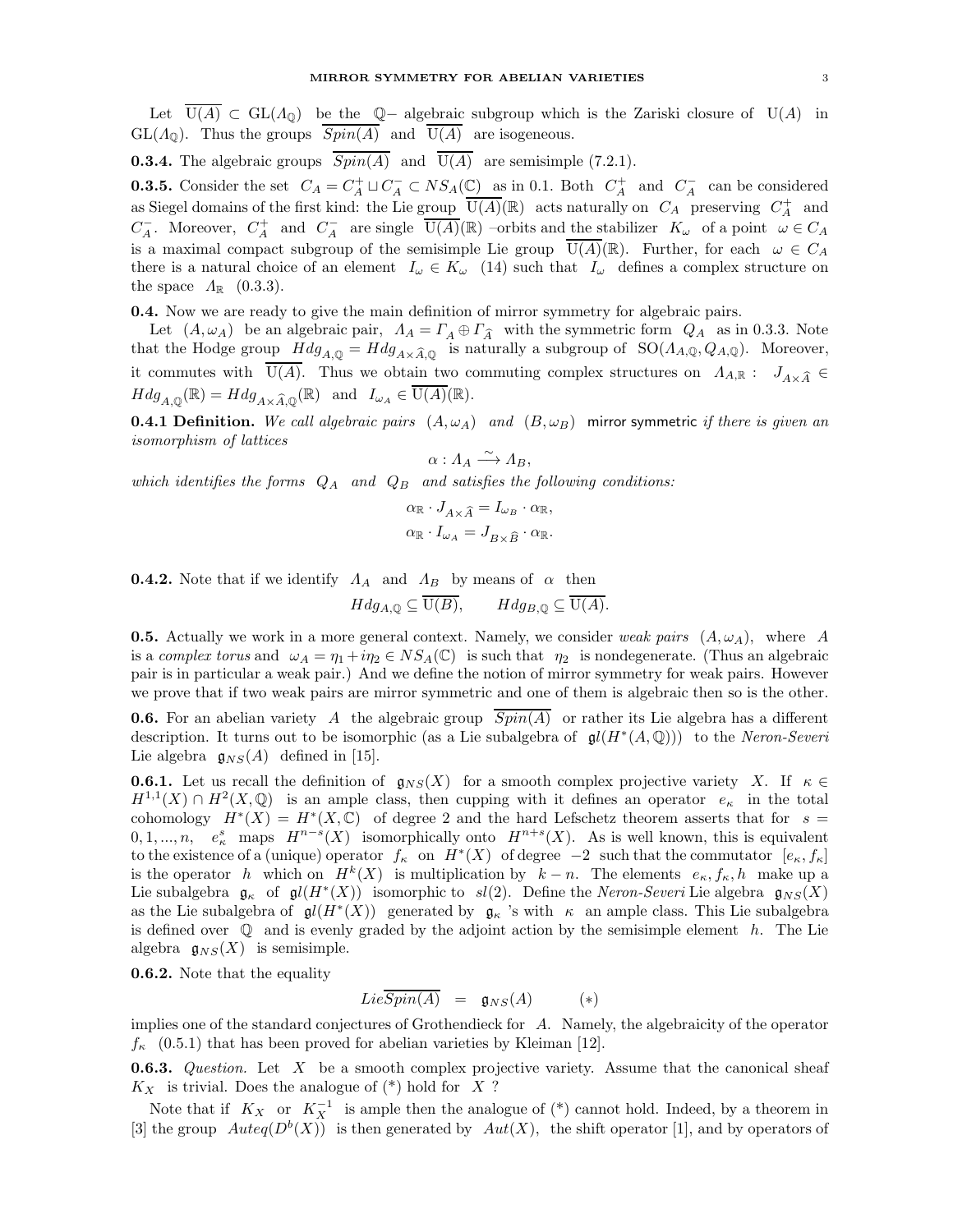tensoring with a line bundle on X. Thus (if  $Aut(X)$  is trivial)  $Aut eq(D^b(X))$  is abelian, whereas the Lie algebra  $\mathfrak{g}_{NS}(X)$  is semisimple.

0.7. Our picture of the mirror symmetry provides an explanation of the phenomenon in Hodge theory, which was noticed long ago (see for example p.68 in [6]). Namely, consider a variation of Hodge structures which degenerates along a divisor. Then the logarithm of the monodromy operator has properties which are similar to the properties of a Lefschetz operator on the cohomology. But in our construction this logarithm of the monodromy is transformed by the mirror symmetry to a Lefschetz operator indeed.

0.8. A similar picture exists for hyperkahler manifolds and will be described in our next paper.

0.9. Our notion of mirror symmetry for abelian varieties is compatible with other (conjectural) pictures of mirror symmetry. We will explain the compatibility with the ideas of Kontsevich [13] on one hand and with the T –duality picture of Strominger, Yau and Zaslow [30] on the other hand.

**0.9.1.** In [13] Kontsevich proposes the following thesis. If a symplectic manifold  $(V, \omega)$  is mirror symmetric to an algebraic variety W, then the Fukaya category  $F(V, \omega)$  of  $(V, \omega)$  is equivalent to the derived category  $D^b(W)$  of coherent sheaves on W. This has been proved for elliptic curves in [28].

Assume that the algebraic pairs  $(A, \omega_A)$  and  $(B, \omega_B)$  are mirror symmetric (0.4.1). Let  $\omega_A =$  $\eta_1 + i\eta_2 \in C_A$ . Then  $\eta_2$  is a Kahler form on A and in particular  $(A, \eta_2)$  is a symplectic manifold. (The class  $\eta_1$  plays the role of a B-field). The Hodge group  $Hgd_{A,\mathbb{Q}}$  acts on  $H_1(A)$  preserving the form  $\eta_2$ . Hence its arithmetic subgroup

$$
H dg_A(\mathbb{Z}) := \{ g \in H dg_{A,\mathbb{Q}} | g(\Lambda_A) \subset \Lambda_A \}
$$

acts by symplectomorphisms of the symplectic manifold  $(A, \eta_2)$ . Thus

$$
Hdg_A(\mathbb{Z}) \subset AuteqF(A, \eta_2).
$$

But our definition of mirror symmetry implies the natural inclusion of groups

$$
Hdg_A(\mathbb{Z}) \subset \mathrm{U}(B)
$$

 $(0.3.3, 0.4.2)$ , where the group  $U(B)$  captures the essential part of AuteqD<sup>b</sup>(B). Thus we do not establish the equivalence of categories  $F(A, \eta_2)$  and  $D^b(B)$  as suggested by Kontsevich, but rather compare their groups of autoequivalences.

0.9.2. Let us show the compatibility with the mirror symmetry proposed in [30] and more specifically in [16] (see also [7], [8]). Let algebraic pairs  $(A, \omega_A)$  and  $(B, \omega_B)$  be mirror symmetric. Assume that the pair  $(A, \omega_A)$  is obtained by the **G**–construction (10.2.1) (this is so for "most" pairs). Then there exists a real subtorus  $T \subset A \times B$  of dimension  $3n$  (  $n = \dim_{\mathbb{C}} A = \dim_{\mathbb{C}} B$ ) with the following property: The fibres of the projection of T onto B (resp. A) are special Lagrangian subtori of A (resp. B) of dimension  $n \quad (10.3.2, 10.7)$ . The existence of such a correspondence is part of the "geometric mirror" symmetry" of Morrison (Definition 4 in [16]). Moreover, there is a natural complex line bundle L on T such that its Chern class  $c_1(L)$  considered as an element in  $H^*(A \times B) \simeq Hom(H^*(A), H^*(B))$ is the isomorphism  $\beta$  mentioned in 0.2.

0.10. Let us briefly discuss the contents of each section.

Section 1 contains some background material on abelian varieties and complex tori. In section 2 we recall the Hodge group of a complex torus and its basic properties. Section 3 contains a review of the Clifford algebra (of a certain quadratic form which we define there) and its spinorial representation. This Clifford algebra plays the key role in the definition of the isomorphism  $\beta$  discussed in 0.2.

Section 4 is devoted to the bounded derived category  $D^b(X)$  of coherent sheaves on a smooth projective variety X. We define the group  $Auteq(D^b(X))$  of autoequivalences of  $D^b(X)$  and construct a canonical representation

$$
\rho_X: Auteq(D^b(X)) \longrightarrow GL(H^*(X, \mathbb{Q})).
$$

We then show that if  $X = A$  is an abelian variety then  $Im \rho_A \subset GL(H^*(A, \mathbb{Z}))$ . The Mukai-Polishchuk group is introduced and then the main effort is applied to prove the commutativity of the diagram in 0.3.3 (see Proposition 4.3.7).

In section 5 we discuss various  $\mathbb{Q}$  –algebraic subgroups of  $GL(H_1(A \times \hat{A}, \mathbb{Q}))$ , which enter the picture of mirror symmetry. In particular we recall the algebraic group  $U_{A,Q}$  which was introduced by A. Polishchuk and present his result on the group of  $\mathbb{R}$  –points of  $U_{A,Q}$ . This group  $U_{A,Q}$  is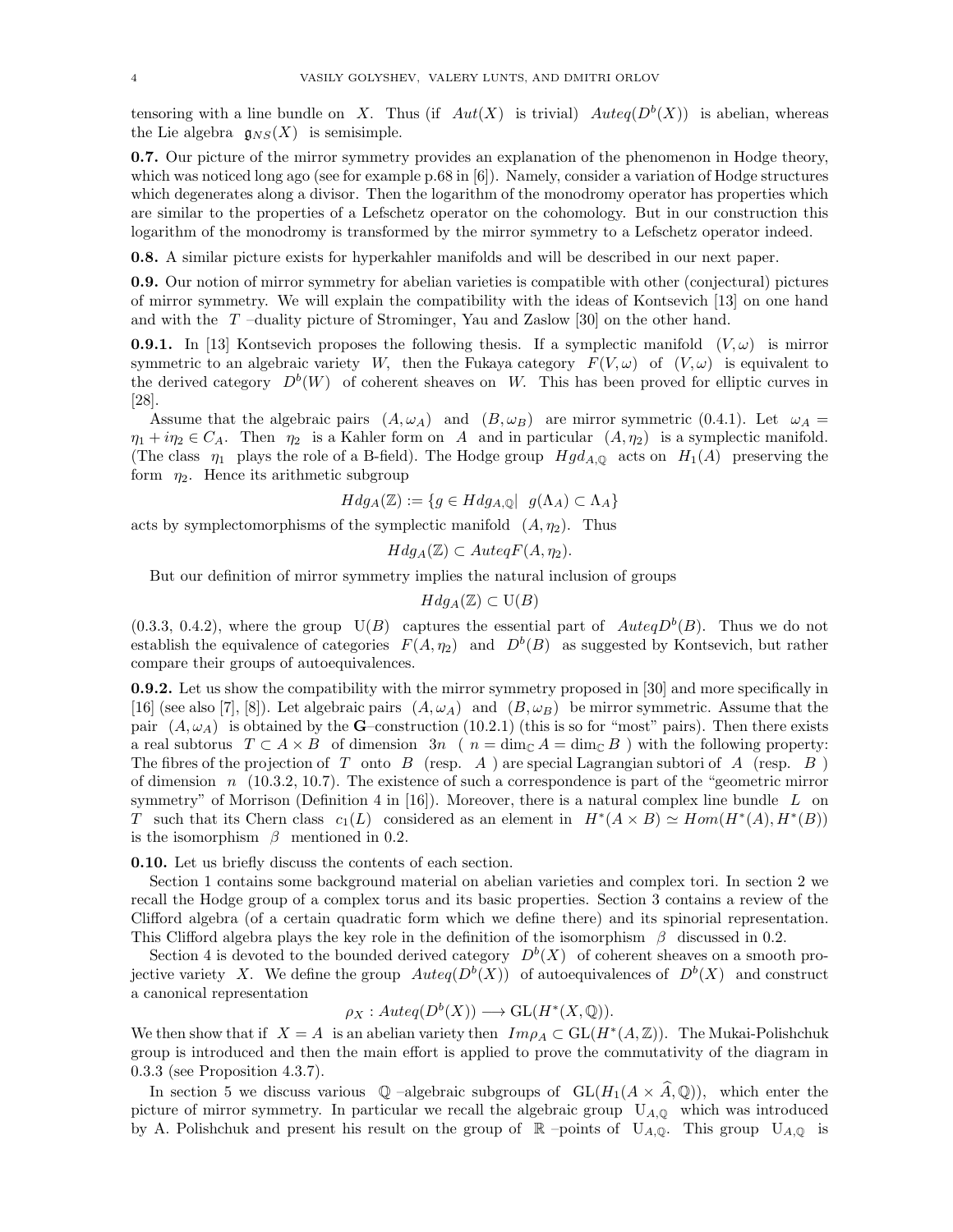closely related to the algebraic groups  $\overline{Spin(A)}$  and  $\overline{U(A)}$ . Namely, the semisimple group  $\overline{U(A)}$  is a subgroup of the reductive group  $U_{A,Q}$  which consists (up to isogeny) of all noncompact factors of  $U_{A,\odot}$  (7.2.1).

In section 6 we recall the Neron-Severi Lie algebra  $\mathfrak{g}_{NS}(X)$  of a smooth projective variety X and describe  $g_{NS}(A)$  for an abelian variety A following [15]. Then in section 7 we establish the relationship between this Lie algebra and the group  $Auteq(D^b(A))$ .

In section 8 we define a natural action of the Lie group  $U_{A,\mathbb{Q}}(\mathbb{R})$  on the Siegel domain  $C_A^+$  (and  $C_A^-$ ). We then show that this action is transitive and the stabilizer of a point is a maximal compact subgroup of  $U_{A,\mathbb{Q}}(\mathbb{R})$ . To each  $\omega \in C_A$  we associate a natural element  $I_{\omega} \in U_{A,\mathbb{Q}}(\mathbb{R})$ , which is the main ingredient in the definition of mirror symmetry.

Finally, in section 9 we define the notion of mirror symmetry for complex tori and abelian varieties and study its properties.

Section 10 contains a variant of the G–construction and its relations with the mirror symmetry.

0.10. It is our pleasure to thank Joseph Bernstein, Alexei Bondal, Yuri Manin, Andrei Tyurin and Yuri Zarhin for useful discussions. We also were inspired by the pleasant atmosphere at the Moscow Steklov Institute, the Moscow Independent University, and cafe houses on the Old Arbat street.

#### 1. Some preliminaries on complex tori and abelian varieties.

**1.1.** Let  $\Gamma \cong \mathbb{Z}^{2n}$  be a lattice,  $V = \Gamma \otimes \mathbb{R} \cong \mathbb{R}^{2n}$  and  $J \in \text{End}(V)$ , s.t.  $J^2 = -1$ . That is J is a complex structure on  $V$ . This way we obtain an  $n$  -dimensional complex torus

$$
A = (V/\Gamma, J).
$$

Note the canonical isomorphisms

$$
\Gamma = H_1(A, \mathbb{Z}), \quad V = H_1(A, \mathbb{R}).
$$

Sometimes we will add the subscript "A" to the symbols  $\Gamma$ ,  $V$ ,  $J$ .

Given another complex torus  $B = (V_B/\Gamma_B, J_B)$ , the group  $\text{Hom}(A, B)$  consists of homomorphisms  $f: \Gamma_A \to \Gamma_B$  such that

$$
J_B \cdot f_{\mathbb{R}} = f_{\mathbb{R}} \cdot J_A : V_A \longrightarrow V_B.
$$

Thus the abelian group  $\text{Hom}(A, B)$  can be considered as a subgroup of  $\text{Hom}(T_A, T_B)$ .

**1.2.** One has the dual torus  $\widehat{A}$  defined as follows. Put  $\Gamma^* = \text{Hom}_{\mathbb{Z}}(\Gamma, \mathbb{Z}), \quad V^* = \Gamma^* \otimes \mathbb{R} = \text{Hom}(V, \mathbb{R})$ and  $\hat{J}: V^* \stackrel{\sim}{\to} V^*$ , s.t.  $(\hat{J}w)(v) = w(-Jv)$  for  $v \in V$ ,  $w \in V^*$ . Then by definition  $\widehat{A} = (V^*/\Gamma^*, \widehat{J}).$ 

**1.3.** Denote by  $Pic_A$  the Picard group of A. Let  $Pic_A^0 \subset Pic_A$  be the subgroup of line bundles with the trivial Chern class. It has a natural structure of a complex torus. Moreover, there exists a natural isomorphism of complex tori

$$
\widehat{A} \cong \operatorname{Pic}^0_A.
$$

Every line bundle L on A defines a morphism  $\varphi_L : A \to \hat{A}$  by the formula

$$
\varphi_L(a) = T_a^* L \otimes L^{-1}
$$

.

(Here  $T_a: A \to A$  is the translation by a.) We have  $\varphi_L = 0$  iff  $L \in \text{Pic}^0_A$  and  $\varphi_L$  is an isogeny if L is ample. Thus the correspondence  $L \mapsto \varphi_L$  identifies the Neron-Severi group  $NS_A := Pic_A/Pic_A^0$ as a subgroup in Hom $(A, \hat{A})$ . Also  $NS_A$  is naturally a subgroup of  $H^2(A, \mathbb{Z})$ : to a line bundle L there corresponds its first Chern class that can be considered as a skew-symmetric bilinear form on Γ. Put  $c_1(L) = c$ . Then the morphism  $\phi_L$  is given by the map

$$
V_A \to V_{\widehat{A}}, \quad v \mapsto c(v, \cdot).
$$

We will identify  $NS_A$  either as a subgroup of  $Hom(A, A)$  or  $Hom(\Gamma_A, \Gamma_{\widehat{A}})$  or as a set of (integral) skew-symmetric forms c on  $\Gamma_A$  such that the extension  $c_R$  on  $V_A$  is J -invariant. Put  $NS_A(\mathbb{R}) =$  $NS_A \otimes \mathbb{R}$ . We will denote by  $NS_A(\mathbb{R})^0 \subset NS_A(\mathbb{R})$  the subset consisting of nondegenerate forms.

**1.4.** There is a unique line bundle  $P_A$  on the product  $A \times \hat{A}$  such that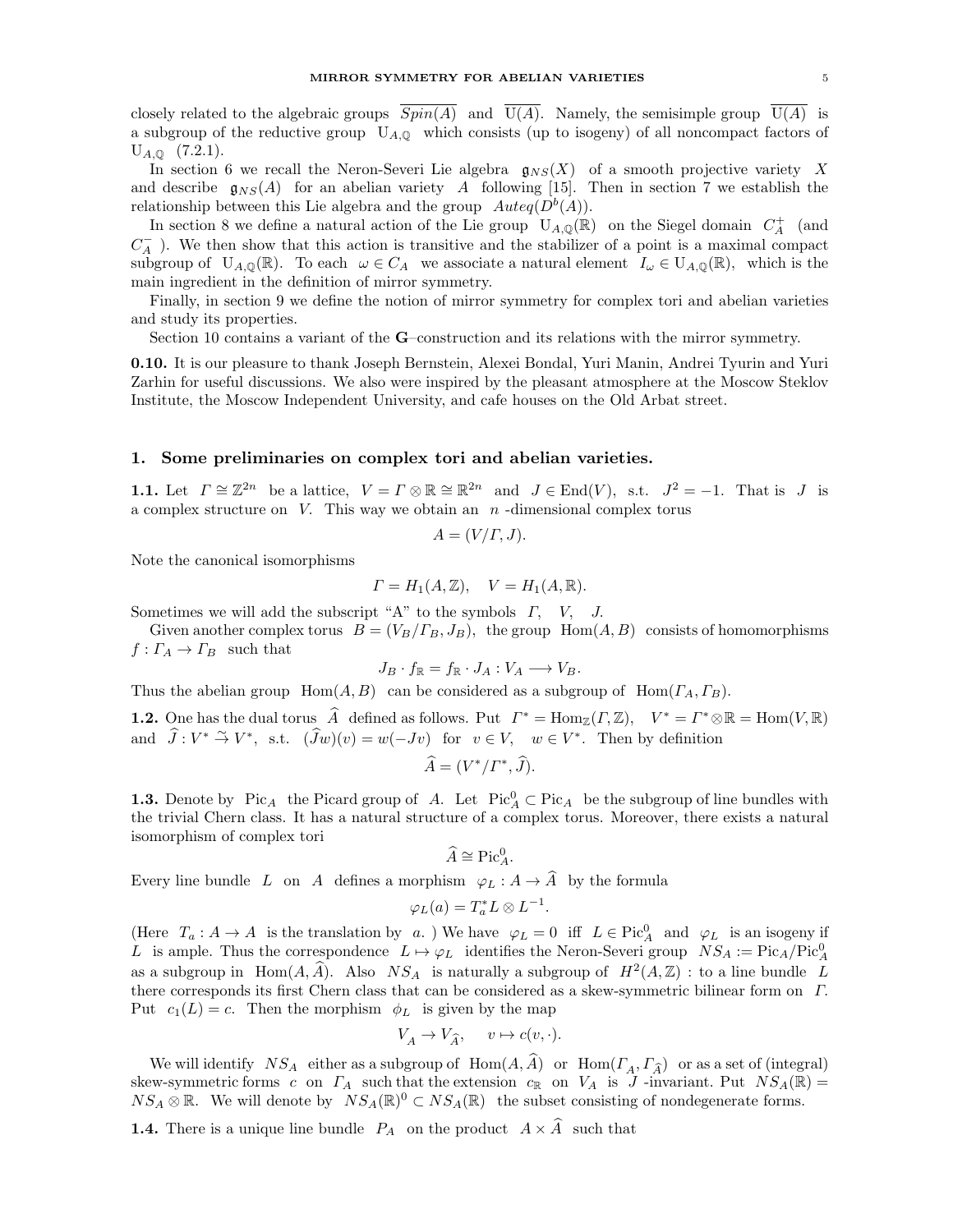i) for any point  $\alpha \in \hat{A}$  its restriction  $P_{\alpha}$  on  $A \times {\alpha}$  represents an element of Pic<sup>0</sup><sub>A</sub>, corresponding to  $\alpha$  with respect to the fixed isomorphism  $Pic_A^0 = \hat{A}$ ;

ii) the restriction  $P|_{\{0\}\times \widehat{A}}\}$  is trivial.

Such  $P_A$  is called Poincare line bundle.

Given a morphism of complex tori  $f : A \to B$ , the dual morphism  $\hat{f} : \hat{B} \to \hat{A}$ , is defined. Pointwise, for  $\alpha \in \hat{A}$  and  $\beta \in \hat{B}$  one has  $\hat{f}(\beta) = \alpha$  if and only if the line bundle  $f^*P_\beta$  on A coincides with  $P_{\alpha}$ .

The double dual torus  $\hat{\hat{A}}$  is naturally identified with A by means of the Poincare line bundle on  $A \times \hat{A}$  and  $\hat{A} \times \hat{A}$ . In other words, there exists a unique isomorphism  $\kappa_A : A \stackrel{\sim}{\to} \hat{A}$  such that under the isomorphism  $1 \times \kappa_A : \hat{A} \times A \longrightarrow \hat{A} \times \hat{A}$  the Poincare line bundle pulls back to the Poincare line bundle:  $(1 \times \kappa_A)^* P_{\widehat{A}} \cong P_A$ .

Thus  $\hat{ }$  is an antiinvolution on the category of complex tori, i.e. a contravariant functor whose square is isomorphic to the identity:  $\kappa : Id \stackrel{\sim}{\to} \widehat{\cdot}$  It is known that  $\hat{\varphi}_L = \varphi_L$  for any  $L \in Pic_A$  (see next remarks).

**1.5 Remark.** Let A be a complex torus. Consider the Poincare line bundles  $P_A$  and  $P_{\widehat{A}}$  on  $A \times A$ and  $\hat{A} \times \hat{A}$  respectively. Choose a basis  $l_1, ..., l_{2n}$  of  $\Gamma_A$  and the dual basis  $l_1^*, ..., l_{2n}^*$  of  $\Gamma_{\hat{A}} = \Gamma_A^*$ (1.2). Let  $l_1^{**},..., l_{2n}^{**}$  be the basis of  $\Gamma_{\widehat{A}} = \Gamma_{\widehat{A}}^*$ <sup>\*</sup><sup>\*</sup> dual to  $l_1^*,...,l_{2n}^*$ . The isomorphism  $\kappa_A : A \xrightarrow{\sim} \widehat{A}$ induces an identification of  $\Gamma_A$  and  $\Gamma_A^2$  that takes  $l_i$  to  $-l_i^{**}$  (!), due to the fact that the forms  $c_1(P_A)$  and  $c_1(P_{\widehat{A}})$  are skew-symmetric.

**1.6 Remark.** Let  $f : A \to B$  be a morphism of complex tori and  $\hat{f} : \hat{A} \to \hat{B}$  be the dual morphism Choose basises  $l_1, ..., l_{2n}$ ,  $m_1, ..., m_{2n}$  for  $\Gamma_A$ ,  $\Gamma_B$  and the dual basises  $l_1^*, ..., l_{2n}^*$ ,  $m_1^*, ..., m_{2n}^*$ for  $\Gamma_{\widehat{A}}, \Gamma_{\widehat{B}}$ . Denote by F and  $\widehat{F}$  the matrices of linear maps  $f : \Gamma_A \to \Gamma_B$  and  $\widehat{f} : \Gamma_{\widehat{B}} \to \Gamma_{\widehat{A}}$ in these basises. The matrices  $F$  and  $\hat{F}$  are transposes of each other, i.e.  $\hat{F} = F^t$ .

Now, let  $f : A \to \hat{A}$ . Using the isomorphism  $\kappa$ , we will consider  $\hat{f}$  as morphism form A to  $\hat{A}$  too. If, as above, F and  $\hat{F}$  are the matrices of linear maps  $f, \hat{f} : \Gamma_A \to \Gamma_{\hat{A}}$ , then they are skew-transposes of each other, i.e.  $\hat{F} = -F^t$ . This immediately follows from the previous remark. Thus, in particular,  $\hat{\varphi}_L = \varphi_L$  for any  $L \in \text{Pic}_A$ .

**1.7.** A complex torus  $A = (V/\Gamma, J)$  is algebraic, i.e. an abelian variety, iff there exists  $c \in NS_A$ such that the symmetric bilinear form  $c_R(J \cdot, \cdot)$  on V is positive definite.

For the rest of this section 1 we assume that  $A$  is an abelian variety.

The endomorphism ring  $\text{End}(A)$  is a finitely generated  $\mathbb{Z}$  –module, and we denote, as usual,  $\text{End}^0(A) := \text{End}(A) \otimes \mathbb{Q}$ . By the Poincare reducibility theorem the variety A is isogeneous to a product of simple abelian varieties. So  $\text{End}^0(A)$  is a semisimple finite  $\mathbb Q$  –algebra. Put  $\Gamma_{A,\mathbb Q} = \Gamma_A \otimes \mathbb Q$ .

Let  $L \in Pic_A$  be ample. Then the induced map

$$
\varphi_L:\varGamma_{A,{\mathbb{Q}}}\to\varGamma_{\widehat{A},{\mathbb{Q}}}
$$

is an isomorphism. The map

$$
'
$$
: End<sup>0</sup> $(A)$   $\rightarrow$  End<sup>0</sup> $(A)$ ,  $a \mapsto \varphi_L^{-1} \cdot \hat{a} \cdot \varphi_L$ 

is a positive (anti-)involution of  $\ \text{End}^0(A)$  called the Rosati involution.

**1.8.** Assume that A is simple, so that  $\text{End}^0(A)$  is a division algebra. Finite division  $\mathbb{Q}$  -algebras with positive involutions were classified by Albert. Below is his classification which consists of four cases.

Let us introduce some notation. Put  $F = \text{End}^0(A)$ ,  $K$  - the center of F. Fix a Rosati involution  $'$  of F. The involution that it induces on K is independent of  $'$ : for any embedding of K in  $\mathbb C$  it is given by complex conjugation. The fixed subfield  $K_0 = K'$  is totally real. Put  $[F:K] =$  $d^2$ ,  $[K_0 : \mathbb{Q}] = e_0$ .

- I. The case of totally real multiplication.
	- Here  $F = K = K_0$ .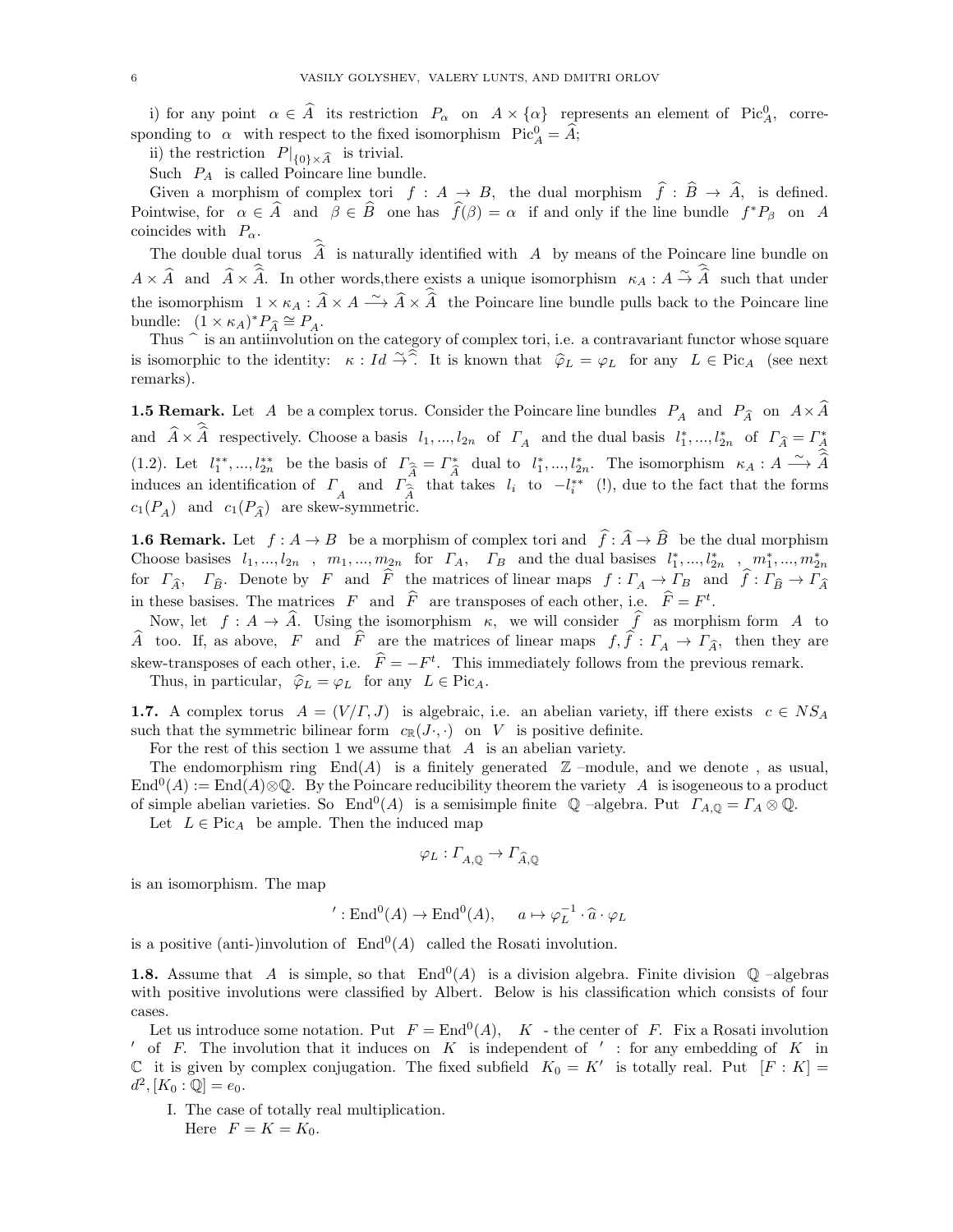- II. The case of totally indefinite quaternion multiplication. Here  $K = K_0$  and F is a  $K_0$ -form of  $M(2)$ : there is an R –algebra isomorphism  $F \otimes_{\mathbb{Q}}$  $\mathbb{R} \cong M(2,\mathbb{R})^{e_0}$  such that the involution corresponds to the transpose in every summand.
- III. The case of totally definite quaternion multiplication. Here also  $K = K_0$  and F is a  $K_0$  –form of the quaternion algebra  $\mathbb{H}$  over  $K_0$ : there is an R –algebra isomorphism  $F \otimes_{\mathbb{Q}} \mathbb{R} \cong \mathbb{H}^{e_0}$  such that the involution corresponds to the quaternion conjugation in every summand.
- IV. The case of totally complex multiplication. The field K has no real embedding (so is a totally imaginary quadratic extension of  $K_0$ ) and F is a K –form of  $M(d)$  : there is an R –algebra isomorphism  $F \otimes_{\mathbb{Q}} \mathbb{R} \cong M(d, \mathbb{C})^{e_0}$  such that the involution corresponds to the conjugate transpose in every summand.

# 2. The Hodge group  $Hdg_{A,\mathbb{Q}}$ .

**2.1.** Let  $A = (V/\Gamma, J)$  be a complex torus. Consider the homomorphism of algebraic R -groups

$$
h_A: \mathbf{S}^1 \longrightarrow \mathrm{GL}(V), \quad h_A(e^{i\theta}) = \cos(\theta) \cdot Id + \sin(\theta) \cdot J,
$$

so that  $h_A(e^{i\pi/2}) = J$ . This defines a representation of  $S^1$  on the exterior algebra  $\Lambda H_1(A, \mathbb{R})$ , hence on the total (co-)homology of A. Decomposing the representation of  $S^1$  on the k-th cohomology space with respect to the characters of  $S^1$ 

$$
S^1 \longrightarrow \mathbb{C}^*, \quad e^{i\theta} \mapsto e^{i(q-p)\theta}, \quad p+q=k,
$$

we get the usual Hodge decomposition

$$
H^k(A, \mathbb{C}) = \bigoplus_{p+q=k} H^{p,q}(A, \mathbb{C})
$$

**2.2 Definition.** The Hodge group (or special Mumford-Tate group)  $Hdg_{A,Q}$  of A is defined as a minimal algebraic  $\mathbb Q$  -subgroup G of  $GL(H_1(A, \mathbb Q))$  such that  $h_A(\mathbf{S}^1) \subset G(\mathbb R)$ .

The group  $Hdg_{A,\mathbb{Q}}$  acts naturally on the homology  $H_k(A,\mathbb{Q})$  and the cohomology  $H^k(A,\mathbb{Q})$ . It is clear that  $Hdg_{A,Q}$  acts trivially on the Hodge spaces  $H^{p,p}(A,Q) := H^{p,p}(A,Q) \cap H^{2p}(A,Q)$ . Consider the dual torus  $\widehat{A}$ . We have canonical identifications

$$
Hdg_{A,\mathbb{Q}} = Hdg_{\widehat{A},\mathbb{Q}} = Hdg_{A \times \widehat{A},\mathbb{Q}}.
$$

The representation of  $Hdg_{A,\mathbb{Q}}$  on  $\Gamma_{\widehat{A},\mathbb{Q}}$  is the contragradient of its representation on  $\Gamma_{A,\mathbb{Q}}$ . Depending upon a context, we will view  $Hdg_{A,Q}$  as a subgroup of  $GL(\Gamma_{A,Q})$  or  $GL(\Gamma_{\widehat{A},Q})$  or  $\mathrm{GL}(T_{A,{\mathbb Q}}\oplus \varGamma_{\widehat{A},{\mathbb Q}}).$ 

**2.3.** The following facts about  $Hdg_{A,\mathbb{Q}}$  are known (see [20], [4]).

**2.3.1 Theorem.** Assume that A is an abelian variety.

- a)  $Hdg_{A,Q}$  is a connected reductive algebraic  $Q$  -group.
- b)  $h_A(-1)$  is in the center of  $Hdg_{A,\mathbb{Q}}$ .
- c) The involution  $Ad(h_A(i))$  on  $Hdg_{A,Q}(\mathbb{R})^0$  is a Cartan involution, i.e. its fixed subgroup is a maximal compact subgroup  $K$  of  $Hdg_{A,\mathbb{Q}}(\mathbb{R})^0$ .
- d) The symmetric space  $H dg_{A,\mathbb{Q}}(\mathbb{R})^0/K$  is of hermitian type.
- e) The reductive group  $Hdg_{A,\mathbb{Q}}$  has no simple factors of exceptional type.

#### 3. The Clifford algebra and the spinor representation.

**3.1.** Fix a lattice  $\Gamma \cong \mathbb{Z}^{2n}$  for some  $n \geq 1$ . (In the future applications  $\Gamma$  will be  $\Gamma_A$  for a complex torus A ). Put  $\Lambda = \Gamma \oplus \Gamma^*$  with the canonical symmetric bilinear form  $Q : \Lambda \times \Lambda \longrightarrow \mathbb{Z}$  defined by

$$
Q((a_1, b_1), (a_2, b_2)) = b_1(a_2) + b_2(a_1).
$$

This form is even and unimodular. Moreover,  $Q \simeq U^{2n}$ , where  $U = \begin{pmatrix} 0 & 1 \\ 1 & 0 \end{pmatrix}$ .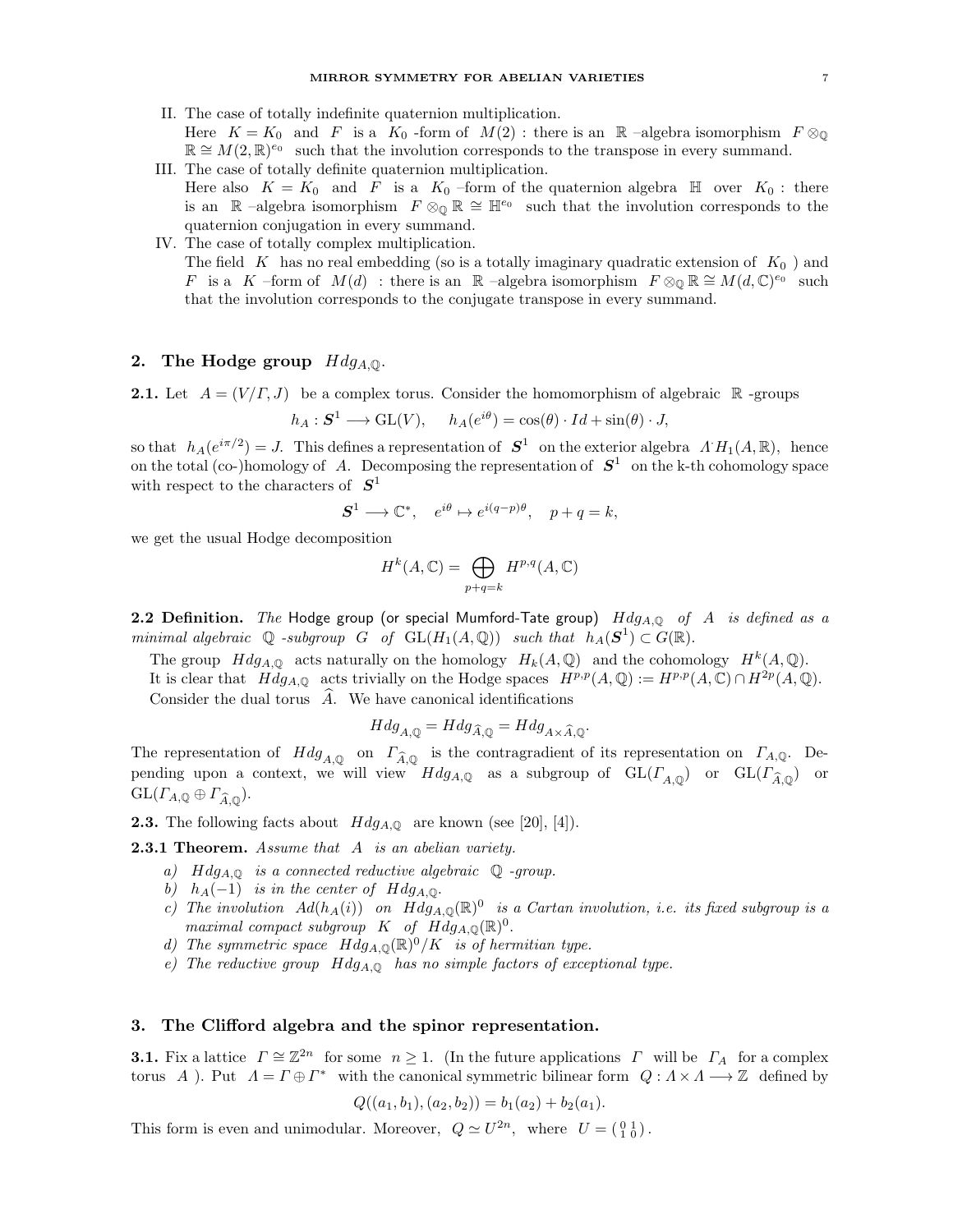Consider the Clifford algebra  $Cl(A, Q)$  defined as follows

$$
Cl(\Lambda, Q) := T(\Lambda) / \langle x \otimes x = \frac{1}{2} Q(x, x) \rangle,
$$

where  $T(\Lambda)$  is the tensor algebra of the lattice  $\Lambda$ .

**3.2.** Choose a basis  $l_1, ..., l_{2n}$  of  $\Gamma$  and the dual basis  $x_1, ..., x_{2n}$  of  $\Gamma^*$ . Let  $I \subset Cl(\Lambda, Q)$  be the left ideal generated by the product  $1 := l_1 \cdots l_{2n}$ . The left multiplication in  $Cl(A, Q)$  defines a homomorphism of algebras

$$
\sigma: Cl(A, Q) \longrightarrow End_{\mathbb{Z}}(I).
$$

#### 3.2.1 Proposition.

a)  $Cl(A, Q)$  is a free abelian group of rank  $2^{4n}$  with the basis consisting of monomials

$$
x_{j_1} \cdots x_{j_l} l_{i_1} \cdots l_{i_k}, \quad 1 \le k, s \le 2n, \quad i_1 < \cdots < i_k, j_1 < \cdots < j_s.
$$

In particular,  $\Lambda$  is naturally a subgroup of  $Cl(\Lambda, Q)$ .

- b)  $Cl(A, Q)$  is a  $\mathbb{Z}_2$  -graded algebra,  $Cl(A, Q) = Cl^+(A, Q) \oplus Cl^-(A, Q)$ , where  $Cl^+(A, Q)$ (resp.  $Cl^-(A, Q)$ ) is the span of monomials with even (resp. odd) number of elements.  $Cl^+(A,Q)$  is a subalgebra of  $Cl(A,Q)$ .
- c) The ideal I is independent of the choice of the basis  $l_1, ..., l_{2n}$  of  $H_1(A, \mathbb{Z})$ .
- d) The ideal  $I$  has a  $\mathbb Z$  -basis consisting of the monomials

$$
x_{j_1}\cdots x_{j_s}l_1\cdots l_{2n}, \quad 1\le s\le 2n, \quad j_1<\cdots
$$

Hence  $I \cong \Lambda^r \Gamma^*$  as abelian groups.

e) The homomorphism  $\sigma : Cl(A, Q) \longrightarrow End_{\mathbb{Z}}(I)$  is an isomorphism, hence  $Cl(A, Q) \cong$  $M_{2^{2n}}(\mathbb{Z}).$ 

PROOF. Assertions a), b) are standard and easy

- c) is obvious since  $l_i$ ,  $l_j$  anticommute for  $i \neq j$ .
- d) follows from a).

Let us prove e). Since  $Cl(A, \mathbb{Q})$  and  $\text{End}_{\mathbb{Z}}(I)$  are both free Z -modules of rank  $2^{4n}$  it suffices to prove that  $\sigma$  is a surjection. For a subset  $p = \{i_1, ..., i_k\} \subset [1, 2n], i_1 \leq ... \leq i_k$ , denote by  $l_p$  (resp.  $\mathbf{x}_p$ ) the ordered monomial  $l_{i_1} \cdots l_{i_k}$  (resp.  $x_{i_1} \cdots x_{i_k}$ ). Let  $p' = [1, 2n] - p$  be the complementary set. One immediately checks that for subsets  $p, h, m \in [1, 2n]$ 

$$
\mathbf{x}_h \mathbf{l} \mathbf{x}_{p'}(\mathbf{x}_m \mathbf{l}) = \left\{ \begin{array}{cl} \pm \mathbf{x}_h \mathbf{l} & \text{if } & p = m \\ 0 & \text{otherwise} \end{array} \right\},\,
$$

where  $1 = l_1 \cdots l_{2n}$ . This implies the surjectivity of  $\sigma$  in view of d) above (see also [1]).  $\Box$ 

**3.3 Corollary.** Let  $\Lambda = M_1 \oplus M_2$  be a decomposition such that  $M_1, M_2$  are (maximal) Q -isotropic sublattices. Let  $m_1, ..., m_{2n}$  be a basis of  $M_1$ ,  $\mathbf{m} = m_1 \cdots m_{2n}$  and  $I' = Cl(A, Q)\mathbf{m}$  be the corresponding left ideal. There exists a unique (up to  $\pm 1$  ) isomorphism of left  $Cl(A, Q)$  - modules I and I'.

PROOF. The form  $Q$  identifies  $M_2$  with the dual  $M_1^*$  of  $M_1$ . Moreover, the form  $Q'$  on  $\Lambda =$  $M_1 \oplus M_1^*$  defined by

$$
Q'((m_1, n_1), (m_2, n_2)) = n_1(m_2) + n_2(m_1)
$$

coincides with Q, hence gives rise to the same Clifford algebra. Therefore we may apply the previous proposition (parts d),e)) to the ideal I' instead of I. Since  $\text{End}_Z(I) = Cl(A, Q) = \text{End}_Z(I')$  there exists a unique (up to a sign) isomorphism  $I \cong I'$  of left  $Cl(A, Q)$  -modules. This proves the corollary.

3.4. Let us recall the spinorial group of the Clifford algebra.

There exists a unique involution  $'$  on  $Cl(A, Q)$  that is the identity on  $\Lambda$ . In terms of the monomial basis as in Proposition 3.2.1a) it is defined by rule

$$
(x_{j_1}\cdots x_{j_s}l_{i_1}\cdots l_{i_k})'=l_{i_k}\cdots l_{i_l}x_{j_s}\cdots x_{j_1}
$$

**3.4.1 Definition.** The spinorial group  $Spin(A, Q)$  is the multiplicative subgroup of such elements z in  $Cl^+(A, Q)$  that

- (1)  $zAz^{-1} = A$ ,
- (2)  $N(z) := zz' = 1.$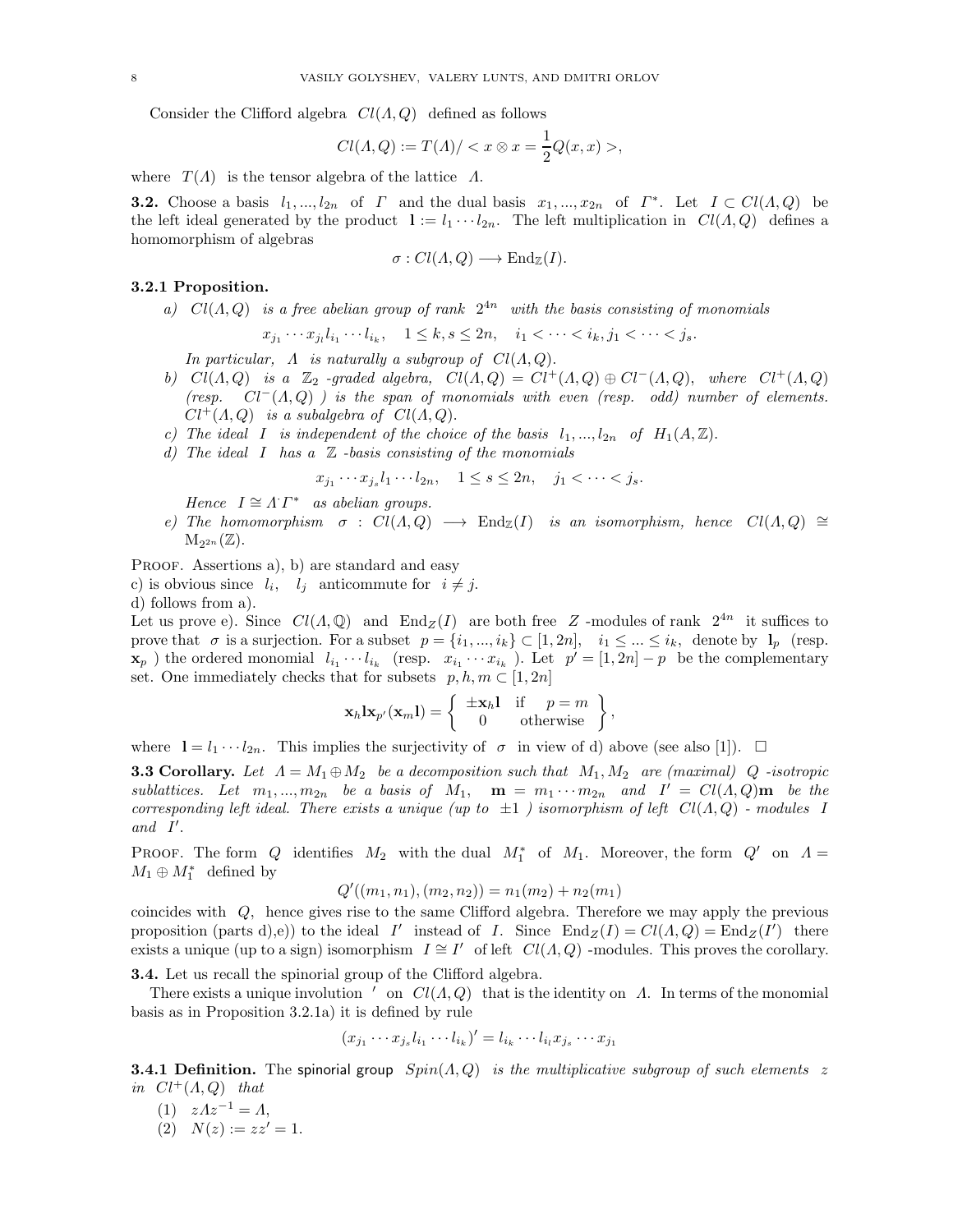**3.4.2 Proposition.** For  $z \in Spin(A, Q)$  denote by  $r<sub>z</sub>$  the conjugation by z restricted to A. Then  $r_z \in SO(A,Q)$ . The kernel of the map  $r = \{1,-1\}$ . In other words, there is an exact sequence  $0 \to Z/2\mathbb{Z} \to Spin(\Lambda, Q) \to SO(\Lambda, Q).$ 

PROOF. See [25].

**3.5.** Let us extend the scalars from Z to Q. That is we consider  $\Gamma_{\mathbb{Q}}$ ,  $\Lambda_{\mathbb{Q}}$ ,  $Q_{\mathbb{Q}}$ ,  $SO(\Lambda_{\mathbb{Q}}, Q_{\mathbb{Q}})$ , etc. The conditions 1, 2 in the Definition 3.4.1 above define a  $\mathbb Q$  -algebraic group  $Spin_{\mathbb Q}(\Lambda_{\mathbb Q}, Q_{\mathbb Q})$ . The map r as in Proposition 3.4.2 induces an exact sequence of  $\mathbb{Q}$  -algebraic groups ([25])

$$
0 \longrightarrow \mathbb{Z}/2\mathbb{Z} \longrightarrow Spin_{\mathbb{Q}}(A_Q, Q_{\mathbb{Q}}) \longrightarrow SO(A_{\mathbb{Q}}, Q_{\mathbb{Q}}) \longrightarrow 1.
$$

**3.5.1.** Since  $Spin_{{\mathbb{Q}}}(A_{{\mathbb{Q}}},Q_{{\mathbb{Q}}})$  is a subgroup of the multiplicative group  $Cl^+(A_{{\mathbb{Q}}},Q_{{\mathbb{Q}}})^*$ , it acts on the space  $I_{\mathbb{Q}}$  (3.2). This is called the *spinorial* representation of the group  $Spin_{\mathbb{Q}}(A_{\mathbb{Q}}, Q_{\mathbb{Q}})$ . It is a direct sum of two (nonequivalent) irreducible semispinorial representations  $I_{\mathbb{Q}} = I_{\mathbb{Q}}^{ev} \oplus I_{\mathbb{Q}}^{odd}$ , where  $I_{\mathbb{Q}}^{ev}$  (resp.  $I_{\mathbb{Q}}^{odd}$ ) is the direct sum of monomials  $x_{j_1}\cdots x_{j_s}l_1\cdots l_{2n}$  with s even (resp. odd) (3.2.1 d)). We have a similar  $Spin_{{\mathbb{Q}}}(\Lambda_{{\mathbb{Q}}},Q_{{\mathbb{Q}}})$  – decomposition  $I'_{\mathbb{Q}}=I_{\mathbb{Q}}^{'ev}\oplus I_{\mathbb{Q}}^{'odd}$  (3.3). The isomorphism of  $Cl(A, Q)$  -modules  $\beta : I \stackrel{\sim}{\to} I'$  induces an isomorphism of  $Spin_{\mathbb{Q}}(A_{\mathbb{Q}}, Q_{\mathbb{Q}})$  -modules  $\beta_{\mathbb{Q}} : I_{\mathbb{Q}} \stackrel{\sim}{\to} I'_{\mathbb{Q}}$ . Thus

$$
\beta_{\mathbb{Q}} : I_{\mathbb{Q}}^{ev} \stackrel{\sim}{\to} I_{\mathbb{Q}}^{'ev}, \quad I_{\mathbb{Q}}^{ev} \stackrel{\sim}{\to} I_{\mathbb{Q}}^{'odd}
$$

or

$$
\beta_{\mathbb{Q}}: I_{\mathbb{Q}}^{ev} \stackrel{\sim}{\to} I_{\mathbb{Q}}^{'odd}, \quad I_{\mathbb{Q}}^{ev} \stackrel{\sim}{\to} I_{\mathbb{Q}}^{'ev}.
$$

**3.5.2 Corollary.** The isomorphism of  $Cl(A, Q)$  - modules  $\beta: I \longrightarrow I'$  (3.3) satisfies

$$
\beta(I^{ev}) = I^{'ev}, \quad \beta(I^{odd}) = I^{'odd}
$$

or

$$
\beta(I^{ev}) = I^{'odd}, \quad \beta(I^{odd}) = I^{'ev}
$$

**3.5.3 Definition.** We call  $\beta$  even (resp. odd) if  $\beta(I^{ev}) = I^{'ev}$  (resp.  $\beta(I^{ev} = I^{'odd})$  ).

**3.5.4 Proposition.** The isomorphism  $\beta$  is even (resp. odd) if  $\dim_{\mathbb{Q}}(\Gamma_{\mathbb{Q}} \cap M_{1\mathbb{Q}})$  is even (resp. odd). PROOF. Let  $d = \dim_{\mathbb{Q}}(\Gamma_{\mathbb{Q}} \cap M_{1\mathbb{Q}})$ . Consider the obvious  $\mathbb{Q}$  -versions of 3.2.1 and 3.3. We may assume that  $l_1 = m_1, ..., l_d = m_d$ . Put  $\mathbf{m}' := m_{d+1} \cdots m_{2n}$ . Then the right multiplication  $R_{\mathbf{m}'}$  by m' induces an isomorphism  $R_{\mathbf{m}'}: I_{\mathbb{Q}} \stackrel{\sim}{\longrightarrow} I'_{\mathbb{Q}}$  of left  $Cl(A_{\mathbb{Q}}, Q_{\mathbb{Q}})$  –modules. Hence  $R_{\mathbf{m}'}$  is a scalar multiple of  $\beta_{\mathbb{Q}}$ . But  $R_{\mathbf{m}'}(1) = l_{d+1} \cdots l_{2n} \mathbf{m}'$ . Hence the parity of  $\beta$  is equal to the parity of d. This proves the proposition.  $\Box$ 

**3.6 Remark.** In the notations of 3.2 the choice of a basis  $x_1, \ldots, x_{2n}$  of  $\Gamma$  induces an isomorphism of abelian groups

 $I \cong \Lambda \dot{\mathcal{L}}^*$ 

(see Prop. 3.2.1 d)). A different choice of a basis of  $\Gamma$  may change this isomorphism by  $-1$ . Thus we get a canonical left  $Cl(A, Q)$  -module structure on  $\Lambda^r\Gamma^*$ . Similarly in the notation of Corollary 3.3 the group  $\Lambda M_2$  is canonically a left  $Cl(\Lambda, Q)$  -module. Moreover, this corollary asserts that there exists a unique (up to  $\pm 1$ ) isomorphism of  $Cl(A, Q)$ -modules

$$
\Lambda^{\cdot} \Gamma^* \cong \Lambda^{\cdot} M_2.
$$

**3.6.1.** More generally, we can introduce the following equivalence relation  $~\sim~$  on the set of maximal  $Q_{\mathbb{Q}}$  -isotropic subspaces of  $\Lambda_{\mathbb{Q}}$ . Namely, let  $L \subset \Lambda_{\mathbb{Q}}$  be a maximal isotropic subspace. Then the Q -versions of 3.2.1 and 3.6 provide a canonical  $Cl(A_0, Q_0)$  -module structure on the exterior algebra  $\Lambda^{\dagger}L^*$  of the dual space  $L^*$ . Given two maximal isotropic subspaces  $L_1$ ,  $L_2$  we get a unique (up) to a scalar) isomorphism  $\beta_{\mathbb{Q}} : \Lambda^* L_1^* \longrightarrow \Lambda^* L_2^*$  of  $Cl(\Lambda_{\mathbb{Q}}, Q_{\mathbb{Q}})$  -modules (by the  $\mathbb{Q}$  -version of 3.3). We say that  $L_1 \sim L_2$  if  $\dim(L_1 \cap L_2)$  is even. Then by 3.5.4  $L_1 \sim L_2$  iff  $\beta_{\mathbb{Q}}(\Lambda^{ev} L_1^*) = \Lambda^{ev} L_2^*$ . Thus ∼ is indeed an equivalence relation, which divides the set of maximal isotropic subspaces into two equivalence classes.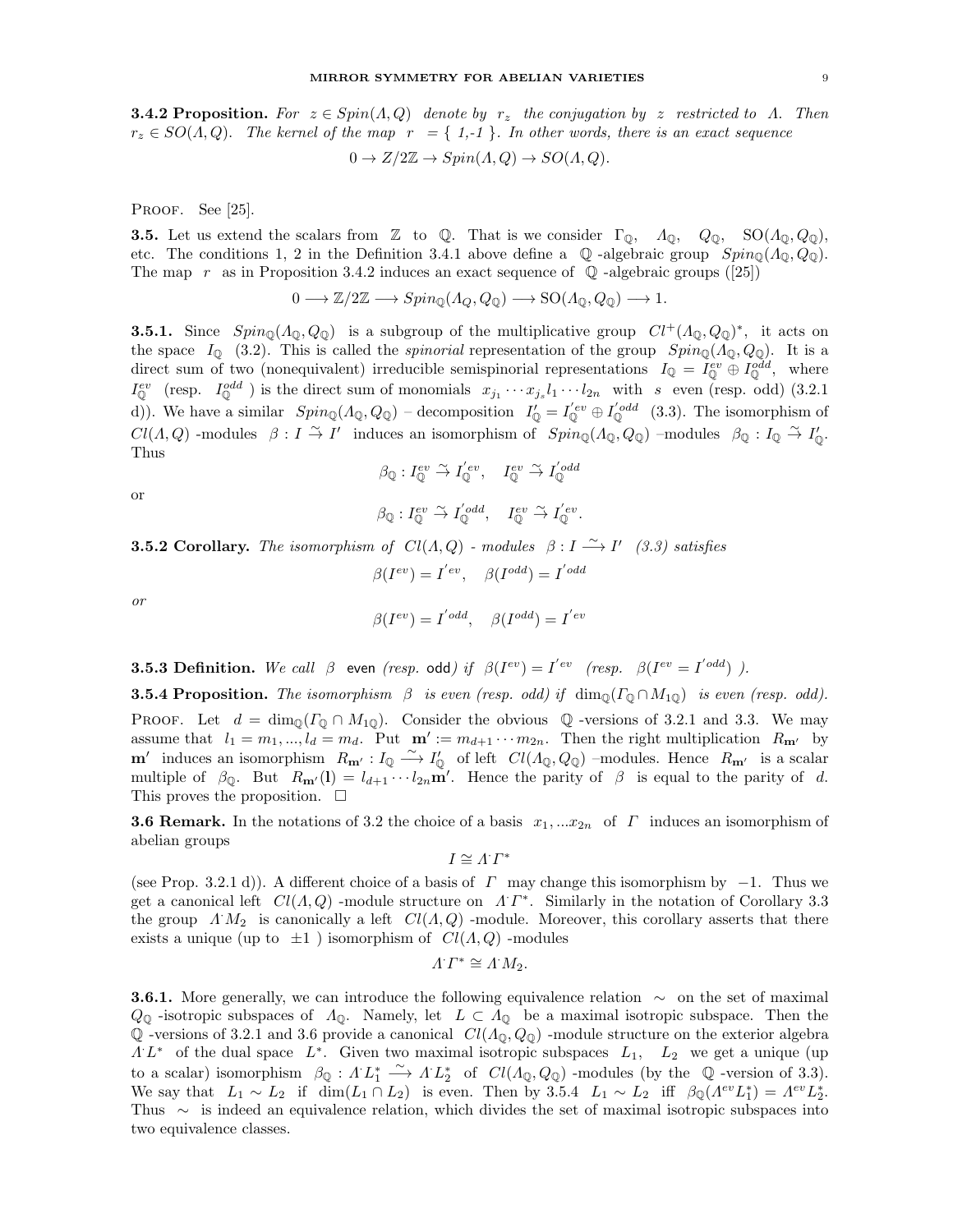**3.7.** We will be interested in the following situation. Let A be a complex torus. Put  $\Gamma = \Gamma_A$ ,  $\Gamma^* = \Gamma_{\widehat{A}}, \quad \Lambda_A = \Gamma_A \oplus \Gamma_{\widehat{A}}$  with the symmetric bilinear form  $Q_A$  on  $\Lambda_A$  as in 3.1. Then by Remark 3.4 above  $\Lambda \tilde{T}_{\widehat{A}}$  is naturally a  $Cl(\Lambda_A, Q_A)$  -module. Note the canonical isomorphisms  $\Gamma_{\widehat{A}} =$  $H_1(\widehat{A}, \mathbb{Z}) = H^1(A, \mathbb{Z})$ . Thus the total cohomology of  $A \Lambda H^1(A, \mathbb{Z}) = H^*(A, \mathbb{Z})$  is naturally a  $Cl(A_A, Q_A)$  -module.

Assume that  $\,B\,$  is another complex torus and there exists an isomorphism

$$
\alpha: A_A \xrightarrow{\sim} A_B
$$

which identifies the forms  $Q_A$  and  $Q_B$ . Let us identify

$$
A_A = A = A_B, \quad Q_A = Q = Q_B
$$

$$
Cl(A_A, Q_A) = Cl(A, Q) = Cl(A_B, Q_B)
$$

by means of  $\alpha$ . Then by Remark 3.6 there exists a unique (up to  $\pm 1$ ) isomorphism of  $Cl(A, Q)$ modules

$$
\beta: H^*(A, \mathbb{Z}) \xrightarrow{\sim} H^*(B, \mathbb{Z}).
$$

By Corollary 3.5.2 this isomorphism either preserves even and odd cohomology groups or interchanges them. By Proposition 3.5.4 the parity of  $\beta$  (3.5.3) is equal to the parity of the dimension dim<sub>Q</sub>(Γ<sub>A,Q</sub>)  $\Gamma_{B,\mathbb{Q}}$ ).

# 4. Derived categories and their groups of autoequivalences.

### 4.1 Categories of coherent sheaves and functors between them.

4.1.1. Let X be an algebraic variety over an arbitrary field k. By  $\mathcal{O}_X$  denote the structure sheaf on X. Let  $coh(X)$  (resp.  $Qcoh(X)$ ) be the category of (quasi)–coherent sheaves on X. Recall that a quasicoherent (coherent) sheaf is a sheaf of  $\mathcal{O}_X$  -modules, which locally on X has a (finite) presentation by free  $\mathcal{O}_X$  -modules.

It is more convenient to work with derived categories instead of abelian categories. Let us denote by  $D^b(X)$  the bounded derived category of  $coh(X)$ .

- Any derived category  $\mathcal D$  has a structure of a triangulated category. This means that there are fixed
	- a) a translation functor  $[1]: \mathcal{D} \longrightarrow \mathcal{D}$  that is an additive autoequivalence,
	- b) a class of distinguished (or exact) triangles:

$$
X \xrightarrow{u} Y \xrightarrow{v} Z \xrightarrow{w} X[1]
$$

that satisfies a certain set of axioms (see [29]).

An additive functor  $F: \mathcal{D} \longrightarrow \mathcal{D}'$  between two triangulated categories is called exact if it commutes with the translation functors, and it takes every distinguished triangle in  $\mathcal D$  to a distinguished triangle in  $\mathcal{D}'$ .

A natural example of an exact functor is related to a map of algebraic varieties. Every such map  $f: X \to Y$  induces the functor of direct image  $f_*: Qcoh(X) \to Qcoh(Y)$ . Since a category  $Qcoh(X)$ has enough injectives there exists the right derived functor  $\mathbf{R} f_* : D^b(Qcoh(X)) \longrightarrow D^b(Qcoh(Y)).$ This gives us an example of exact functor between derived categories. If the map  $f$  is proper then for any *i* the functor  $\mathbb{R}^i f_*$  takes a coherent sheaf to a coherent one. It is known that  $D^b(coh(X))$  is equivalent to the full subcategory  $D^b(Qcoh(X))_{coh} \subset D^b(Qcoh(X))$  objects of which have coherent cohomologies. Hence any proper map f induces the exact functor  $\mathbf{R} f_* : D^b(coh(X)) \longrightarrow D^b(coh(Y)).$ Further, the functor  $f_*$  has a left adjoint functor  $f^*: coh(Y) \longrightarrow coh(X)$ . If the map f has finite Tor-dimension, then there exists a left derived functor  $Lf^*: D^b(coh(Y)) \longrightarrow D^b(coh(X))$ , which is left adjoint for  $\mathbf{R}f_*$ . This is another example of an exact functor. (see [9], [2] Ex.I,II,III).

4.1.2. From now on we will assume that all varieties are smooth and projective and will denote  $D^b(coh(X))$  by  $D^b(X)$ . In this case every map  $f: X \to Y$  induces the functors  $\mathbf{R} f_*: D^b(X) \longrightarrow$  $D^b(Y)$  and  $Lf^*: D^b(Y) \longrightarrow D^b(X)$ . Also each complex  $\mathcal{F} \in D^b(X)$  induces an exact functor  $L\otimes \mathcal{F}: D^b(X) \longrightarrow D^b(X)$ . Using these functors one can introduce a larger class of exact functors.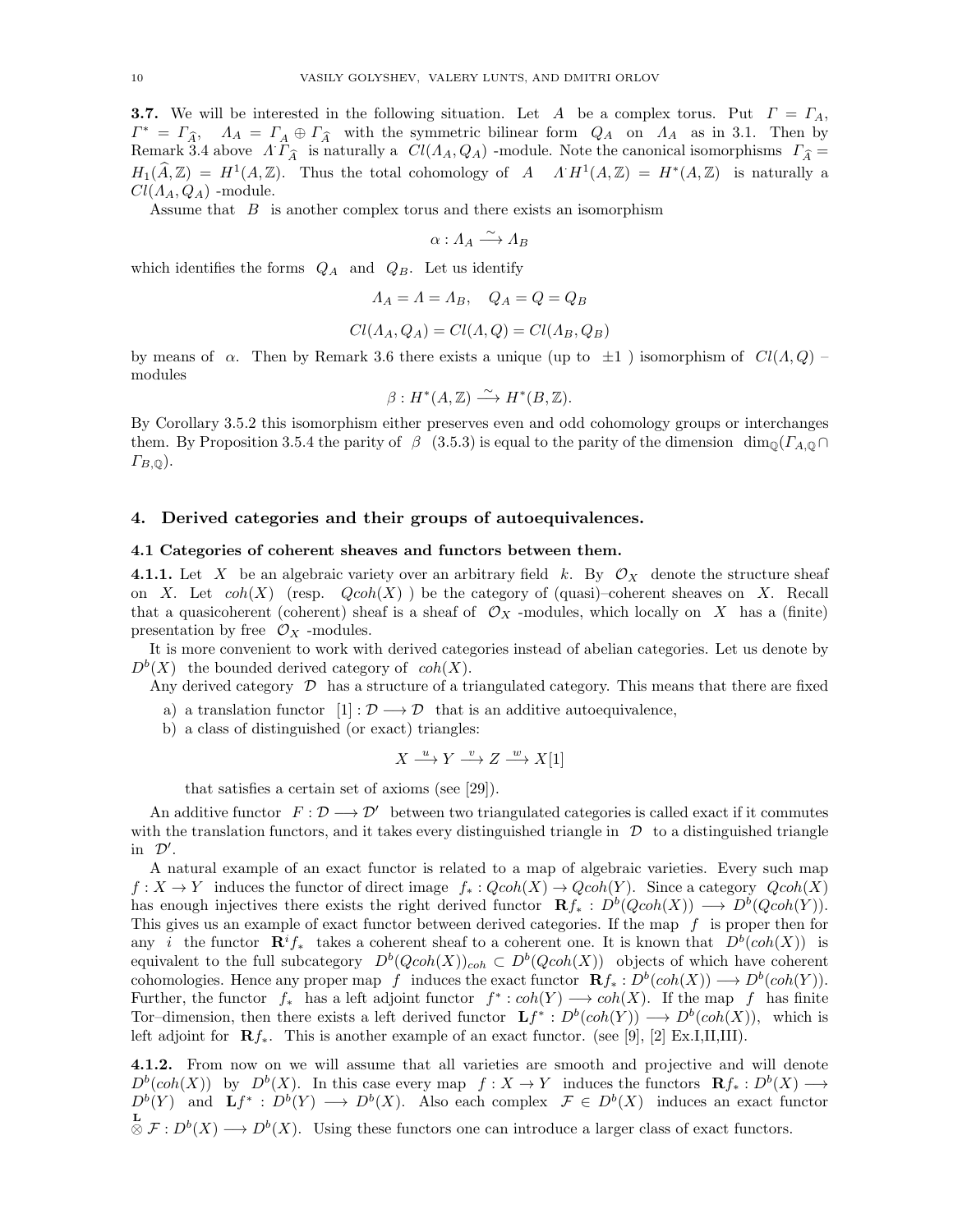Let X and Y be smooth projective varieties of dimension n and m respectively. Consider the projections

$$
X \xrightarrow{\ p \ } \ X \times Y \xrightarrow{q \ } Y
$$

Every object  $\mathcal{E} \in D^b(X \times Y)$  defines an exact functor  $\Phi_{\mathcal{E}} : D^b(X) \longrightarrow D^b(Y)$  by the following formula:

(1) 
$$
\Phi_{\mathcal{E}}(\cdot) := \mathbf{R} q_* ( \mathcal{E} \overset{\mathbf{L}}{\otimes} p^*(\cdot) ).
$$

Obviously, the same object defines another functor  $\Psi_{\mathcal{E}}: D^b(Y) \longrightarrow D^b(X)$  by the similar formula

$$
\Psi_{\mathcal E}(\cdot):=\mathbf{R}p_*(\mathcal E\stackrel{\mathbf{L}}{\otimes} q^*(\cdot)).
$$

The functor  $\Phi_{\mathcal{E}}$  has left and right adjoint functors  $\Phi_{\mathcal{E}}^*$  and  $\Phi_{\mathcal{E}}^!$  respectively, defined by the rule:

(2) 
$$
\begin{array}{rcl}\n\Phi_{\mathcal{E}}^* & \cong & \Psi_{\mathcal{E}^{\vee} \otimes q^* K_Y[m]} \\
\Phi_{\mathcal{E}}^{\dagger} & \cong & \Psi_{\mathcal{E}^{\vee} \otimes p^* K_X[n]}\n\end{array}
$$

Here  $K_X$  and  $K_Y$  are the canonical sheaves on X and Y respectively, and  $\mathcal{E}^{\vee}$  is notation for  $\mathbf{R}_{\text{Hom}}(\mathcal{E}, \mathcal{O}_{X\times Y}).$ 

**4.1.2.1 Example.** Let  $f : X \to Y$  be a morphism of varieties. Denote by  $\Gamma(f)$  a subvariety of  $X \times Y$  that is the graph of f. It is clear that the functor  $\mathbb{R} f_* : D^b(X) \longrightarrow D^b(Y)$  is isomorphic to  $\Phi_{\mathcal{O}_{\Gamma(f)}}$ , where  $\mathcal{O}_{\Gamma(f)}$  is the structure sheaf of the graph  $\Gamma(f)$ . In the same way the functor  $\mathbf{L}f^*: D^b(Y) \longrightarrow D^b(X)$  is isomorphic to  $\Psi_{\mathcal{O}_{\Gamma(f)}}$ .

4.1.2.2 Example. Let  $\delta : \Delta \hookrightarrow X \times X$  be the embedding of the diagonal. First, since the  $\Delta$  is the graph of the identity morphism the identity functor from the derived category  $D^{b}(X)$  to itself is represented by the structure sheaf  $\mathcal{O}_{\Delta}$ . Moreover, for any object  $\mathcal{F} \in D^b(X)$  the functor  $\stackrel{\mathbf{L}}{\otimes} \mathcal{F}$ :

 $D^b(X) \longrightarrow D^b(X)$  is isomorphic to  $\Phi_{\delta_*\mathcal{F}}$ 

4.1.2.3. Thus there is a reasonably large class of exact functors between derived categories of smooth projective varieties that consists of functors having the form  $\Phi_{\mathcal{E}}$  for some complex  $\mathcal{E}$  on the product. This class is closed under composition of functors. Actually, let  $X, Y, Z$  be three (smooth projective) varieties and let

$$
\Phi_I: D^b(X) \longrightarrow D^b(Y), \qquad \Phi_J: D^b(Y) \longrightarrow D^b(Z)
$$

be two functors, where I and J are objects of  $D^b(X \times Y)$  and  $D^b(Y \times Z)$  respectively. Denote by  $p_{XY}, p_{YZ}, p_{XZ}$  the projections of  $X \times Y \times Z$  on the corresponding pair of factors.

**4.1.2.4 Lemma.**[17] In above notations, the composition  $\Phi_J \circ \Phi_I$  is isomorphic to  $\Phi_K$ , where  $K \in$  $D^b(X \times Z)$  is given by the formula:

$$
K \cong \mathbf{R} p_{XZ*}(p_{YZ}^*(J) \otimes p_{XY}^*(I))
$$

Presumably, the class of exact functors described above embraces all exact functors between bounded derived categories of coherent sheaves on smooth projective varieties. We do not know if it is true or not. However it is definitely true for exact equivalences.

**4.1.2.5 Theorem.** ([23]) Let X and Y be smooth projective varieties. Suppose  $F : D^b(X) \longrightarrow$  $D^{b}(Y)$  is an exact equivalence. Then there exists a unique (up to an isomorphism) object  $\mathcal{E} \in$  $D^{b}(X \times Y)$  such that the functors F and  $\Phi_{\mathcal{E}}$  are isomorphic.

**4.1.2.6 Definition.** The group of isomorphism classes of exact equivalences  $F : D^b(X) \longrightarrow D^b(X)$ is called the group of autoequivalences of  $D^b(X)$  and is denoted by  $Auteq(D^b(X))$ .

4.1.3. Assume for simplicity that  $k = \mathbb{C}$ . Analogously to derived categories and functors between them one can consider cohomologies and maps between them. The latter is much simpler.

For every element  $\xi \in H^*(X \times Y, \mathbb{Q})$  let us define linear maps

 $v_{\xi}: H^*(X, \mathbb{Q}) \longrightarrow H^*(Y, \mathbb{Q}), \qquad w_{\xi}: H^*(Y, \mathbb{Q}) \longrightarrow H^*(X, \mathbb{Q})$ 

by the formula :

(3) 
$$
v_{\xi}(\cdot) = q_{*}(\xi \cup p^{*}(\cdot)), \qquad w_{\xi}(\cdot) = p_{*}(\xi \cup q^{*}(\cdot)).
$$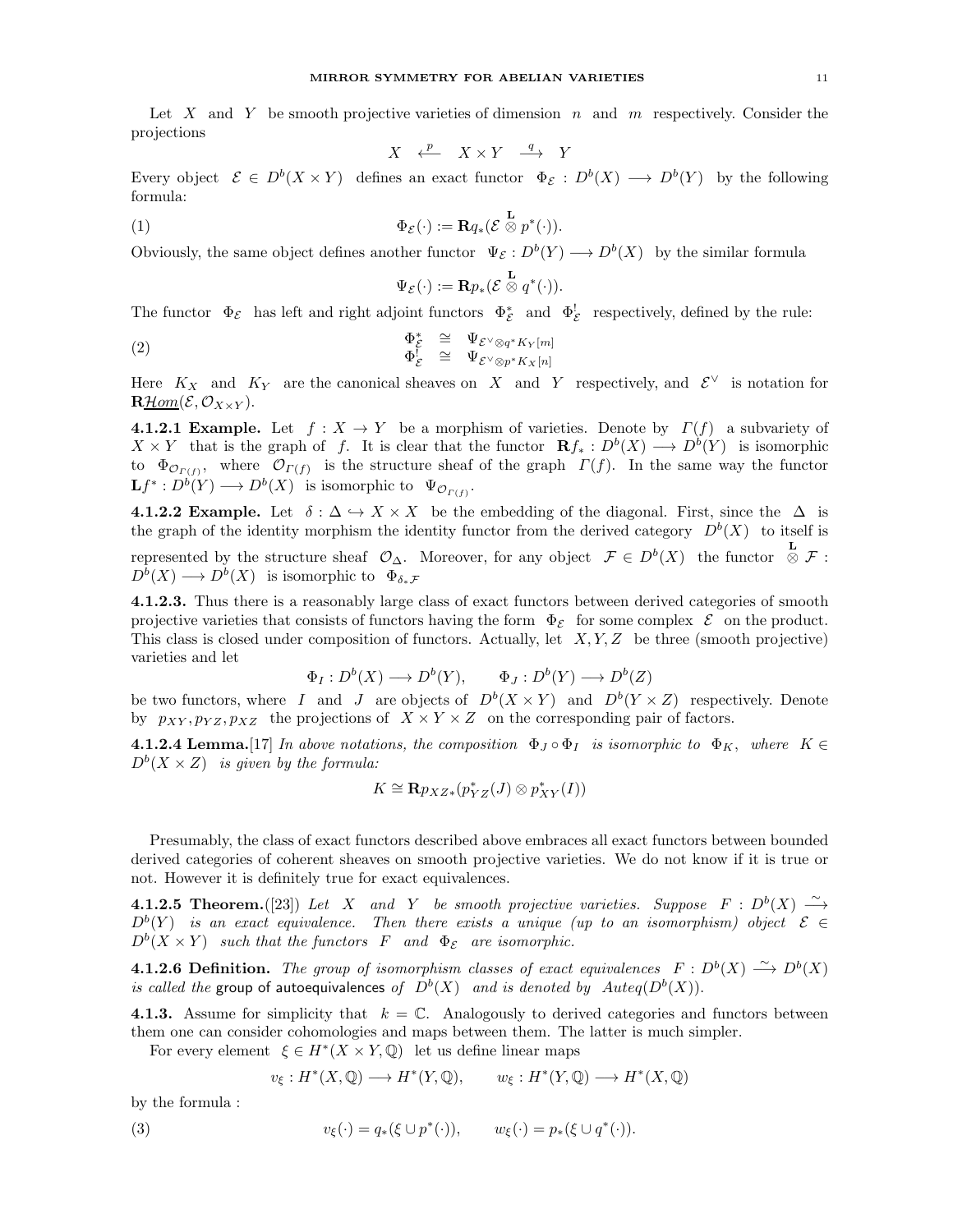It follows from the Künneth formula that any linear map between cohomologies have this form for some ξ.

The composition formula for cohomological correspondence is well-known and is similar to the composition of functors. Let as above  $X, Y, Z$  be three varieties and let  $\xi$  and  $\eta$  be elements of  $H^*(X \times Y)$ and  $H^*(Y \times Z)$  respectively.

**4.1.3.1 Lemma.** The composition  $v_{\eta} \circ v_{\xi}$  is isomorphic to  $v_{\zeta}$ , where  $\zeta \in H^*(X \times Z)$  is given by the formula:

$$
\zeta = p_{XZ*}(p_{YZ}^*(\eta) \cup p_{XY}^*(\xi)).
$$

**4.1.4.** There is a natural correspondence that attaches to a functor  $\Phi_{\mathcal{E}}: D^b(X) \longrightarrow D^b(Y)$  a linear map of vector spaces  $\phi_{\mathcal{E}}: H^*(X,\mathbb{Q}) \longrightarrow H^*(Y,\mathbb{Q})$ . To describe it note that each exact functor  $F: D^b(X) \longrightarrow D^b(Y)$  induces a homomorphism  $\overline{F}: K(X) \longrightarrow K(Y)$ , where  $K(X)$  and  $K(Y)$ are the Grothendieck groups of the categories  $D^b(X)$  and  $D^b(Y)$ . On the other side, there is a map  $ch: K(X) \longrightarrow H^*(X, \mathbb{Q})$ 

that is called the Chern character. The map ch is a ring homomorphism, if to recall that  $K(X)$  and

 $H^*(X,\mathbb{Q})$  are endowed with multiplications induced by ⊗ –product and ∪ –product respectively.

**4.1.4.1 Definition.** For every object  $\mathcal{E} \in D^b(X \times Y)$  put

(4) 
$$
\phi_{\mathcal{E}}(\cdot) := v_{ch(\mathcal{E}) \cup p^*(td_X)}(\cdot) = q_*(ch(\mathcal{E}) \cup p^*(td_X) \cup p^*(\cdot)),
$$

$$
\psi_{\mathcal{E}}(\cdot) := w_{ch(\mathcal{E}) \cup q^*(td_Y)}(\cdot) = p_*(ch(\mathcal{E}) \cup q^*(td_Y) \cup q^*(\cdot)),
$$

where  $td_X$  and  $td_Y$  are the Todd classes of X and Y.

**4.1.4.2 Lemma.** For given  $\mathcal{E} \in D^b(X \times Y)$  the following diagram

$$
K(X) \xrightarrow{ \Phi_{\mathcal{E}} } K(Y) \n \downarrow ch \qquad \qquad \downarrow ch \n H^*(X, \mathbb{Q}) \xrightarrow{\phi_{\mathcal{E}} } H^*(Y, \mathbb{Q})
$$

is commutative.

**4.1.4.3 Lemma.** Assume that a functor 
$$
\Phi_K : D^b(X) \longrightarrow D^b(Z)
$$
 is isomorphic to  $\Phi_J \circ \Phi_I$  for some  $\Phi_I : D^b(X) \longrightarrow D^b(Y)$ ,  $\Phi_J : D^b(Y) \longrightarrow D^b(Z)$ .

Then  $\phi_K = \phi_J \circ \phi_I$ . Consequently, the correspondence  $\Phi_{\mathcal{E}} \mapsto \phi_{\mathcal{E}}$  induces a representation

$$
\rho_X: Auteq(D^b(X)) \longrightarrow GL(H^*(X, \mathbb{Q})).
$$

Both lemmas immediately follows from the Riemann-Roch-Grothendieck theorem.

**4.1.4.4 Example.** Let  $f: X \to Y$  be a morphism. The functors  $\mathbf{L} f^* \cong \Psi_{\mathcal{O}_{\Gamma(f)}}$  and  $\mathbf{R} f_* \cong \Phi_{\mathcal{O}_{\Gamma(f)}}$ give the maps  $\psi_{\mathcal{O}_{\Gamma(f)}}$  and  $\phi_{\mathcal{O}_{\Gamma(f)}}$  between cohomologies. Also the morphism f induces the map:  $f^*: H^i(Y, \mathbb{Q}) \longrightarrow H^i(X, \mathbb{Q})$ . It can be checked that

$$
\psi_{\mathcal{O}_{\Gamma(f)}} = f^*.
$$

On the other side, there is a map of homologies:  $f_* : H_i(X, \mathbb{Q}) \longrightarrow H_i(Y, \mathbb{Q})$ . Using the Poincare isomorphism  $H^{2n-i}(X,\mathbb{Q}) \cong H_i(X,\mathbb{Q})$ , the map  $f_*$  can be considered as a map between cohomologies:  $f_*: H^{2n-i}(X,\mathbb{Q}) \longrightarrow H^{2m-i}(Y,\mathbb{Q})$ . In this case  $\phi_{\mathcal{O}_{\Gamma(f)}}$  does not coincide with  $f_*,$  but they are connected by the following relation:

$$
\phi_{\mathcal{O}_{\Gamma(f)}}(x) \cup td_Y = f_*(x \cup td_X)
$$

In particular, if  $td_X = td_Y = 1$ , then these maps coincide.

**4.1.4.5 Example.** Let as in Example 4.1.2.2  $\delta : \Delta \hookrightarrow X \times X$  be an embedding of the diagonal. For any  $\mathcal{F} \in D^b(X)$  a functor  $\overset{\mathbf{L}}{\otimes} \mathcal{F}$  is isomorphic to  $\Phi_{\delta_*\mathcal{F}}$ . Since *ch* is a ring homomorphism Lemma 4.1.4.2 implies that

$$
\phi_{\delta_*\mathcal{F}}(\cdot) = (\cdot) \cup ch(\mathcal{F}).
$$

**4.1.5.** For any variety X the group  $Auteq(D^b(X))$  contains a subgroup  $G(X) = (\mathbb{Z} \times Pic(X)) \rtimes$  $Aut(X)$  that is the semi-direct product of the normal subroup  $(\mathbb{Z} \times Pic(X))$  and  $Aut(X)$  naturally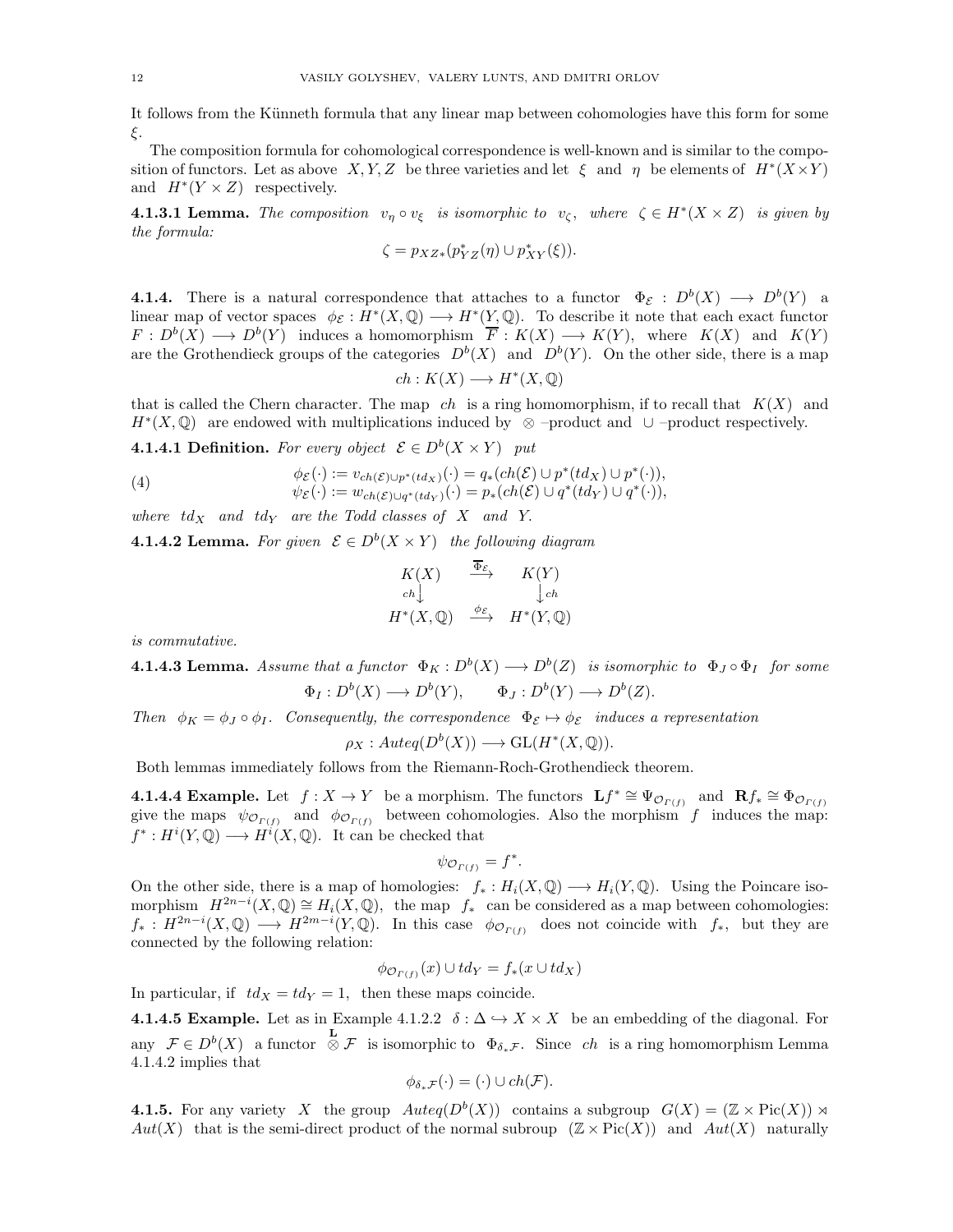acting on the former. Under the inclusion  $G(X) \subset Auteq(D^b(X))$  the generator of Z goes to the translation functor [1], a line bundle  $\mathcal{L} \in Pic(X)$  maps to the functor  $\otimes \mathcal{L} = \Phi_{\delta_*\mathcal{L}}$  and an automorphism  $f: X \to X$  induces the autoequivalence  $\mathbf{R} f_* \cong \Phi_{\mathcal{O}_{\Gamma(f)}}$ .

**4.1.5.1 Lemma.** In the above notation  $\rho_X([1]) = -Id_{H^*(X,\mathbb{Q})}$  and  $\rho_X(\otimes \mathcal{L}) = \cup ch(\mathcal{L})$ .

The proof follows from the Example 4.1.4.5 above and the equality  $ch(E[1]) = -ch(E)$ .

**4.1.6.** Now let us show that any equivalence  $\Phi_{\mathcal{E}}: D^b(X) \longrightarrow D^b(Y)$  defines a functor between derived categories of coherent sheaves on  $X \times X$  and  $Y \times Y$ , which will be called adjoined. Consider two functors

$$
\Phi_{\mathcal{E}}: D^b(X) \longrightarrow D^b(Y), \qquad \Psi_{\mathcal{F}}: D^b(Y) \longrightarrow D^b(X),
$$

where  $\mathcal E$  and  $\mathcal F$  are objects of  $D^b(X \times Y)$ . By  $\mathcal F \boxtimes \mathcal E$  denote the object  $p_{13}^*(\mathcal F) \otimes p_{24}^*(\mathcal E)$  from  $D^{b}(X \times X \times Y \times Y)$ , which is called the external tensor product of  $\mathcal{E}$  and  $\mathcal{F}$ . It defines the functor

$$
\Phi_{\mathcal{F} \boxtimes \mathcal{E}} : D^b(X \times X) \longrightarrow D^b(Y \times Y).
$$

Let us take an object  $\mathcal{G} \in D^b(X \times X)$  and denote  $\Phi_{\mathcal{F} \boxtimes \mathcal{E}}(\mathcal{G}) \in D^b(Y \times Y)$  by  $\mathcal{H}$  for short. These two objects define the functors

$$
\Phi_{\mathcal{G}}: D^b(X) \longrightarrow D^b(X), \qquad \Phi_{\mathcal{H}}: D^b(Y) \longrightarrow D^b(Y).
$$

**4.1.6.1 Lemma.** In above notation, there is an isomorphism of functors  $\Phi_{\mathcal{H}} \cong \Phi_{\mathcal{E}} \Phi_{\mathcal{G}} \Psi_{\mathcal{F}}$ .

This follows from Lemma 4.1.2.4.  $\Box$ 

**4.1.6.2 Lemma.** If  $\Phi_{\mathcal{E}}$  and  $\Psi_{\mathcal{F}}$  are equivalences, then the functor  $\Phi_{\mathcal{F} \boxtimes \mathcal{E}}$  is an equivalence too. The proof is straightforward (see for example [24]).

**4.1.6.3 Definition.** Assume that  $\Phi_{\mathcal{E}} : D^b(A) \longrightarrow D^b(B)$  is an equivalence and  $\Psi_{\mathcal{F}} \cong \Phi_{\mathcal{E}}^{-1}$ . In this case the functor  $\Phi_{\mathcal{F}\boxtimes \mathcal{E}}$  and the map  $\phi_{\mathcal{F}\boxtimes \mathcal{E}}$  will be denoted by  $Ad_{\mathcal{E}}$  and by ad<sub>e</sub> respectively.

Thus any exact equivalence  $\Phi_{\mathcal{E}}$  :  $D^b(X) \stackrel{\sim}{\longrightarrow} D^b(Y)$  defines an exact equivalence  $Ad_{\mathcal{E}}$  :  $D^{b}(X \times X) \xrightarrow{\sim} D^{b}(Y \times Y)$  such that, by Lemma 4.1.6.1, there is an isomorphism:

(5) 
$$
\Phi_{Ad_{\mathcal{E}}(\mathcal{G})} \cong \Phi_{\mathcal{E}} \Phi_{\mathcal{G}} \Phi_{\mathcal{E}}^{-1}.
$$

# 4.2 Category of coherent sheaves on an abelian variety.

4.2.1. Let A be an abelian variety of dimension n over C. Denote by  $m : A \times A \rightarrow A$  the multiplication morphism. For any point  $a \in A$  by  $T_a$  denote the translation automorphism  $m(\cdot, a)$ :  $A \rightarrow A$ .

Let  $\widehat{A}$  be dual abelian variety (1.2). It is canonically isomorphic to Pic<sup>0</sup>(A) (1.3). It is well-known that there is a unique line bundle P on the product  $A \times \hat{A}$  such that for any point  $\alpha \in \hat{A}$  the restriction  $P_{\alpha}$  on  $A \times {\alpha}$  represents an element of Pic<sup>0</sup>A, corresponding to  $\alpha$  and, in addition, the restriction  $P\Big|_{\{0\}\times \widehat{A}}$  should be trivial. Such P is called Poincare line bundle (1.4). As in 1.4, 1.5 we identify A with A using the Poincare line bundles on  $A \times A$  and  $A \times A$ .

4.2.2. The Poincare line bundle gives an example of an exact equivalence between derived categories of coherent sheaves of two non-isomorphic varieties. Let us consider the projections

$$
A \xleftarrow{p} A \times \widehat{A} \xrightarrow{q} \widehat{A}
$$

and the functor  $\Phi_P: D^b(A) \longrightarrow D^b(\hat{A})$ , defined as in 4.1.2, i.e.  $\Phi_P(\cdot) = \mathbf{R} q_*(P \otimes p^*(\cdot))$ . The following proposition was proved by Mukai.

**4.2.2.1 Proposition.**([17]) Let P be an Poincare line bundle on  $A \times \hat{A}$ . Then the functor  $\Phi_P$ :  $D^{b}(A) \longrightarrow D^{b}(\hat{A})$  is an exact equivalence, and there is an isomorphism of functors:

$$
\Psi_P \circ \Phi_P \cong (-1_A)^*[n],
$$

where  $(-1_A)$  is the inverse map on the group A.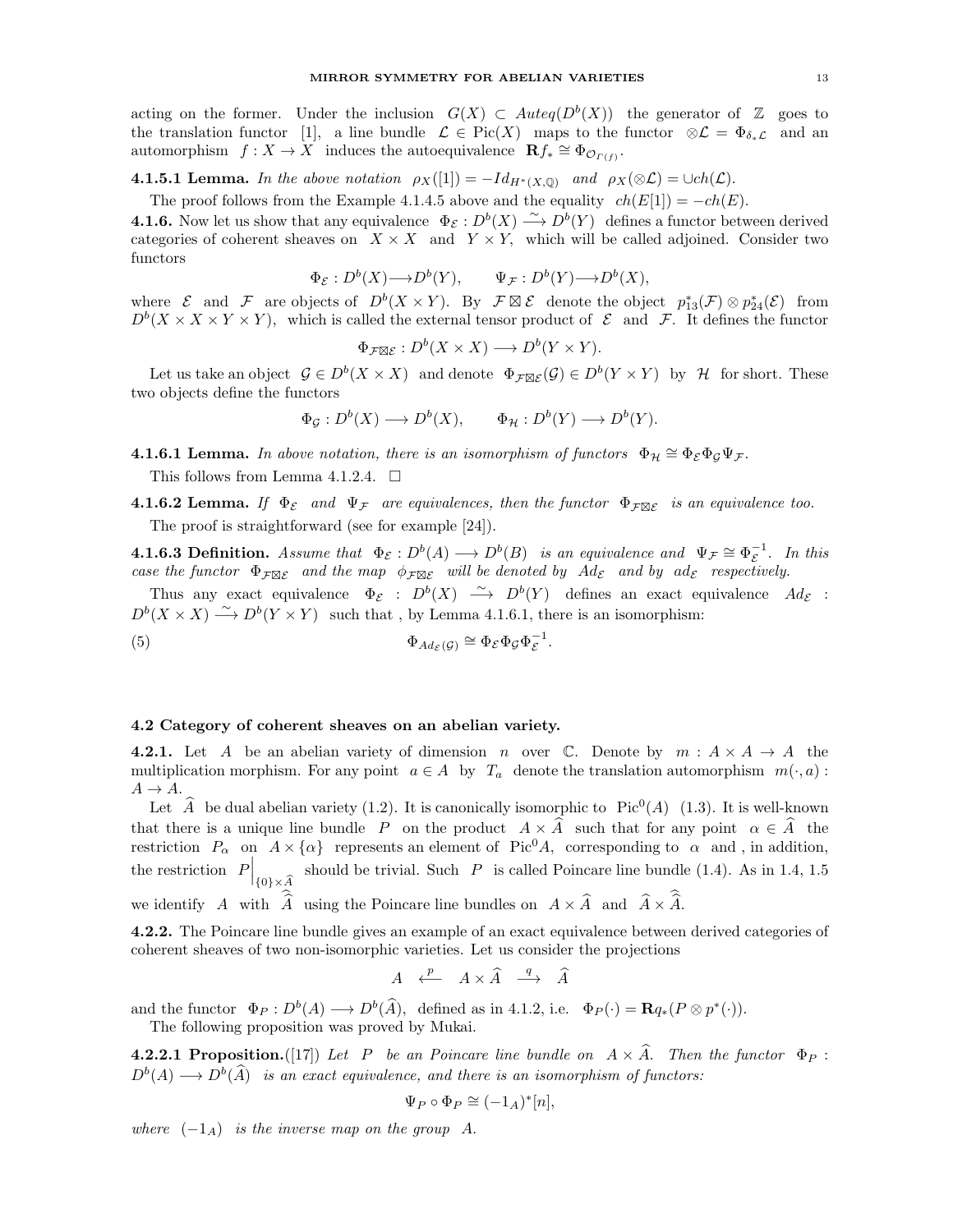**4.2.3.** Let  $x_1, ..., x_{2n}$  be a basis of  $H^1(A, \mathbb{Z})$ . Let  $l_1, ..., l_{2n}$  be the dual basis of  $H^1(\hat{A}, \mathbb{Z})$ . It is clear that  $p^*(x_1), ..., p^*(x_{2n}), q^*(l_1), ..., q^*(l_{2n})$  is a basis of  $H^1(A \times \hat{A}, \mathbb{Z})$ .

**4.2.3.1 Lemma.**([19]) The first Chern class of the Poincare line bundle P on  $A \times \hat{A}$  satisfies the equality:

(6) 
$$
c_1(P) = \sum_{i=1}^{2n} p^*(x_i) \cup q^*(l_i).
$$

Now consider the map  $\phi_P: H^*(A, \mathbb{Q}) \longrightarrow H^*(\widehat{A}, \mathbb{Q})$ , given by formula (4).

**4.2.3.2 Lemma.** For any k the map  $\phi_P$  sends k -th cohomology to  $(2n - k)$  -th cohomology and induces isomorphisms

$$
H^k(A,\mathbb{Z}) \xrightarrow{\sim} H^{2n-k}(\widehat{A},\mathbb{Z}),
$$

under which a monomial  $x_{i_1} \cup \cdots \cup x_{i_k}$  goes to  $(-1)^{\varepsilon} l_{j_1} \cup \cdots \cup l_{j_{2n-k}}$ , where  $(j_1 < \cdots < j_{2n-k})$  is the complement of  $(i_1 < \cdots < i_k)$  in the set  $(1, ..., 2n)$ , and  $\varepsilon = \sum_t j_t$ .

**PROOF.** Take  $\alpha \in H^k(A, \mathbb{Z})$ . Since  $ch(P) = \exp(c_1(P))$  and  $c_1(P)$  has the form (6), we obtain

$$
\phi_P(\alpha) = q_*(ch(P) \cup p^*(\alpha)) = \frac{1}{(2n-k)!} q_*(c_1(P)^{2n-k} \cup p^*(\alpha))
$$

This implies that  $\phi_P$  sends k -th cohomology to  $(2n-k)$  -th. Moreover, it is easy to see that

$$
\frac{1}{s!}c_1(P)^s = \sum_{j_1 < \dots < j_s} p^*(x_{j_s} \cup \dots \cup x_{j_1}) \cup q^*(l_{j_1} \cup \dots \cup l_{j_s})
$$

Substituting this expression in previous formula, we get

$$
\phi_P(x_{i_1} \cup \dots \cup x_{i_k}) = q_* p^*(x_{i_1} \cup \dots \cup x_{i_k} \cup x_{j_{2n-k}} \cup \dots \cup x_{j_1}) \cup l_{j_1} \cup \dots \cup l_{j_{2n-k}} =
$$
  

$$
(-1)^{\varepsilon} q_* p^*(x_1 \cup \dots \cup x_{2n}) \cup l_{j_1} \cup \dots \cup l_{j_{2n-k}} = (-1)^{\varepsilon} l_{j_1} \cup \dots \cup l_{j_{2n-k}}
$$

where  $(j_1 < \cdots < j_{2n-k})$  is the complement of  $(i_1 < \cdots < i_k)$ , and  $\varepsilon = \sum_i j_i$ . The monomials  $x_{i_1} \cup \cdots \cup x_{i_k}$  and  $l_{j_1} \cup \cdots \cup l_{j_{2n-k}}$  form basises of  $H^k(A, \mathbb{Z})$  and  $H^{2n-k}(\hat{A}, \mathbb{Z})$  respectively. Hence the map  $\phi_P$  gives an isomorphism between these lattices.  $\Box$ 

**4.2.4.** For any point  $(a, \alpha) \in A \times \widehat{A}$  one can introduces a functor from  $D^b(A)$  to itself, defined by the rule:

(7) 
$$
\Phi_{(a,\alpha)}(\cdot) := T_a^*(\cdot) \otimes P_\alpha.
$$

A functor  $\Phi_{(a,\alpha)}$  is represented by a sheaf  $S_{(a,\alpha)} = \mathcal{O}_{\Gamma_a} \otimes p_2^*(P_\alpha)$  on  $A \times A$ , where  $\Gamma_a$  is the graph of the automorphism  $T_a: A \longrightarrow A$ . It is clear that the functor  $\Phi_{(a,\alpha)}$  is an equivalence. Since an automorphism  $T_a$  acts identically on the cohomology group and  $ch(P_\alpha) = 1$  the functors  $\Phi_{(a,\alpha)}$ belongs to kernel of the homomorphism  $\rho$  (4.1, 4.3).

The set of the functors  $\Phi_{(a,\alpha)}$ , parametrized by  $A \times A$ , can be unified in one functor from  $D^b(A \times \hat{A})$  to  $D^b(A \times A)$  that takes a skyscraper  $\mathcal{O}_{(a,\alpha)}$  to  $S_{(a,\alpha)}$ . (Note that this condition does not define the functor by uniquely, because it can be changed by tenzoring with any line bundle pulling back from  $A \times \hat{A}$ . Elet us define such a functor  $\Phi_{S_A} : D^b(A \times \hat{A}) \longrightarrow D^b(A \times A)$  by the representing object

$$
S_A = (m \cdot p_{13}, p_4)^* \mathcal{O}_{\Delta} \otimes p_{23}^* P_A
$$

on the product  $(A \times \hat{A}) \times (A \times A)$ . Here  $(m \cdot p_{13}, p_4)$  is a morphism onto  $A \times A$  that takes  $(a_1, \alpha, a_3, a_4)$  to  $(m(a_1, a_3), a_4)$ . A direct check shows that  $\Phi_{SA}$  takes the skyscraper sheaf  $\mathcal{O}_{(a,\alpha)}$ to  $S_{(a,\alpha)}$ .

The functor  $\Phi_{S_A}$  can be consider as a composition of two functors. Denote by  $\mathcal{R}_A = p_A^* \mathcal{O}_{\Delta} \otimes$  $p_{23}^*P \in D^b((A \times \hat{A}) \times (A \times A))$ . By  $\mu_A : A \times A \longrightarrow A \times A$  denote a morphism that takes  $(a_1, a_2)$ to  $(a_1, m(a_1, a_2))$ . Consider two functors

$$
\Phi_{\mathcal{R}_A}: D^b(A \times \widehat{A}) \longrightarrow D^b(A \times A), \qquad \mathbf{R}\mu_{A*}: D^b(A \times A) \longrightarrow D^b(A \times A).
$$

**4.2.4.1 Lemma.** The functor  $\Phi_{S_A}$  is isomorphic to the composition  $\mathbf{R}\mu_{A*} \circ \Phi_{\mathcal{R}_A}$ .

The proof is omitted. Also this statement can be used as another definition of the functor  $\Phi_{S_A}$ .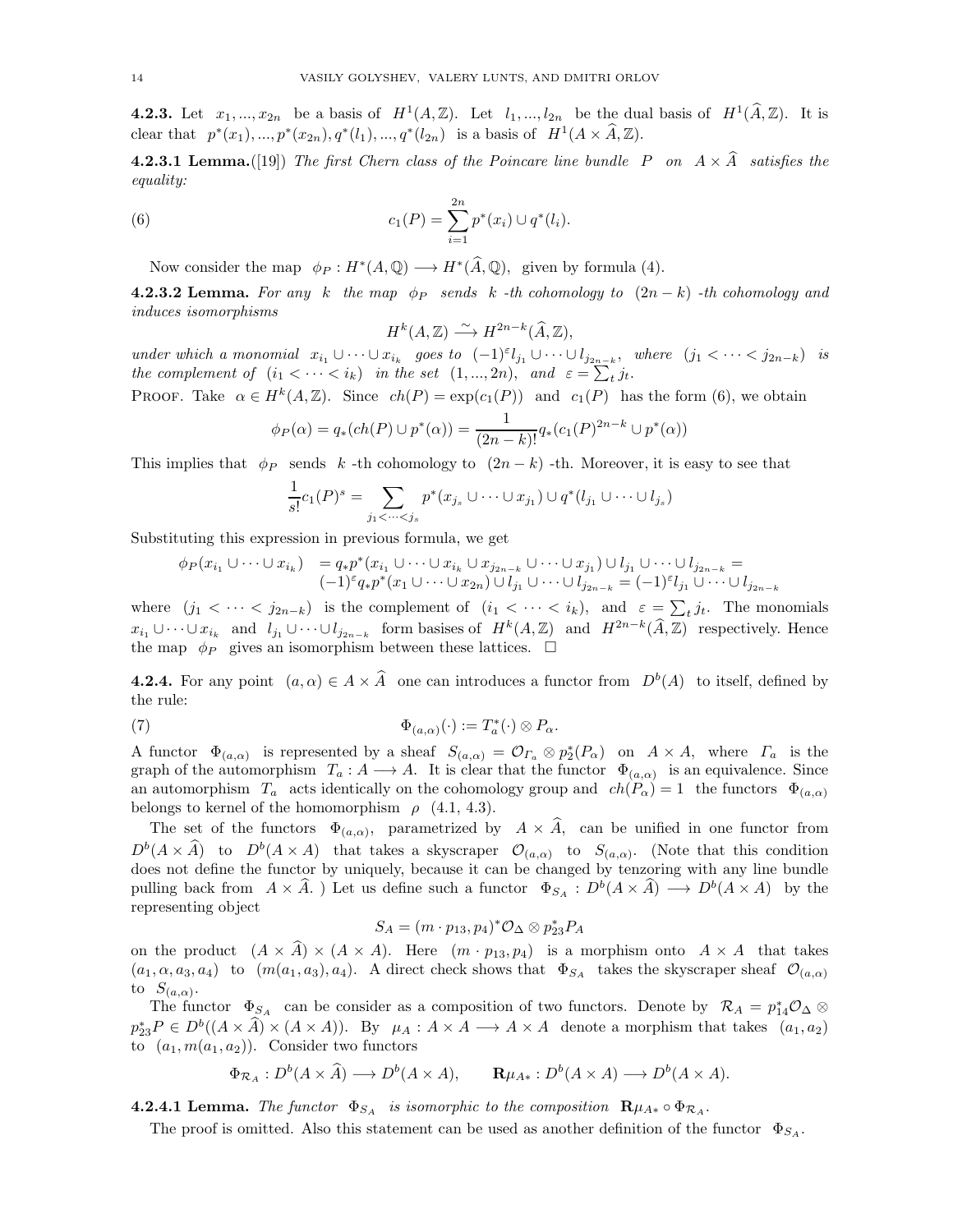**4.2.4.2 Lemma.** The functor  $\Phi_{S_A}$  is an equivalence.

PROOF. By Lemma 4.1.6.2 the functor  $\Phi_{\mathcal{R}_A}$  is an equivalence. Since  $\mu_A$  is an automorphism of  $A \times A$  the functor  $\mathbf{R}\mu_{A*}$  is an equivalence too. This implies that  $\Phi_{SA}$  is also an equivalence.

**4.2.5.** Let A and B be two abelian varieties. Fix an equivalence  $\Phi_{\mathcal{E}}: D^b(A) \longrightarrow D^b(B)$ . Consider the functor  $\Phi_{S_B}^{-1}Ad_{\mathcal{E}}\Phi_{S_A}$  from  $D^b(A \times \hat{A})$  to  $D^b(B \times \hat{B})$  (4.1, 6.3). By  $\mathcal{J}(\mathcal{E})$  denote an object that represents this functor. Thus there is the commutative diagram:

(8) 
$$
D^{b}(A \times \widehat{A}) \stackrel{\Phi_{S_A}}{\longrightarrow} D^{b}(A \times A)
$$

$$
\Phi_{\mathcal{J}(\varepsilon)} \downarrow \qquad \qquad \downarrow Ad_{\varepsilon}
$$

$$
D^{b}(B \times \widehat{B}) \stackrel{\Phi_{S_B}}{\longrightarrow} D^{b}(B \times B)
$$

Let us describe the object  $\mathcal{J}(\mathcal{E})$ .

**4.2.5.1 Theorem.**([24]) There exists a group isomorphism  $f_{\mathcal{E}}: A \times \hat{A} \longrightarrow B \times \hat{B}$  and a line bundle  $L_{\mathcal{E}}$  on  $A \times \widehat{A}$  such that the object  $\mathcal{J}(\mathcal{E})$  is isomorphic to  $i_*(L_{\mathcal{E}})$ , where i is the embedding of  $A \times \hat{A}$  in  $(A \times \hat{A}) \times (B \times \hat{B})$  as the graph  $\Gamma(f_{\mathcal{E}})$  of the isomorphism f<sub>E</sub>.

In particular, it immediately follows from the theorem that if two abelian varieties  $A$  and  $B$  have equivalent derived categories of coherent sheaves, then the varieties  $A \times \hat{A}$  and  $B \times \hat{B}$  are isomorphic.

**4.2.5.2 Corollary.** An isomorphism  $f_{\mathcal{E}}$  takes a point  $(a, \alpha) \in A \times \widehat{A}$  to a point  $(b, \beta) \in B \times \widehat{B}$  iff the equivalences

$$
\Phi_{(a,\alpha)}: D^b(A) \xrightarrow{\sim} D^b(A), \qquad \Phi_{(b,\beta)}: D^b(B) \xrightarrow{\sim} D^b(B),
$$

defined by formula  $(7)$ , are connected by the relation

$$
\Phi_{(b,\beta)} \cong \Phi_{\mathcal{E}} \Phi_{(a,\alpha)} \Phi_{\mathcal{E}}^{-1}.
$$

PROOF. By the theorem,  $\Phi_{\mathcal{J}(\mathcal{E})}$  takes a skyscraper  $\mathcal{O}_{(a,\alpha)}$  to  $\mathcal{O}_{(b,\beta)}$ , where  $(b,\beta) = f_{\mathcal{E}}(a,\alpha)$ . By construction of the functor  $\Phi_{S_A}$  it takes a skyscraper  $\mathcal{O}_{(a,\alpha)}$  to  $S_{(a,\alpha)}$ , where the object  $S_{(a,\alpha)}$ represents the functor  $\Phi_{(a,\alpha)}$ . Thus diagram (8) implies that the morphism  $f_{\mathcal{E}}$  takes  $(a,\alpha)$  to  $(b,\beta)$ iff  $S_{(b,\beta)} \cong Ad_{\mathcal{E}}(S_{(a,\alpha)})$ . Now the formula (5) implies that  $\Phi_{(b,\beta)} \cong \Phi_{\mathcal{E}} \Phi_{(a,\alpha)} \Phi_{\mathcal{E}}^{-1}$ .  $\Box$ 

**4.2.5.3 Proposition.**([24]) Let  $B \cong A$ , the correspondence  $\Phi_{\mathcal{E}} \mapsto f_{\mathcal{E}}$  induces a group homomorphism

$$
\gamma_A: Autoeq(D^b(A)) \longrightarrow Aut(A \times \widehat{A}).
$$

PROOF. Let  $\mathcal{E}_1, \mathcal{E}_2, \mathcal{E}_3$  be objects of  $D^b(A \times A)$  such that  $\Phi_{\mathcal{E}_i}$  are equivalences and  $\Phi_{\mathcal{E}_3} \cong \Phi_{\mathcal{E}_2} \circ \Phi_{\mathcal{E}_1}$ . This implies that  $Ad_{\mathcal{E}_3} \cong Ad_{\mathcal{E}_2} \circ Ad_{\mathcal{E}_1}$ . Further we have the sequence of isomorphisms:

$$
\Phi_{\mathcal{J}(\mathcal{E}_2)}\circ \Phi_{\mathcal{J}(\mathcal{E}_1)}\cong \Phi_{S_A}^{-1}Ad_{\mathcal{E}_2}\Phi_{S_A}\Phi_{S_A}^{-1}Ad_{\mathcal{E}_1}\Phi_{S_A}\cong \Phi_{S_A}^{-1}Ad_{\mathcal{E}_3}\Phi_{S_A}\cong \Phi_{\mathcal{J}(\mathcal{E}_3)}
$$

By theorem 4.2.5.1 the object  $\mathcal{J}(\mathcal{E})$  is a line bundle over the graph of some automorphism  $f_{\mathcal{E}}$ . Thus we obtain that  $f_{\mathcal{E}_3} = f_{\mathcal{E}_2} \cdot f_{\mathcal{E}_1}$ .  $\Box$ 

**4.2.5.4 Proposition.**([24]) The kernel of the homomorphism  $\gamma_A$  coincides with  $\mathbb{Z} \times A \times \hat{A}$ , consisting of all equivalences  $\Phi_{(a,\alpha)}[i] = T_a^*(\cdot) \otimes P_\alpha[i].$ 

### 4.3 The Mukai-Polishchuk group  $U(A)$  and the spinorial group  $Spin(A)$ .

In his recent preprint S.Mukai [18] was interested in the group of autoequivalences  $Aut eq(D^b(A))$ of the bounded derived category  $D^b(A)$  of coherent sheaves on an abelian variety A and he defined a certain related discrete group (which he called  $U(A \times \hat{A})$ ). Independently A.Polishchuk considered the same group, which he called  $SL_2(A)$ , and proved that  $SL_2(A)$  acts naturally on  $D^b(A)$  "up to the shift functor"(see [27]). Let us recall the definition of this group for complex tori. We call this group  $U(A)$ .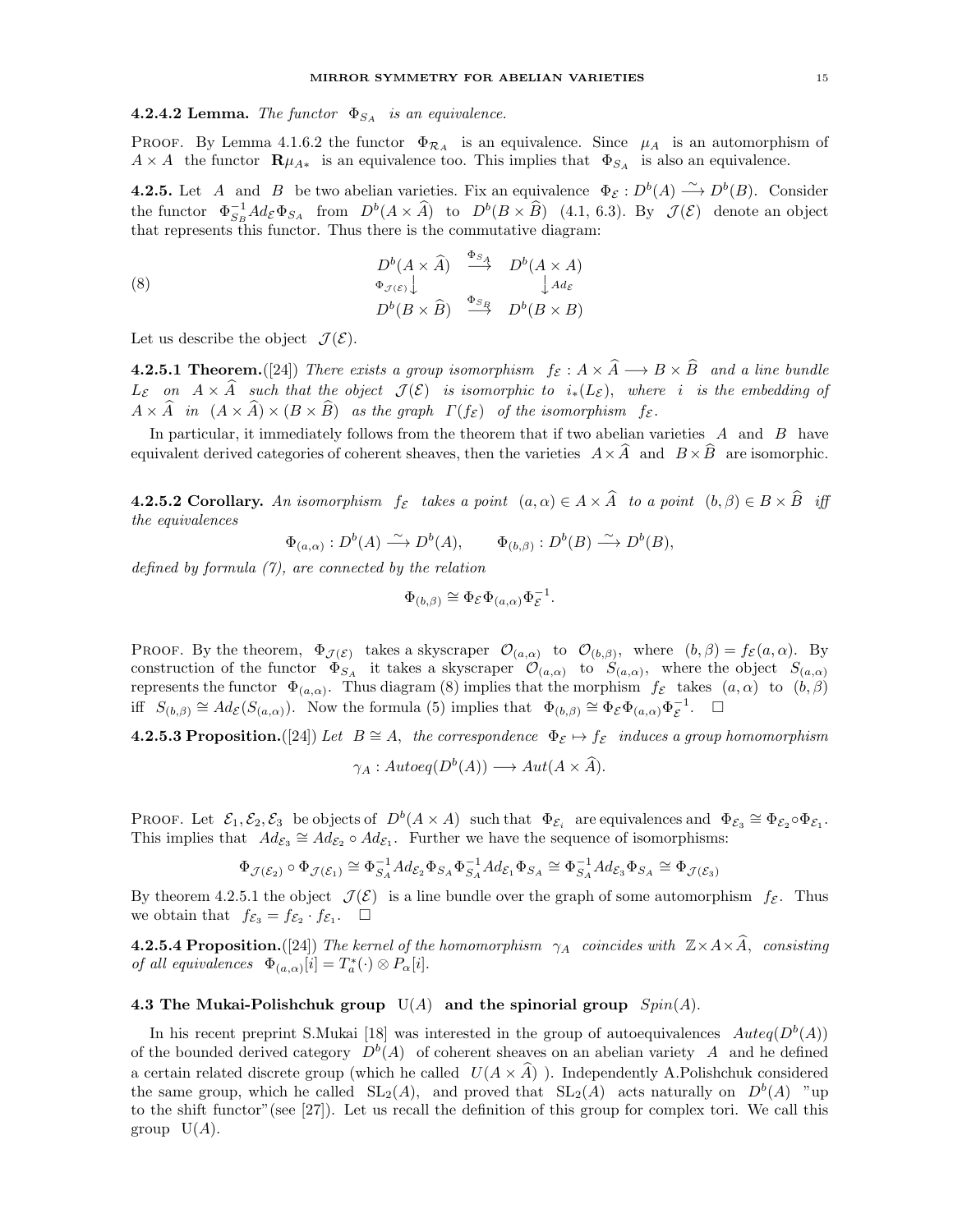**4.3.1 Definition.** Let A be a complex torus. Put

$$
\mathrm{U}(A):=\left\{g=\left(\begin{array}{cc}a&b\\c&d\end{array}\right)\in\left(\begin{array}{cc}\mathrm{End}(A)&\mathrm{Hom}(\widehat{A},A)\\ \mathrm{Hom}(A,\widehat{A})&\mathrm{End}(\widehat{A})\end{array}\right)\Bigg|\quad g^{-1}=\left(\begin{array}{cc}\widehat{d}&-\widehat{b}\\-\widehat{c}&\widehat{a}\end{array}\right)\right\}
$$

and call it the Mukai-Polishchuk group.

We may consider  $U(A)$  as a subgroup of  $GL(T_A \oplus T_{\widehat{A}})$ . Consider the canonical symmetric bilinear form  $Q$  on  $\Lambda := \Gamma_A \oplus \Gamma_{\widehat{A}}$  as in 3.1 above. Here is another description of the group  $U(A)$ .

4.3.2 Proposition. There are equalities

$$
U(A) = O(A, Q) \cap Aut(A \times \widehat{A}) = SO(A, Q) \cap Aut(A \times \widehat{A})
$$

of subgroups of  $GL(\Lambda)$ .

PROOF. The second equality follows from the fact that elements in  $Aut(A \times \hat{A})$  preserve the complex structure on  $V_A \oplus V_{\widehat{A}}$ , hence have a positive determinant.

To prove the first equality it suffices to show that the group

$$
T := \left\{ g = \left( \begin{array}{cc} a & b \\ c & d \end{array} \right) \in \text{GL}(A) \middle| \quad g^{-1} = \left( \begin{array}{cc} \widehat{d} & -\widehat{b} \\ -\widehat{c} & \widehat{a} \end{array} \right) \right\}
$$

coincides with the orthogonal group  $O(A, Q)$ . Choose a basis  $l_1, ..., l_{2n}$  of  $\Gamma_A$  and the dual basis  $x_1, ..., x_{2n}$  of  $\Gamma_{\widehat{A}}$ . Consider the basis  $l_1, ..., l_{2n}, x_1, ..., x_{2n}$  of the lattice Λ. Then the group  $O(A, Q)$ consists of matrices

$$
\left(\begin{array}{cc} \alpha & \beta \\ \gamma & \delta \end{array}\right),
$$

such that

$$
\left(\begin{array}{cc} \alpha & \beta \\ \gamma & \delta \end{array}\right) \left(\begin{array}{cc} 0 & 1 \\ 1 & 0 \end{array}\right) \left(\begin{array}{cc} \alpha^t & \gamma^t \\ \beta^t & \delta^t \end{array}\right) = \left(\begin{array}{cc} 0 & 1 \\ 1 & 0 \end{array}\right).
$$

The equality  $T = O(\Lambda, Q)$  now follows from Remark 1.6.  $\Box$ 

**4.3.3 Proposition.** ([24]) The image of the homomorphism  $\gamma_A$ : Autoeq( $D^b(A)$ )  $\longrightarrow$  Aut( $A \times \hat{A}$ ) coincides with the Mukai-Polishchuk group  $U(A)$ . Moreover there is an exact sequence of groups

$$
0 \longrightarrow \mathbb{Z} \times A \times \widehat{A} \longrightarrow Auteq(D^{b}(A)) \longrightarrow U(A) \longrightarrow 1.
$$

This was essentially conjectured by Polishchuk in [27].

By Lemma 4.1.4.3 the correspondence  $\Phi_{\mathcal{E}} \mapsto \phi_{\mathcal{E}}$  induces a homomorphism

$$
\rho_A: Aut eq(D^b(A)) \longrightarrow GL(H^*(A, \mathbb{Q})).
$$

As a matter of fact, this representation preserves the integral cohomology lattice.

**4.3.4 Proposition.** For any equivalence  $\Phi_{\mathcal{E}}: D^b(A) \longrightarrow D^b(B)$  the linear map  $\phi_{\mathcal{E}}$  preserves the integral cohomology, i.e.

$$
\phi_{\mathcal{E}}(H^*(A,\mathbb{Z})) = H^*(B,\mathbb{Z}).
$$

PROOF. By definition of  $\phi_{\mathcal{E}}$ , one needs to show that  $ch(\mathcal{E})$  belongs to integral cohomology  $H^*(A \times$ B, Z). This is equivalent to checking that  $ch(\mathcal{E} \vee \boxtimes \mathcal{E})$  belongs to the integral cohomology  $H^*((A \times$  $A) \times (B \times B)$ ,  $\mathbb{Z}$ ). This object represents the functor  $Ad_{\mathcal{E}}$ . Since  $Ad_{\mathcal{E}} \cong \Phi_{S_B} \Phi_{\mathcal{J}(\mathcal{E})} \Phi_{S_A}^{-1}$  it is sufficient to show that  $ch(S_A)$ ,  $ch(S_B^{\vee})$  and  $ch(\mathcal{J}(\mathcal{E}))$  are integral. But, by construction, all these objects are line bundles on abelian subvarieties. Thus, the following lemma implies the proposition.  $\Box$ 

**4.3.4.1 Lemma.** For any line bundle L on an abelian variety A the Chern character  $ch(L)$  is integral, i.e belongs to  $H^*(A,\mathbb{Z})$ .

PROOF. Denote by  $c_1(L)$  the first Chern class of L. The Chern character  $ch(L)$  is equal to  $exp(c_1(L))$ . Thus we must show that  $\frac{1}{k!}c_1(L)^k$  belong to integral cohomology for any k. If  $x_1, ..., x_{2n}$ be a basis of  $H^1(A,\mathbb{Z})$ , then the first Chern class as an element of  $H^2(A,\mathbb{Z})$  can be written as:

$$
c_1(L) = \sum_{i < j} d_{ij} \cdot (x_i \cup x_j), \qquad d_{ij} \in \mathbb{Z}
$$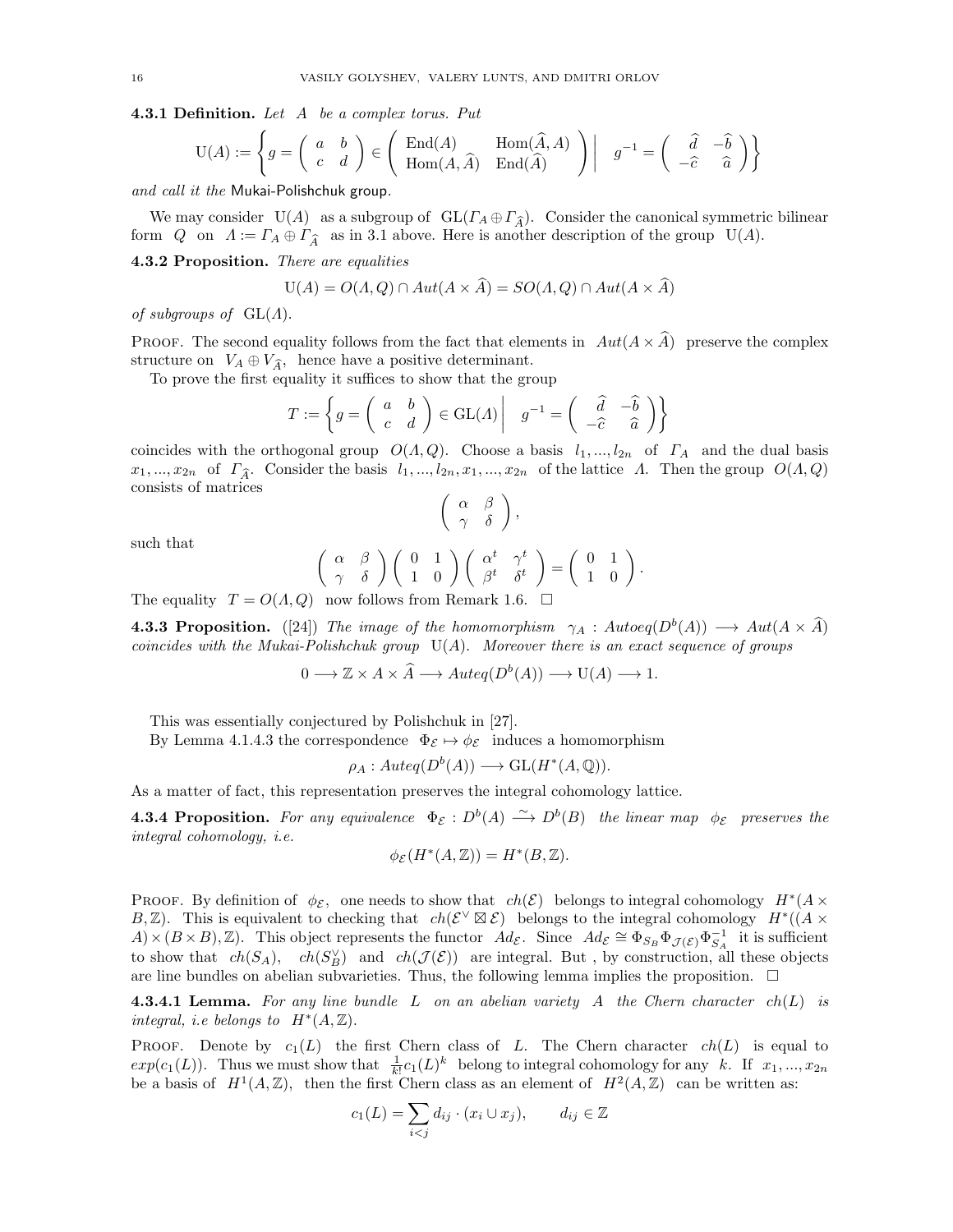Taking  $k$  -power, we obtain

$$
c_1(L)^k = k! \sum_{\substack{(i_1 < j_1), \dots, (i_k < j_k) \\ (i_1, j_1, \dots, i_k, j_k) \subset (1, \dots, 2n)}} d_{i_1 j_1} \cdots d_{i_k j_k} (x_{i_1} \cup x_{j_1} \cup \dots \cup x_{i_k} \cup x_{j_k})
$$

That proves this lemma and the proposition.  $\Box$ 

This way, the correspondence  $\Phi_{\mathcal{E}} \mapsto \phi_{\mathcal{E}}$  gives us the homomorphism

$$
\rho_A: Auteq(D^b(A)) \longrightarrow GL(H^*(A, \mathbb{Z})),
$$

denoted by the same letter as in Lemma 4.1.4.3.

**4.3.5 Definition.** The subgroup of  $GL(H^*(A, \mathbb{Z}))$  that is the image of  $\rho_A$  will be called the spinor group of A and will be denoted by  $Spin(A)$ .

**4.3.6.** To justify this definition consider the Clifford algebra  $Cl(A, Q)$  (3.1) and the homomorphism of algebras

$$
cor_A: Cl(A, Q) \longrightarrow End(H^*(A, \mathbb{Z})) \cong H^*(A \times A, \mathbb{Z})
$$

defined on the  $\Lambda \subset Cl(\Lambda, Q)$  by rule

$$
cor_A((l, x))(\cdot) = l(\cdot) + x \cup (\cdot),
$$

where  $(l, x) \in \Gamma_A \oplus \Gamma_A^* = \Lambda$  and  $l(\cdot)$  is the convolution with  $l$ , i.e. for a monomial  $\alpha = x_1 \cup ... \cup x_k$ it is defined as

$$
l(\alpha) := \sum (-1)^{i-1} l(x_i) \cdot x_1 \cup \ldots \cup x_{i-1} \cup x_{i+1} \cup \ldots \cup x_k.
$$

By Proposition 3.2.1e) the homomorphism  $cor_A$  is an isomorphism. Clearly it sends  $Cl^+(A, Q)$  onto  $H^{ev}(A \times A, \mathbb{Z})$ . The homomorphism  $cor_A$  induces the action of the group  $Spin(A, Q)$  (3.4.1) on cohomology lattice  $H^*(A, \mathbb{Z})$ . Henceforth, we will consider  $Spin(\Lambda, Q)$  as a subgroup of  $GL(H^*(A, \mathbb{Z}))$ with respect to  $cor_A$ .

There is the standard involution  $'$  on  $Cl(\Lambda)$ . It is defined as a unique ring involution on  $Cl(\Lambda)$ that is the identity on A. The isomorphism  $cor_A$  induces an involution on  $\text{End}(H^*(A,\mathbb{Z}))$ , which will be denoted the same symbol  $\prime$ . It is not hard to check that for any  $\xi \in H^d(A \times A, \mathbb{Z})$  there is the equality

$$
v_{\xi}^{'} = (-1)^{n + \frac{d(d-1)}{2}} w_{\xi},
$$

where  $v_{\xi}$  and  $w_{\xi}$  defined in 4.1.3 and  $n = \dim A$ . In particular, this implies that

$$
\phi_{\mathcal{E}}' = \psi_{\mathcal{E}^{\vee}[n]}.
$$

for any object  $\mathcal{E} \in D^b(A \times A)$ .

Thus there are two correspondences  $\Phi_{\mathcal{E}} \mapsto f_{\mathcal{E}}$  and  $\Phi_{\mathcal{E}} \mapsto \phi_{\mathcal{E}}$ , which gives two group homomorphisms

$$
\gamma_A: Auteq(D^b(A)) \longrightarrow U(A) \subset SO(A, Q), \qquad \rho_A: Auteq(D^b(A)) \longrightarrow Spin(A) \subset GL(H^*(A, \mathbb{Z}))
$$

such that  $\gamma_A(\Phi_{\mathcal{E}}) = f_{\mathcal{E}}$  and  $\rho_A(\Phi_{\mathcal{E}}) = \phi_{\mathcal{E}}$ . The following proposition relates these two homomorphisms.

### 4.3.7 Proposition.

- a) The group  $Spin(A)$  is contained in  $Spin(A,Q) \subset GL(H^*(A,\mathbb{Z}))$ .
- b) Let  $\pi : Spin(A, Q) \longrightarrow SO(A, Q)$  be the canonical map. Then  $\pi \cdot \rho_A = \gamma_A$  and  $\pi^{-1}(U(A)) =$  $Spin(A).$

**PROOF.** Let  $\Phi_{\mathcal{E}}: D^b(A) \longrightarrow D^b(A)$  be an autoequivalence. The following diagram is a cohomological analog of diagram (8) with  $B = A$ :

(10)  
\n
$$
H^*(A \times \widehat{A}, \mathbb{Z}) \xrightarrow{\phi_{S_A}} H^*(A \times A, \mathbb{Z})
$$
\n
$$
\downarrow_{ad_{\mathcal{E}}} \downarrow_{ad_{\mathcal{E}}} H^*(A \times \widehat{A}, \mathbb{Z}) \xrightarrow{\phi_{S_A}} H^*(A \times A, \mathbb{Z})
$$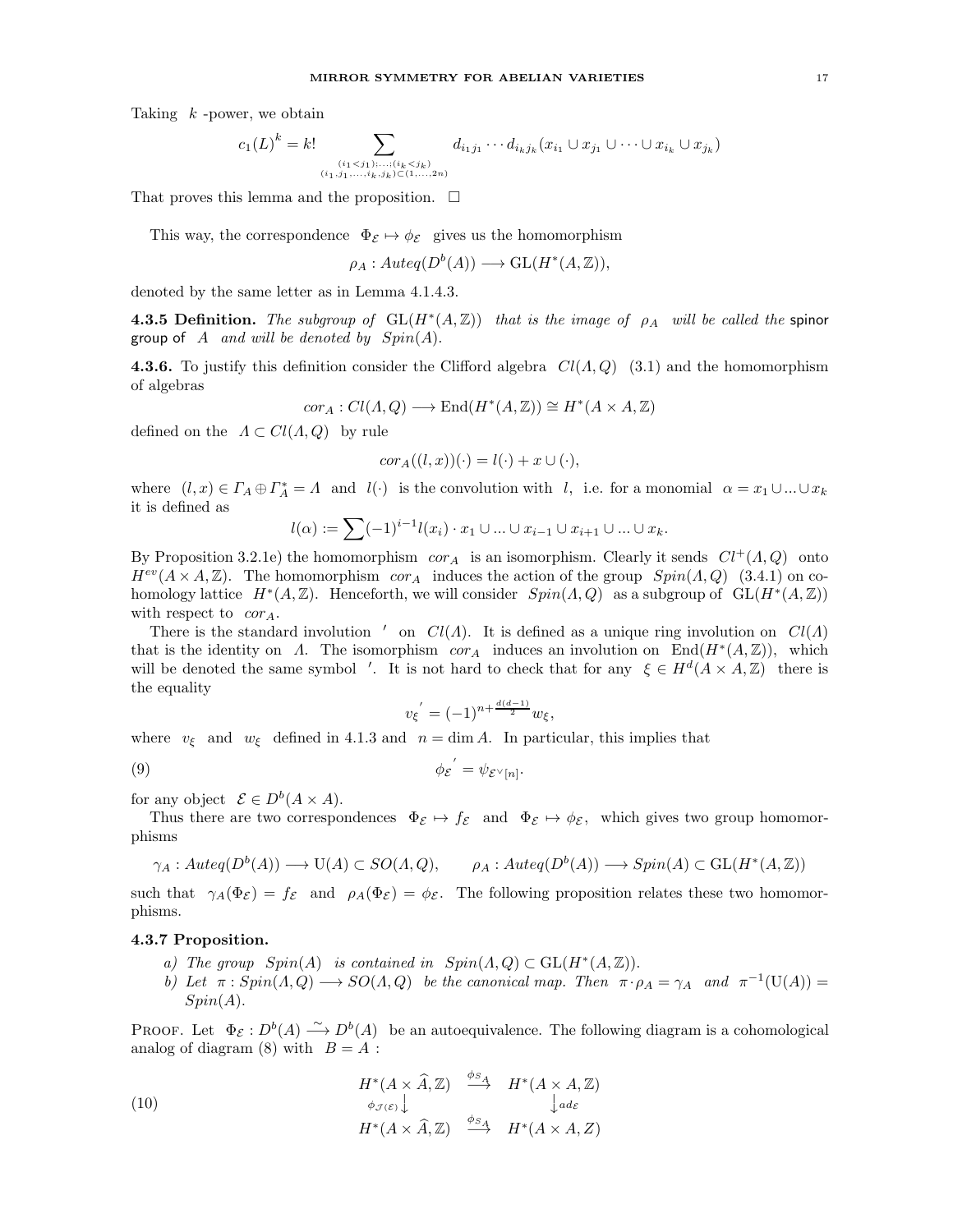By Theorem 2.4.5.1 the sheaf  $\mathcal{J}(\mathcal{E})$  is a line bundle over the subvariety  $\Gamma(f_{\mathcal{E}})$  that is the graph of the isomorphism  $f_{\mathcal{E}}$ . This implies that  $\phi_{\mathcal{J}(\mathcal{E})}$  sends  $H^{4n-1}(A \times \widehat{A}, \mathbb{Z})$  to itself. Moreover, the restriction of  $\phi_{\mathcal{J}(\mathcal{E})}$  on the  $(4n-1) - th$  cohomology coincides with

$$
f_{\mathcal{E}}: H_1(A \times \widehat{A}, \mathbb{Z}) \longrightarrow H_1(A \times \widehat{A}, \mathbb{Z})
$$

under the Poincare isomorphism  $D: H_1(A \times \widehat{A}, \mathbb{Z}) = A \longrightarrow H^{4n-1}(A \times \widehat{A}, \mathbb{Z})$ . Fix this identification of  $H^{4n-1}(A \times \widehat{A}, \mathbb{Z})$  with  $\Lambda$ .

Let us assume that the restriction of  $\phi_{SA}$  on  $H^{4n-1}(A \times \hat{A}, \mathbb{Z})$  coincides with the restriction of cor<sub>A</sub> on *A*. Under this assumption, it follows from the commutativity of the diagram (10) that  $ad_{\mathcal{E}}$ takes  $cor_A(\Lambda)$  to itself. Hence  $\phi_{\mathcal{E}} cor(\Lambda) \phi_{\mathcal{E}}^{-1} = cor(\Lambda)$ . Further, since the inverse of an equivalence  $\Phi_{\mathcal{E}}$  is isomorphic to  $\Psi_{\mathcal{E} \vee [n]}$  we get from (9) that  $\phi_{\mathcal{E}}' = \phi_{\mathcal{E}}^{-1}$ . Therefore  $N(\phi_{\mathcal{E}}) = \phi_{\mathcal{E}} \cdot \phi_{\mathcal{E}}' = id$ . By Definition 3.4.1  $\phi_{\mathcal{E}}$  belongs to  $Spin(A, Q)$  and a) is proved.

Moreover, we have that action of  $f_{\mathcal{E}}$  on  $\Lambda$  coincides with the action of  $ad_{\mathcal{E}}$  on  $cor_A(\Lambda)$ . This implies that  $\gamma_A = \pi \rho_A$ . Finally, since  $Ker \pi = \mathbb{Z}/2\mathbb{Z}$  and  $\rho([1]) = -Id$  the full inverse image  $\pi^{-1}(\mathcal{U}(A))$  not only contains but also coincides with  $Spin(A)$ .

Thus to complete the proof of the proposition it is sufficient to prove the following lemma.

**4.3.7.1 Lemma.** The restriction of the map  $\phi_{S_A}D$  on  $H_1(A \times \hat{A}, \mathbb{Z}) = A$  coincides with the restriction of the map  $cor_A$  on  $\Lambda$ .

**PROOF.** As above let  $x_1, ..., x_{2n}$  and  $l_1, ..., l_{2n}$  be the dual bases of  $\Gamma_A^*$  and  $\Gamma_A$  respectively. For any  $\alpha \in H_i(A \times \hat{A}, \mathbb{Z})$  and  $\beta \in H^i(A \times \hat{A}, \mathbb{Z})$  the following equality holds

$$
\langle \beta, \alpha \rangle = \langle \beta \cup D(\alpha), [A \times \hat{A}],
$$

where  $\langle, \rangle$  is the canonical pairing of cohomology with homology and  $[A \times \hat{A}] \in H_{4n}(A \times \hat{A}, \mathbb{Z})$  is the fundamental class. It is easy to check that

$$
D(x_i) = (-1)^{i-1} p^*(x_1 \cup \dots \cup x_{2n}) \cup q^*(l_1 \cup \dots \cup l_{i-1} \cup l_{i+1} \cup \dots \cup l_{2n}),
$$
  
\n
$$
D(l_i) = (-1)^{i-1} p^*(x_1 \cup \dots \cup x_{i-1} \cup x_{i+1} \cup \dots \cup x_{2n}) \cup q^*(l_1 \cup \dots \cup l_{2n}).
$$

Denote  $\mu_A = \mu$  (4.2.4). By Lemma 4.2.4.1 the functor  $\Phi_{SA}$  is the composition  $\mathbf{R} \mu_* \Phi_{RA}$ . Hence  $\phi_{S_A} = \mu_* \phi_{\mathcal{R}_A}$ . By construction of  $\Phi_{\mathcal{R}_A}$ , the map  $\phi_{\mathcal{R}_A}$  takes  $q^*(l) \cup p^*(x)$  to  $p_1^*(\psi_P(l)) \cup p_2^*(x)$ . Combining Lemma 4.2.3.2 and Proposition 4.2.2.1 we get

(11) 
$$
\phi_{\mathcal{R}_A} D(x_i) = p_1^*(x_i) \cup p_2^*(x_1 \cup \dots \cup x_{2n})
$$

(12) 
$$
\phi_{\mathcal{R}_A} D(l_i) = (-1)^{i-1} p_2^*(x_1 \cup \dots \cup x_{i-1} \cup x_{i+1} \cup \dots \cup x_{2n})
$$

Further, to compute  $\mu_*(\alpha)$  it is sufficient to note that  $\mu_*$  is a ring homomorphism because  $\mu$  is an isomorphism and, consequently,  $\mu_*$  is the inverse of  $\mu^*$ . Besides, since  $\mu(a_1, a_2) = (a_1, m(a_1, a_2))$ we have

$$
\mu^*(p_1^*(\alpha)) = p_1^*(\alpha), \qquad \mu^*(p_2^*(\alpha)) = m^*(\alpha)
$$

for any  $\alpha \in H^*(A, \mathbb{Z})$ . Moreover, if  $\alpha = x \in H^1(A, \mathbb{Z})$  then

$$
\mu^*(p_2^*(x)) = m^*(x) = p_1^*(x) + p_2^*(x)
$$

Therefore, for any  $x \in H^1(A,\mathbb{Z})$  there are equalities

$$
\mu_*(p_1^*(x)) = p_1^*(x)
$$
 and  $\mu_*(p_2^*(x)) = p_2^*(x) - p_1^*(x)$ .

To find an element  $\phi_{S_A}(\lambda)$  for some  $\lambda \in H^{4n-1}(A \times \widehat{A}, \mathbb{Z})$  it is sufficient to compute the map that is defined by this element, i.e.

$$
\phi_{S_A}(\lambda)(\cdot) := p_{2*}(\phi_{S_A}(\lambda) \cup p_1^*(\cdot)).
$$

Substituting (11) in the last expression, we get

$$
\phi_{S_A} D(x_i)(\alpha) = p_{2*}(\mu_*(p_1^*(x_i) \cup p_2^*(x_1 \cup \dots \cup x_{2n})) \cup p_1^*(\alpha)) = m_*(p_1^*(x_i \cup \alpha) \cup p_2^*(x_1 \cup \dots \cup x_{2n}))
$$
  
=  $m_*(m^*(x_i \cup \alpha) \cup p_2^*(x_1 \cup \dots \cup x_{2n})) = x_i \cup \alpha \cup m_*(p_2^*(x_1 \cup \dots \cup x_{2n})) = x_i \cup \alpha$ 

Hence  $\phi_{S_A} D(x)$  coincides with  $cor_A(x)$ .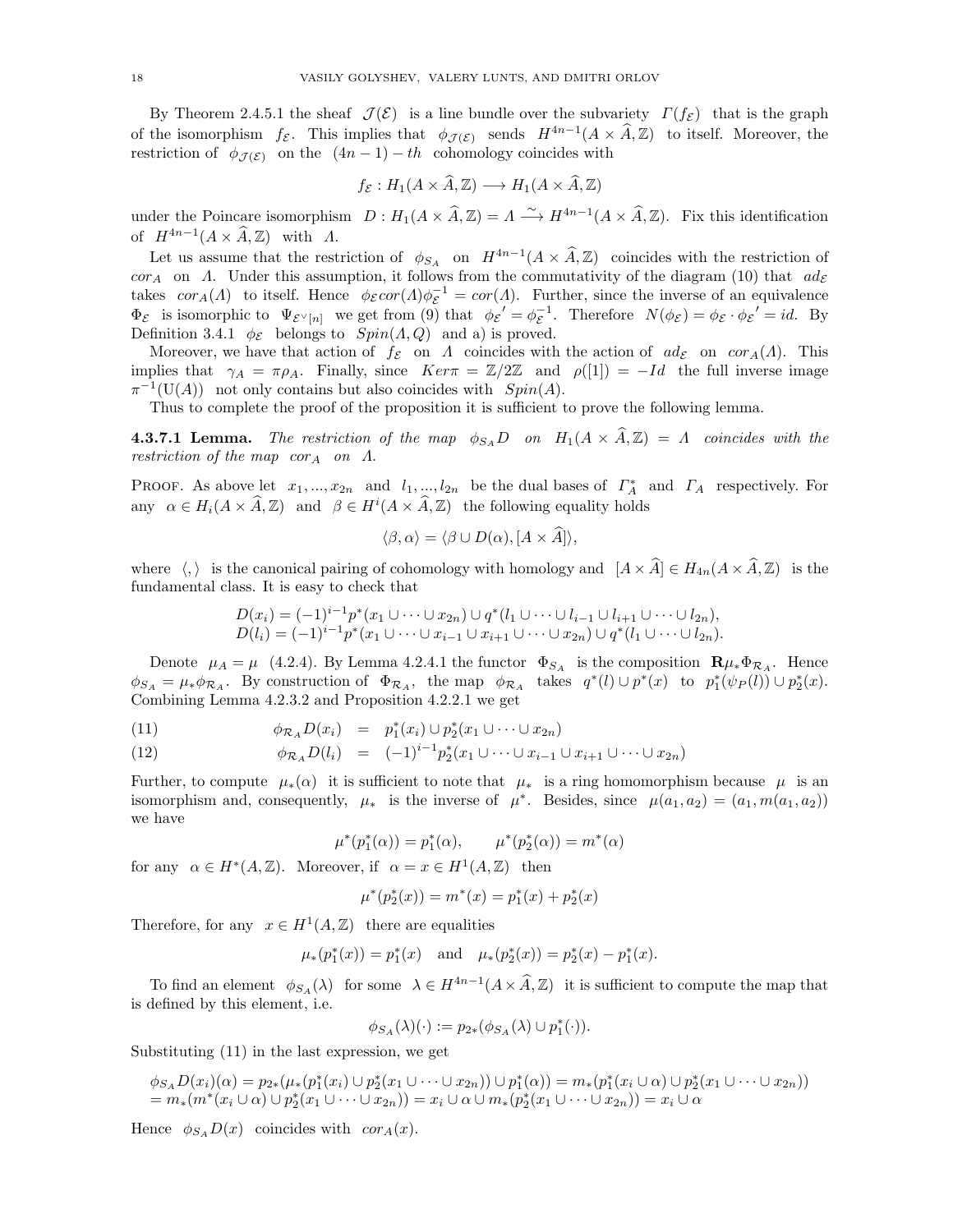#### MIRROR SYMMETRY FOR ABELIAN VARIETIES 19

Let us compute the action of  $\phi_{S_A} D(l_i)$  on the cohomology. We have

$$
\phi_{S_A} D(l_i)(x_{s_1} \cup \dots \cup x_{s_k}) = p_{2*}(\mu_*((-1)^{i-1} p_2^*(\bigcup_{\substack{j=1, \\ j \neq i}}^{2n} x_j)) \cup p_1^*(x_{s_1} \cup \dots \cup x_{s_k})) =
$$
  

$$
(-1)^i p_{2*}(\bigcup_{\substack{j=1, \\ j \neq i}}^{2n} (p_1^*(x_j) - p_2^*(x_j)) \cup p_1^*(x_{s_1} \cup \dots \cup x_{s_k}))
$$

If the set  $(s_1, ..., s_k)$  does not contain i, then this expression equals 0. Suppose that  $s_1 = i$ . In this case the last expression can be simplified

$$
\phi_{S_A} D(l_i)(x_i \cup x_{s_2} \cup \dots \cup x_{s_k}) = p_{2*}(p_1^*(x_1 \cup \dots \cup x_{2n}) \cup p_2^*(x_{s_2} \cup \dots \cup x_{s_k})) = x_{s_2} \cup \dots \cup x_{s_k}
$$

Thus,  $\phi_{S_A} D(l_i)$  coincides with  $cor_A(l_i)$ , because

$$
cor_A(l_i)(x_{s_1} \cup \cdots \cup x_{s_k}) = 0 \quad \text{if} \quad i \notin (s_1, ..., s_k),\n
$$
cor_A(l_i)(x_i \cup x_{s_2} \cup \cdots \cup x_{s_k}) = x_{s_2} \cup \cdots \cup x_{s_k}.
$$
$$

This concludes the proof of the lemma and, consequently, completes the proof of the proposition.  $\Box$ 

**4.3.8 Corollary.**  $Ker \rho_A$  coincides with  $2\mathbb{Z} \times A \times A$ , consisting of all equivalences  $\Phi_{(a,\alpha)}[2i] =$  $T_a^*(\cdot) \otimes P_\alpha[2i].$ 

PROOF. It is clear that  $\Phi_{(a,\alpha)}[2i]$  are contained in  $Ker \rho_A$ . On the other side, it follows from Proposition 4.3.7 that  $Ker\rho_A$  is a subgroup of  $Ker\gamma_A \cong \mathbb{Z} \times A \times \hat{A}$ . Note that by Lemma 4.1.5.1  $\rho_A([1]) = -Id$ . Corollary is proved.  $\square$ 

4.3.9 Corollary. There is the exact sequence of groups

$$
0 \longrightarrow \mathbb{Z}/2\mathbb{Z} \longrightarrow Spin(A) \longrightarrow U(A) \longrightarrow 1.
$$

The last theorem of this chapter gives description of abelian varieties that have equivalent derived categories of coherent sheaves.

**4.3.10 Theorem.** ([24]) Let B and C be abelian varieties. Then the derived categories  $D^b(B)$  and  $D<sup>b</sup>(C)$  are equivalent if and only if there exists an isomorphism

$$
\gamma: B \times \widehat{B} \xrightarrow{\sim} C \times \widehat{C}
$$

which identifies the forms  $Q_B$  and  $Q_C$  on  $\Gamma_B \oplus \Gamma_{\widehat{B}}$  and  $\Gamma_C \oplus \Gamma_{\widehat{C}}$ .

The "if" direction in the above theorem was first proved by A. Polishchuk in [26].

# 5. The algebraic group  $U_{A, \mathbb{Q}}$ .

**5.1.** Fix a complex torus A. Put  $\Lambda := \Gamma_A \oplus \Gamma_{\widehat{A}}$  and consider the group  $GL(\Lambda_{\mathbb{Q}})$ . We have the following  $\mathbb Q$  -algebraic subgroups of  $GL(\Lambda_{\mathbb Q})$ .

1)  $H dg_{A,\mathbb{Q}} = H dg_{A \times \widehat{A},\mathbb{Q}}.$ 

2)  $Aut_{\mathbb{Q}}(A \times \hat{A})$ , which is defined as the group of invertible elements in  $End^0(A \times \hat{A})$ .

3)  $O(A_{\mathbb{Q}}, Q_{\mathbb{Q}})$ ,  $SO(A_{\mathbb{Q}}, Q_{\mathbb{Q}})$ , where  $Q_{\mathbb{Q}}$  is the extension to  $A_{\mathbb{Q}}$  of the canonical symmetric bilinear form on  $\Lambda$  (3.1).

4)  $U_{A,Q}$ , which is defined as follows

$$
U_{A,Q} = \left\{ g = \begin{pmatrix} a & b \\ c & d \end{pmatrix} \in Aut_{\mathbb{Q}}(A \times \widehat{A}) \middle| g^{-1} = \begin{pmatrix} \widehat{d} & -\widehat{b} \\ -\widehat{c} & \widehat{a} \end{pmatrix} \right\}
$$

Thus the discrete group  $U(A)$  defined in 4.3.1 is the arithmetic subgroup of  $U_{A,Q}$  consisting of elements which preserve the lattice  $\Lambda$ .

The following proposition summarizes the interrelations of these subgroups.

#### 5.2 Proposition.

- 1)  $Hdg_{A,\mathbb{Q}} \subset SO(\Lambda_{\mathbb{Q}},Q_{\mathbb{Q}}).$
- 2)  $Aut_{\mathbb{Q}}(A \times \hat{A})$  is the centralizer of  $Hdg_{A,\mathbb{Q}}$  in  $GL(\Lambda_{\mathbb{Q}})$ .
- 3)  $U_{A,Q} = Aut_{\mathbb{Q}}(A \times \widehat{A}) \cap SO(A_{\mathbb{Q}}, Q_{\mathbb{Q}}).$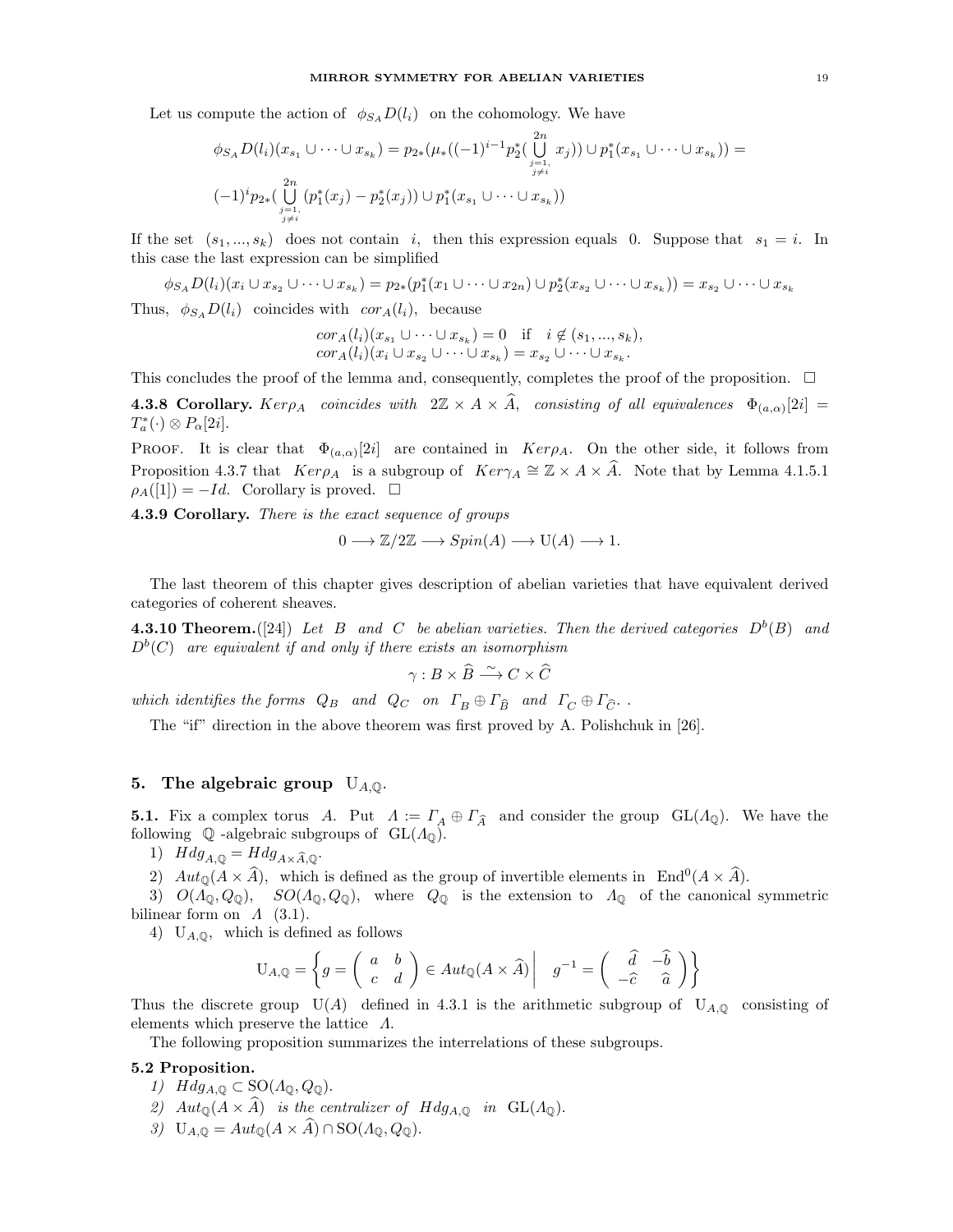4)  $U_{A,Q}$  is the centralizer of  $Hdg_{A,Q}$  in  $SO(\Lambda_{\mathbb Q}, Q_{\mathbb Q}).$ 

PROOF. 1) The operator  $J_A$  of complex structure on  $\Lambda_{\mathbb{R}}$  has determinant 1 and preserves the form Q. Thus  $h_A(\mathbf{S}^1)$  lies in the group of  $\mathbb R$  -points of  $SO(\Lambda_{\mathbb Q}, Q_{\mathbb Q})$ . Since  $Hdg_{A,\mathbb Q}$  is the  $\mathbb Q$  -closure of  $h_A(\mathbf{S}^1)$ , we have  $Hdg_{A,\mathbb{Q}} \subset SO(\Lambda_{\mathbb{Q}}, Q_{\mathbb{Q}})$ .

2) By definition  $\text{End}^0(A \times \hat{A})$  is the centralizer of  $Hdg_{A,Q}$  in  $\text{End}(\Lambda_{\mathbb{Q}})$ . Thus  $Aut_{\mathbb{Q}}(A \times \hat{A})$  is the centralizer of  $Hdg_{A,\mathbb{Q}}$  in  $GL(\Lambda_{\mathbb{Q}})$ .

- 3) The proof is the same as that of proposition 4.3.2 above.
- 4) This follows from 1, 2, 3).  $\Box$

**5.3.** Let us study the  $\mathbb{Q}$  -algebraic group  $U_{A,\mathbb{Q}}$  in case A is an abelian variety.

Clearly, the group  $U_{A,\mathbb{Q}}$  depends only on the isogeny class of A. If  $A = A_1^{m_1} \times ... \times A_k^{m_k}$ , where  $A_i$  are pairwise nonisogeneous simple abelian varieties, then

$$
\mathbf{U}_{A,\mathbb{Q}}=\prod_i \mathbf{U}_{A_i^{m_i},\mathbb{Q}}.
$$

Below we describe the Q -algebraic group  $U_{A^m,Q}$  and its group of  $\mathbb R$  -points  $U_{A^m,Q}(\mathbb R)$  for a simple abelian variety A.

**5.3.1.** Let us use the notations of section 1.8. In particular denote  $F = \text{End}^0(A)$ . Let  $\varphi \in \text{Hom}(A, \widehat{A})$ be a polarisation and  $' : F \to F$  be the corresponding Rosati involution. We identify naturally  $M(m, F) = \text{End}^{0}(A^{m}),$  which makes  $\Gamma_{A^{m}, \mathbb{Q}}$  a left  $M(m, F)$  module. Consider the diagonal polarisation  $\sigma = (\varphi, \ldots \varphi)$  of  $A^m$ . Then the corresponding Rosati involution on  $M(m, F)$  is

$$
Z \mapsto {}^tZ'.
$$

Consider the following homomorphism of algebras

$$
\tau : \text{End}^0(A \times \widehat{A}) \longrightarrow \text{End}(I_{A^m, \mathbb{Q}} \oplus I_{A^m, \mathbb{Q}})
$$

$$
\tau : \begin{pmatrix} B & C \\ D & E \end{pmatrix} \mapsto \begin{pmatrix} B & C\sigma \\ \sigma^{-1}D & \sigma^{-1}E\sigma \end{pmatrix}.
$$

Obviously, the image of  $\tau$  is contained in  $M(2m, F)$ . We have

$$
\tau(\mathbf{U}_{A^m,\mathbb{Q}}) = \left\{ g = \begin{pmatrix} a & b \\ c & d \end{pmatrix} \in \text{GL}(2m,F) \middle| \quad g^{-1} = \begin{pmatrix} t\hat{d} & -t\hat{b} \\ -t\hat{c} & t\hat{a} \end{pmatrix} \right\}
$$

Thus  $\tau(\mathbf{U}_{A^m,Q})$  is the group of isometries of the skew-hermitian form on  $F^m \oplus F^m$ 

$$
\vartheta((z_1, ..., z_m, z_{-1}, ..., z_{-m}), (w_1, ..., w_m, w_{-1}, ..., w_{-m})) = \sum_{k=1}^m z_k w'_{-k} - z_k w'_k.
$$

**5.3.2.** Denote by  $U^*_{2m,F} \subset GL(2m,F)$  the  $K_0$ -algebraic group of isometries of the skew-hermitian form  $\vartheta$ . Then the Q -algebraic group  $U_{A^m,Q}$  is obtained from  $U^*_{2m,F}$  by restriction of scalars from  $K_0$  to Q. Fix an embedding  $K_0 \hookrightarrow \mathbb{R}$ . The corresponding group of real points  $U^*_{2m,F}(\mathbb{R})$  was computed by A. Polishchuk ([27]). His result according to the four cases of Albert's classification is the following

- I.  $Sp_{2m}(\mathbb{R}),$
- II.  $Sp_{4m}(\mathbb{R}),$

III.  $U_{2m}^*(\mathbb{H})$  – the group of automorphisms of  $\mathbb{H}^{2m}$  preserving the standard skew-hermitian form, IV.  $U(md, md)$ .

**5.3.3 Corollary.** The reductive Lie group  $U^*_{2m,F}(\mathbb{R})$  is semisimple unless we are in case IV. This group has no compact factors unless we are in case IV (then it is isogeneous to the product  $S^1 \times SU(md, md)$  ) or in case III and  $m = 1$  (then it is isogeneous to the product  $SU(2) \times SL(2, \mathbb{R})$ ).

5.3.4. We have

$$
\mathbf{U}_{A^m,\mathbb{Q}}(\mathbb{R})\cong \prod_{e_0}U_{2m,F}^*(\mathbb{R}),
$$

hence the above provides the corresponding description of the group  $U_{A^m,Q}(\mathbb{R})$ .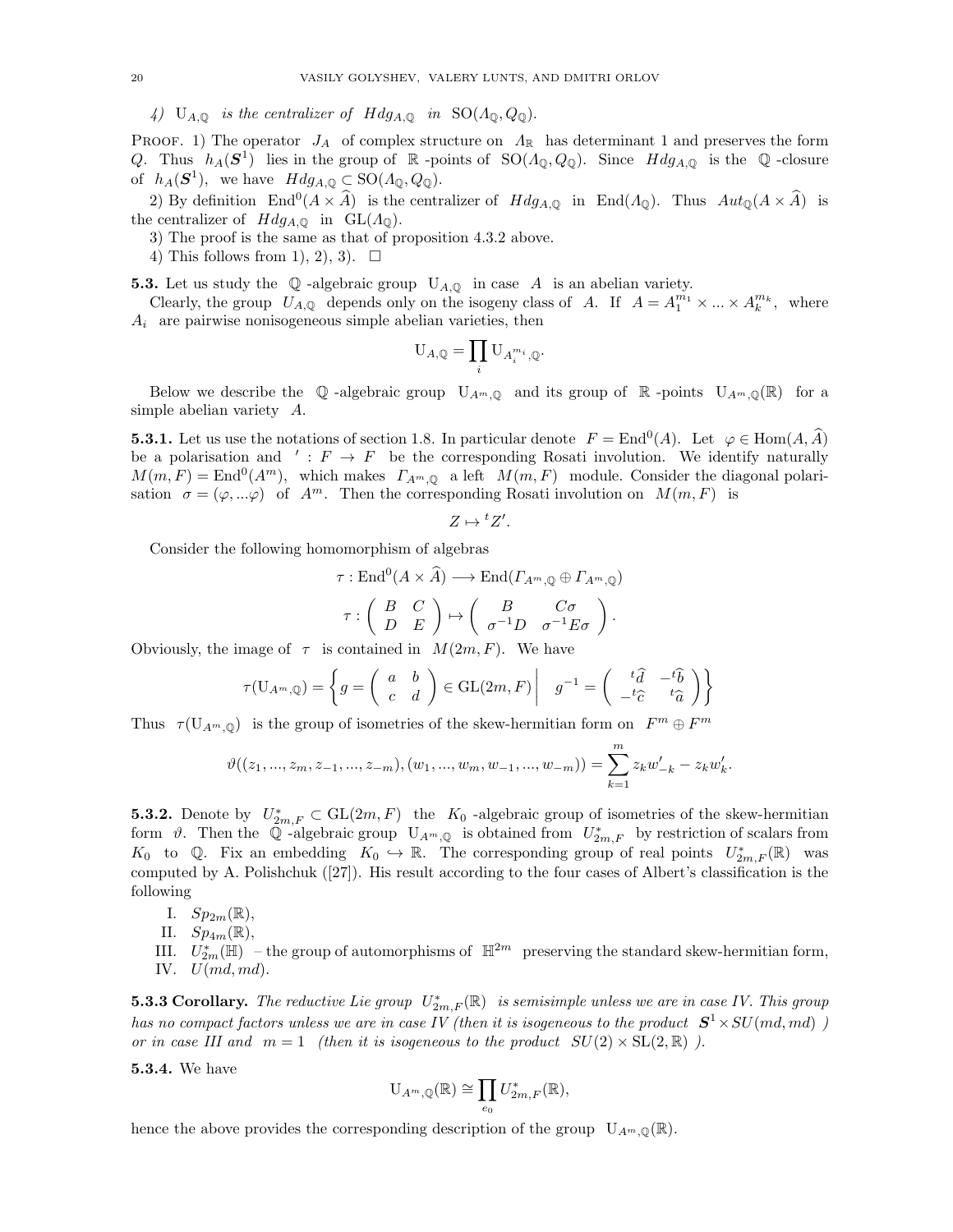**Corollary.** The reductive group  $U_{A^m,Q}(\mathbb{R})$  is semisimple unless we are in case IV. This group has no compact factors unless we are in case IV (then the compact part is isogeneous to the product of  $e_0$ copies of  $S^1$ ) or in case III and  $m = 1$  (then the compact part is isogeneous to the product of  $e_0$ copies of  $SU(2)$ ).

**5.3.5 Corollary.** For any abelian variety A the Lie group  $U_{A,Q}(\mathbb{R})$  is connected.

# 6. The Neron-Severi Lie algebra  $\mathfrak{g}_{NS}(X)$ .

**6.1.** Let X be a smooth projective variety of dimension n. Let us recall the definition of the Neron-Severi Lie algebra  $\mathfrak{g}_{NS}(X)$  from [15]. If  $\kappa \in H^{1,1}(X) \cap H^2(X,\mathbb{Q})$  is an ample class, then cupping with it defines an operator  $e_{\kappa}$  in the total cohomology  $H^*(X) = H^*(X, \mathbb{C})$  of degree 2 and the hard Lefschetz theorem asserts that for  $s = 0, 1, ..., n$ ,  $e_{\kappa}^{s}$  maps  $H^{n-s}(X)$  isomorphically onto  $H^{n+s}(X)$ . As is well known, this is equivalent to the existence of a (unique) operator  $f_{\kappa}$  on  $H^*(X)$  of degree  $-2$  such that the commutator  $[e_\kappa, f_\kappa]$  is the operator h which on  $H^k(X)$  is multiplication by k − n. The elements  $e_{\kappa}, f_{\kappa}, h$  make up a Lie subalgebra  $\mathfrak{g}_{\kappa}$  of  $\mathfrak{gl}(H^*(X))$  isomorphic to  $sl(2)$ . Define the Neron-Severi Lie algebra  $\mathfrak{g}_{NS}(X)$  as the Lie subalgebra of  $\mathfrak{gl}(H^*(X))$  generated by  $\mathfrak{g}_{\kappa}$  's with  $\kappa$  an ample class. This Lie subalgebra is defined over  $\mathbb Q$  and is evenly graded by the adjoint action by the semisimple element  $h$ .

In the above definition we could replace an ample class  $\kappa$  by a Kahler class or by any element  $\kappa \in H^2(X)$ , such that  $e_{\kappa}$  satisfies the conclusion of the hard Lefschetz theorem. The resulting Lie subalgebras of  $\mathfrak{gl}(H^*(X))$  are called the Kahler Lie algebra and the total Lie algebra respectively and denoted by  $\mathfrak{g}_K(X)$  and  $\mathfrak{g}_{tot}(X)$  respectively. Obviously we have the inclusions  $\mathfrak{g}_{NS}(X) \subset \mathfrak{g}_K(X)$  $\mathfrak{g}_{tot}(X)$ .

The above Lie algebras preserve (infinitesimally) the following form on the cohomology  $H^*(X)$ .

$$
\chi(\alpha,\beta):=(-1)^q\int_X\alpha\cup\beta,
$$

where  $\alpha$  is homogeneous of degree  $n + 2q$  or  $n + 2q + 1$ . The main fact about these Lie algebras is that they are semisimple ([15],p.369).

**6.2.** In case X is a complex torus (resp. an abelian variety) the Lie algebras  $\mathfrak{g}_{tot}(X)$ ,  $\mathfrak{g}_K(X)$  (resp.  $\mathfrak{g}_{NS}(X)$ ) were computed explicitly in [15], p.381. Let us recall the result.

**6.2.1.** Let  $X = (V_X / \Gamma_X, J_X)$  be a complex torus. Put  $\Lambda = \Gamma_X \oplus \Gamma_{\hat{X}}$  with the canonical symmetric bilinear form  $Q(3.1)$ . There exists a natural isomorphism of Lie algebras

$$
\mathfrak{g}_{tot}(X) \cong \mathfrak{so}(A_{\mathbb{Q}}, Q_{\mathbb{Q}}),
$$

such that the semisimple element  $h \in \mathfrak{g}_{tot}(X)$  corresponds to the element  $-1_{\Gamma_X} \oplus 1_{\Gamma_{\widehat{X}}} \in \mathfrak{so}(\Lambda_{\mathbb{Q}}, Q_{\mathbb{Q}}).$ The natural representation of  $\mathfrak{g}_{tot}$  on  $H^*(X,\mathbb{Q})$  under the above isomorphism is the spinorial representation of  $\mathfrak{so}(A_0, Q_0)$  (which is the direct sum of two semi-spinorial ones corresponding to  $H^{ev}$ and  $H^{odd}$  respectively).

Let  $J = (J_X, J_{\widehat{X}})$  be the complex structure on  $V_X \oplus V_{\widehat{X}}$ . Then the form  $Q_{\mathbb{R}}$  is J -invariant, hence defines a hermitian form on  $\Lambda_{\mathbb{R}}$ . Let  $\mathfrak{su}(\Lambda_{\mathbb{R}})$  denote the Lie algebra of the corresponding special unitary Lie group. Then the isomorphism mentioned above  $\mathfrak{g}_{tot}(X) \cong \mathfrak{so}(\Lambda_{\mathbb{Q}}, Q_{\mathbb{Q}})$  identifies the Lie subalgebras  $\mathfrak{g}_K(X;\mathbb{R}) \cong \mathfrak{su}(\Lambda_{\mathbb{R}}).$ 

**6.2.2.** Finally, let X be an abelian variety. The Lie algebra  $\mathfrak{g}_{NS}(X)$  depends only on the isogeny type of  $X$ . If

$$
X=X_1^{m_1}\times \ldots \times X_k^{m_k},
$$

then

$$
\mathfrak{g}_{NS}(X)=\mathfrak{g}_{NS}(X_1^{m_1})\times\ldots\times\mathfrak{g}_{NS}(X_k^{m_k}).
$$

We therefore assume that  $X$  is a power  $A^m$  of a simple abelian variety A. Let us stick to notations of section 1.8. In particular,  $F = \text{End}^0(A)$ . Choose a polarization  $\varphi \in \text{Hom}(A, \hat{A})$  of A. Denote by ' the corresponding Rosati involution on F. Consider the diagonal polarisation  $\sigma = (\varphi, ..., \varphi)$ of  $A^m$ . If we naturally identify  $M(m, F) = \text{End}^0(A^m)$  then the Rosati involution defined by  $\sigma$  is  $Z \mapsto {}^tZ'.$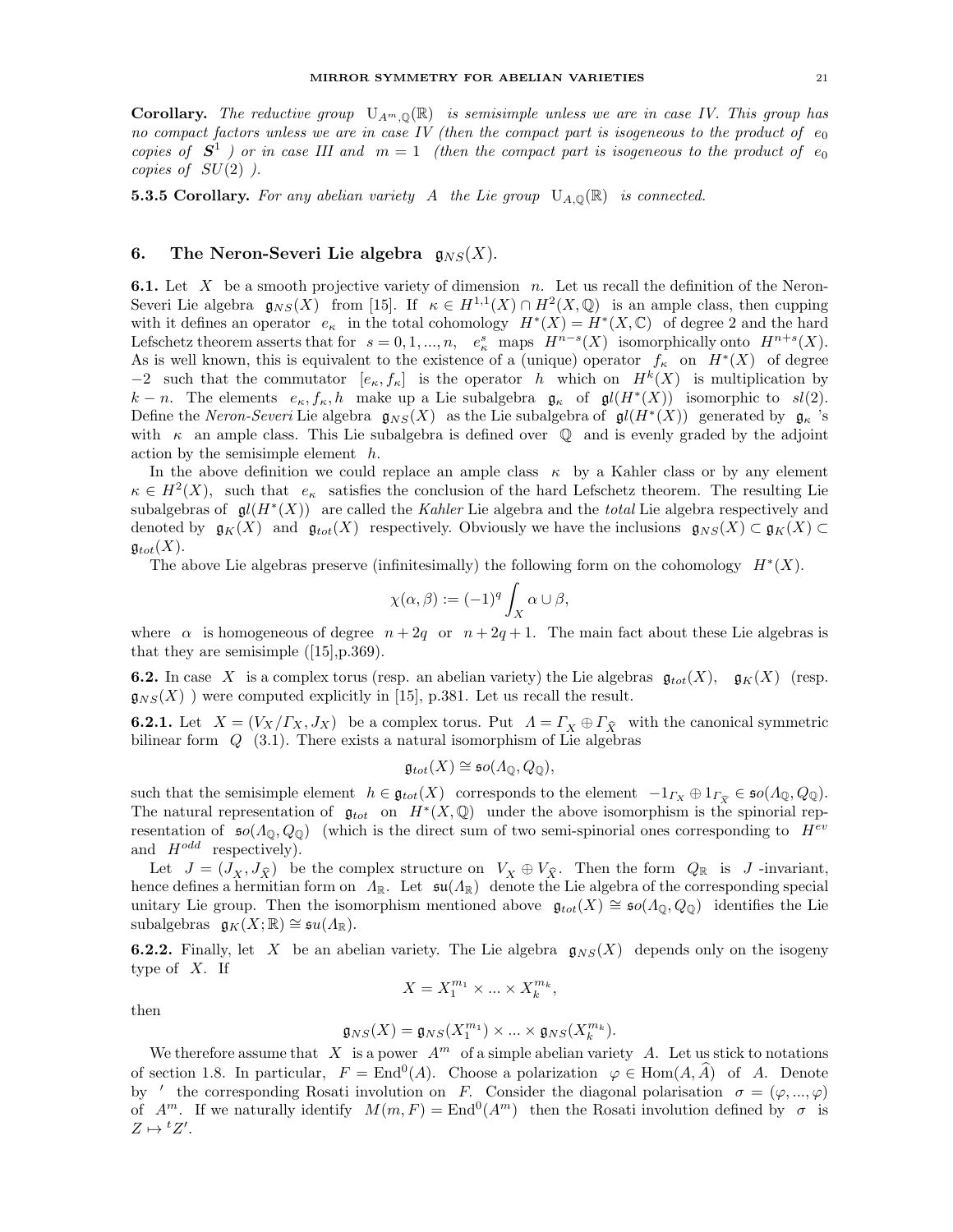Define a  $K_0$  –Lie subalgebra of  $M(2m, F)$  by

$$
\mathfrak slu(2m,F,')=\{\left(\begin{array}{cc} B & C \\ D & -^t B'\end{array}\right)|B,C,D\in M(m,F);\hspace{2mm}C={}^tC',\hspace{2mm}D={}^tD'\}.
$$

This is the Lie algebra of infinitesimal isometries of the skew-hermitian form  $\vartheta$  on  $F^m \oplus F^m$ , which was defined in 5.3.1 above. It is a reductive  $K_0$  –Lie algebra whose center is the space of scalars  $\lambda \in K$  with  $\lambda' = -\lambda$ . So  $\mathfrak{slu}(2m, F,')$  is semisimple unless we are in the case of totally complex multiplication (case IV). We grade this Lie algebra by means of the semisimple element

$$
u_m := \left( \begin{array}{cc} -1_m & 0 \\ 0 & 1_m \end{array} \right) \in \mathfrak slu(2m, F,'),
$$

so that B, C and D parametrize the summands of degree  $0$ ,  $-2$  and 2 respectively. Let  $\mathfrak{g}(2m, F,')$  denote the  $K_0$  -Lie subalgebra of  $\mathfrak{slu}(2m, F,')$  generated by summands of degree 2 and -2; let  $\mathfrak{u}(m, F,')$  denote the union of  $GL(m, F)$  -conjugacy classes in  $M(m, F)$  made up of antiinvariants with respect to the involution  $Z \mapsto {}^tZ'$  and identify  $\mathfrak{u}(m, F,')$  with the subspace of  $slu(2m, F, ' )$  in an obvious way. We have the following result.

6.2.2.1 Lemma. ([15], Lemma 3.9) We have

$$
\mathfrak{sl}u(2m,F,')=\mathfrak{g}(2m,F,')\times\mathfrak{u}(m,F,').
$$

The summand  $\mathfrak{u}(m, F, ' )$  is trivial except in the following cases

1)  $m = 1$  and F is totally definite quaternion (case III): then  $\mathfrak{g}(2, F,') \cong sl(2, K_0)$  and  $\mathfrak{u}(1, F,')$ can be identified with pure quaternians in  $F$  (i.e. the  $'$ -antiinvariants in  $F$ ) or

2) K is totally complex (case IV): then  $\mathfrak{g}(2m, F,')$  consists of the matrices for which B has its K -trace in  $K_0$ , whereas  $\mathfrak{u}(m, F')$  can be identified with the purely imaginary scalars in K (i.e. the  $\lambda \in K$  with  $\bar{\lambda} = -\lambda$ ).

6.2.2.2 Remark. It was noted in [15] that in the exceptional cases the connected Lie subgroup of  $GL(m, F \otimes_{\mathbb{Q}} \mathbb{R})$  with the Lie algebra  $\mathfrak{u}(m, F, ')\otimes_{\mathbb{Q}} \mathbb{R}$  is a product of  $e_0$  copies of U(1), resp SU(2), and hence is compact.

In view of 6.2.1 above we may consider  $\mathfrak{g}_{NS}(X)$  as a Lie subalgebra of  $\text{End}(A_{\mathbb{Q}}) = \text{End}(\Gamma_{X,\mathbb{Q}} \oplus$  $\Gamma_{\widehat{X},\mathbb{Q}}$ . Recall the homomorphism of algebras  $\tau$  as in 5.3.1 above.

$$
\tau: \text{End}^0(\Gamma_{X,\mathbb{Q}} \oplus \Gamma_{\widehat{X},\mathbb{Q}}) \longrightarrow \text{End}(\Gamma_{X,\mathbb{Q}} \oplus \Gamma_{X,\mathbb{Q}})
$$

$$
\tau: \begin{pmatrix} B & C \\ D & E \end{pmatrix} \mapsto \begin{pmatrix} B & C\sigma \\ \sigma^{-1}D & \sigma^{-1}E\sigma \end{pmatrix}.
$$

Note that  $\Gamma_{X,\mathbb{Q}} \oplus \Gamma_{X,\mathbb{Q}}$  is naturally a  $M(2m,F)$  - module.

**6.2.2.3 Proposition.** ([15], Prop.3.10) The above homomorphism  $\tau$  identifies the Lie algebras  $\mathfrak{g}_{NS}(X)$  and  $\mathfrak{g}(2m, F')$ . In particular, we get an isomorphism

$$
\mathfrak slu(2m,F')\cong \mathfrak g_{NS}(X)\times \mathfrak u(m,F').
$$

# 7. Relation between the group  $\text{Auteq}(D^b(A))$  and the Neron-Severi Lie algebra  $\mathfrak{g}_{NS}(A)$  for an abelian variety A.

7.1. Let A be an abelian variety. We know that the group  $Auteq(D^b(A))$  acts on the total cohomology  $H^*(A, \mathbb{Z})$  of A and we denoted its image in  $GL(H^*(A, \mathbb{Z}))$  by  $Spin(A)$  (4.3.5). Put  $\Lambda = \Gamma_A \oplus \Gamma_{\widehat{A}}$  and let Q be the canonical symmetric bilinear form on  $\Lambda$  (3.1). Recall the exact sequence of group homomorphisms

$$
0 \longrightarrow \mathbb{Z}/2\mathbb{Z} \longrightarrow Spin(A) \longrightarrow U(A) \longrightarrow 1
$$

(4.3.9) and the commutative diagram (4.3.7)

$$
Spin(A) \leftrightarrow Spin(A, Q)
$$
  
\n
$$
\downarrow \qquad \qquad \downarrow
$$
  
\n
$$
U(A) \leftrightarrow SO(A, Q)
$$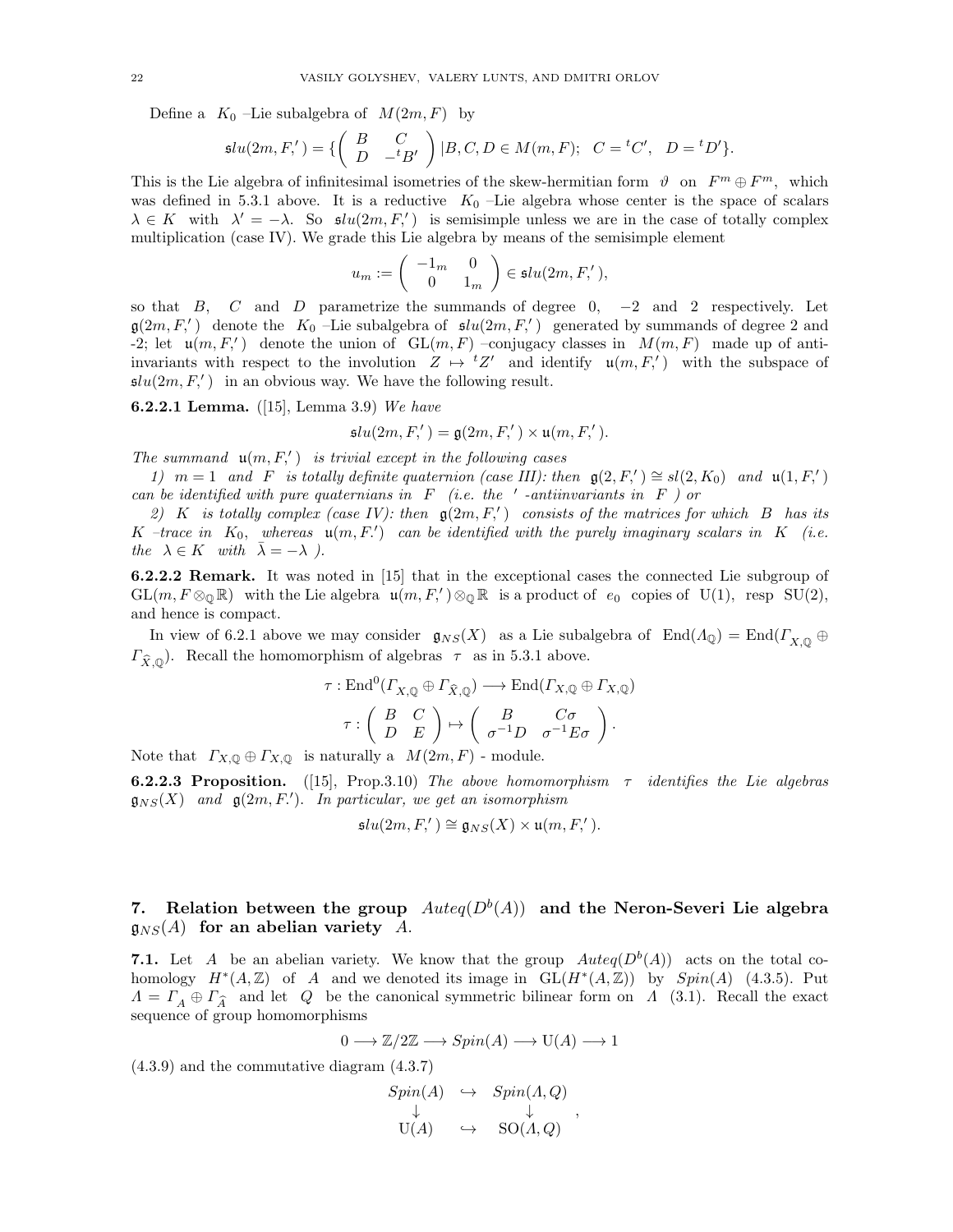where horizontal arrows are compatible with the actions on  $H^*(A, \mathbb{Z})$  and  $\Lambda$  respectively.

**7.1.1 Definition.** Let  $\overline{Spin(A)}$  (resp.  $\overline{U(A)}$ ) be the Zariski closure of  $Spin(A)$  (resp.  $U(A)$ ) in  $GL(H^*(A, \mathbb{Q}))$  (resp  $GL(\Lambda_{\mathbb{Q}})$ ).

These are Q -algebraic groups. These groups are isogeneous, hence have isomorphic Lie algebras.

**7.1.2 Remark.** Since the group  $Spin(A)$  acts on  $H^*(A, \mathbb{Q})$  by algebraic correspondences its action commutes with  $Hdg_{A,\mathbb{Q}}$ . Hence the same is true for  $Spin(A)$ .

On the other hand we know that  $\mathfrak{g}_{NS}(A)$  can be identified as a Lie subalgebra of  $\mathfrak{so}(A_{\mathbb{Q}},Q_{\mathbb{Q}})$  so that the representation of  $\mathfrak{g}_{NS}(A)$  in  $H^*(A,\mathbb{Q})$  is the restriction of the spinorial representation of  $\mathfrak{so}(A_{\mathbb{Q}},Q_{\mathbb{Q}})$  (6.2.1).

# 7.2 Theorem.

a) The Lie algebra of  $\overline{Spin(A)}$  is  $\mathfrak{g}_{NS}(A)$  considered as a Lie subalgebra of  $\mathfrak{gl}(H^*(A,\mathbb{Q}))$ .

b) The Lie algebra of  $\overline{U(A)}$  is  $\mathfrak{g}_{NS}(A)$  considered as a Lie subalgebra of  $\mathfrak{gl}(A_{\mathbb{O}})$ .

PROOF. The discussion in 7.1 above implies that a) and b) are equivalent. Let us prove b).

Both  $U(A)$  and  $\mathfrak{g}_{NS}(A)$  depend only on the isogeny type of A. If A is a product of pairwise nonisogeneous abelian varieties then both  $\overline{U(A)}$  and  $g_{NS}(A)$  are products of the corresponding factors. Thus it suffices to prove that  $\mathfrak{g}_{NS}(A^m)$  is the Lie algebra of the algebraic group  $\overline{U(A^m)}$  for a simple abelian variety A.

By definition  $U(A^m)$  is an arithmetic subgroup of the reductive Q -algebraic group  $U_{A^m,0}$  (5.1). By Corollary 5.3.4 all abelian factors of  $U_{A^m, \mathbb{Q}}$  are compact. Thus by the density theorem ([25]) the  $\mathbb{Q}$  -algebraic group  $\overline{U(A^m)}$  consists (up to isogeny) of all noncompact factors of  $U_{A^m, \mathbb{Q}}$ . Let  $\mathfrak{g}(A^m)$ be the Lie algebra of  $U_{A^m, \mathbb{Q}}$ . As follows from the results in 5.3.1, 6.2.2, 6.2.2.3 that it is a product of Lie algebras

$$
\mathfrak{g}(A^m) = \mathfrak{g}_{NS}(A^m) \times \mathfrak{u}_{A^m},
$$

where  $\mathfrak{u}_{A^m} = \tau^{-1}(\mathfrak{u}(m, F,'))$  in the notation of 5.3.1, 6.2.2 above. Moreover, it follows from the results in 5.3.4, 6.2.2.1, 6.2.2.2 above that the  $\mathbb Q$  -algebraic subgroup of  $U_{A^m, \mathbb Q}$  corresponding to  $\mathfrak{u}_{A^m}$  consists (up to isogeny) of all compact factors of  $U_{A^m, \mathbb{Q}}$ . Thus  $\mathfrak{g}_{NS}(A^m)$  is the Lie algebra of the group  $\overline{U(A^m)}$ . This proves the theorem.  $\Box$ 

#### 7.2.1 Corollary.

- a) The algebraic groups  $\overline{Spin(A)}$  and  $\overline{U(A)}$  are semisimple.
- b) The group  $U(A)$  consists (up to isogeny) of all noncompact factors of  $U_{A,0}$ .

PROOF. a) Indeed, this follows from the above theorem, since the Lie algebra  $g_{NS}(A)$  is semisimple. b) This was obtained in the proof of the above theorem.  $\Box$ 

**7.3.** Let A be an abelian variety. Consider  $g_{NS}(A;\mathbb{R})$  as a Lie subalgebra of  $gl(A_{\mathbb{R}})$ . Let  $\varphi \in$  $NS_A(\mathbb{R})^0 \subset \text{Hom}(V_A, V_{\widehat{A}}).$  Then  $\varphi, \varphi^{-1} \in \mathfrak{g}_{NS}(A; \mathbb{R})$  and

$$
[\varphi,\varphi^{-1}]=h=\left(\begin{array}{cc}-1_A&0\\0&1_{\widehat{A}}\end{array}\right)
$$

.

The elements  $\varphi, \varphi^{-1}, h$  make up a Lie subalgebra  $\mathfrak{g}_{\varphi}$  of  $\mathfrak{g}_{NS}(A;\mathbb{R})$  isomorphic to  $sl(2)$ . By definition the Lie algebra  $\mathfrak{g}_{NS}(A;\mathbb{R})$  is generated by these subalgebras.

Consider the group of  $\mathbb R$  -points  $U(A)(\mathbb R)$  of the Q -algebraic group  $U(A)$ . It is a semisimple Lie subgroup of the reductive Lie group  $U_{A,\mathbb{Q}}(\mathbb{R})$  (5.3.4) which consists (up to isogeny) of all noncompact factors of  $U_{A,Q}(\mathbb{R})$ . By the above theorem the Lie algebra of  $\overline{U(A)}(\mathbb{R})$  is  $\mathfrak{g}_{NS}(A;\mathbb{R})$ . For  $\varphi \in$  $NS_A(\mathbb{R})^0$  denote by  $G_{\varphi} \subset \overline{U(A)}(\mathbb{R})$  the connected Lie subgroup corresponding to the Lie subalgebra  $\mathfrak{g}_{\varphi}$ . We have  $G_{\varphi} \cong SL(2;\mathbb{R})$ .

# 8. Action of  $U_{A,\mathbb{Q}}(\mathbb{R})$  on a Siegel domain.

8.1. Let A be a complex torus. Let us define a rational (i.e. not defined everywhere) action of the group  $U_{A,Q}(\mathbb{R})$  (5.1) on the complex space  $NS_A(\mathbb{C}) = NS_A \otimes \mathbb{C} \subset Hom(A, \widehat{A}) \otimes \mathbb{C}$ . It is given by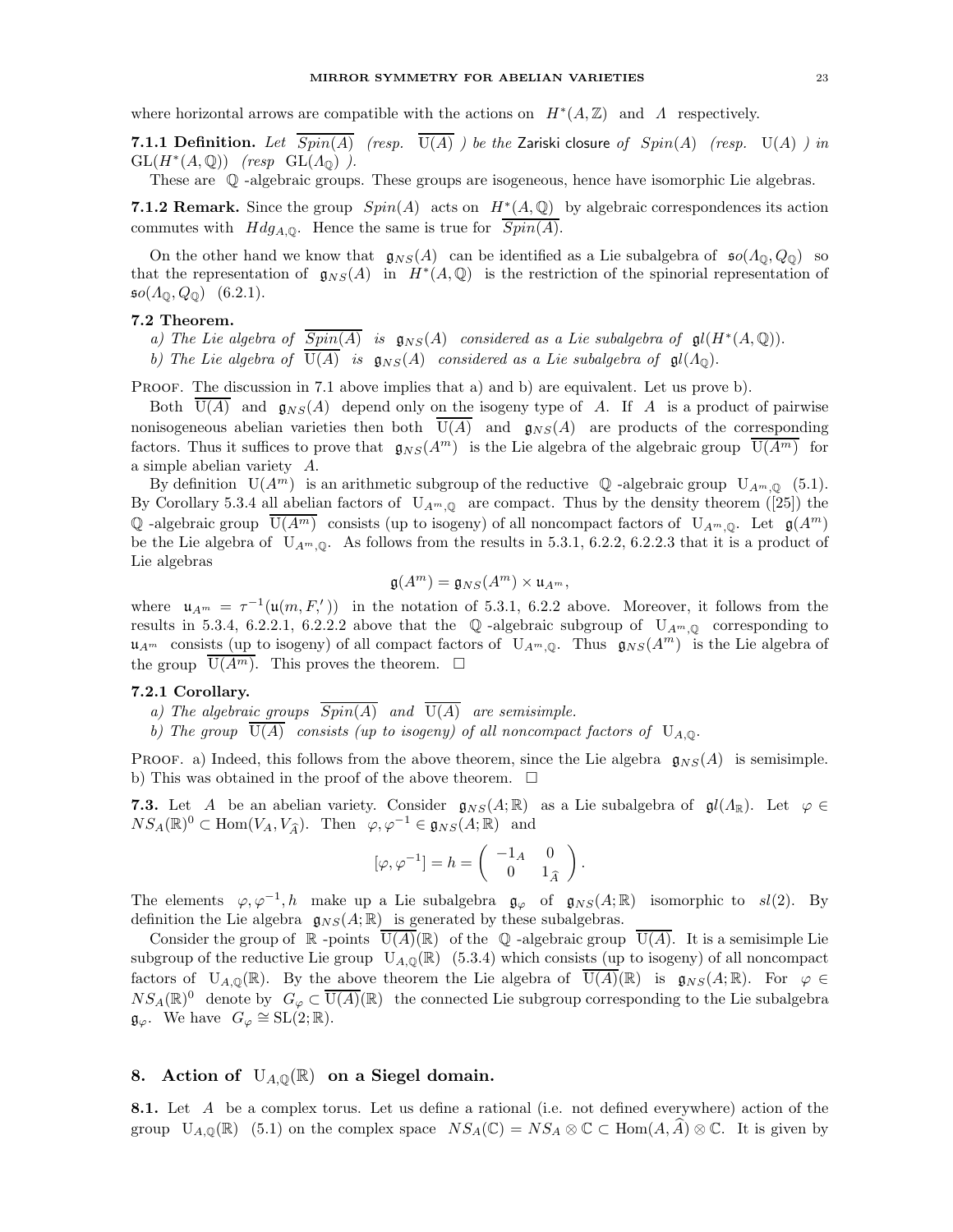the formula

$$
(13)\quad \left(\begin{array}{cc} a & b \\ c & d \end{array}\right)\omega := (c+d\omega)(a+b\omega)^{-1}, \quad \left(\begin{array}{cc} a & b \\ c & d \end{array}\right) \in \mathrm{U}_{A,\mathbb{Q}}(\mathbb{R}), \quad \omega \in NS_A(\mathbb{C}) \subset \mathrm{Hom}(A,\widehat{A}) \otimes \mathbb{C}.
$$

Here multiplication is understood as composition of maps.

In case A is an abelian variety  $NS_A(\mathbb{C})$  contains Siegel domains of the first kind on which this action is well-defined. Namely, let  $C_A^a \subset NS_A(\mathbb{R})$  be the ample cone of A, which is defined as  $\mathbb{R}^+$ -linear combinations of ample classes in  $NS_A$ . It is an open subset in  $NS_A(\mathbb{R})$ . Put

$$
C_A^{\pm} := NS_A(\mathbb{R}) \pm iC_A^a \subset NS_A(\mathbb{C}),
$$

$$
C_A := C_A^+ \amalg C_A^-.
$$

Thus  $C_A \neq \emptyset$  if and only if the complex torus A is an abelian variety.

**8.2 Theorem.** Let A be an abelian variety.

- a) The action of  $U_{A,Q}(\mathbb{R})$  on  $C_A$  is well defined.
- b) This action on  $C_A^+$  (resp.  $C_A^-$ ) is transitive.
- c) The stabilizer of a point in  $C_A$  is a maximal compact subgroup of the Lie group  $U_{A, \mathbb{Q}}(\mathbb{R})$ .

PROOF. This theorem is proved in Appendix.

**8.3 Remark.** Let A be an abelian variety. The action of  $U_{A,Q}(\mathbb{R})$  on  $C_A$  restricts to an action of the Lie subgroup  $U(A)(\mathbb{R})$ . Since this subgroup consists (up to isogeny) of all noncompact factors of  $U_{A,Q}(\mathbb{R})$  its action of  $C_A^+$  (resp.  $C_A^-$ ) is also transitive. Thus  $C_A^+$  (resp.  $C_A^-$ ) is a hermitian symmetric space for the semisimple Lie group  $U(A)(\mathbb{R})$ .

**8.4.** Let A be a complex torus. As above, denote by  $NS_A(\mathbb{R})^0 \subset NS_A(\mathbb{R})$  the subset consisting of nondegenerate forms. Assume that  $NS_A(\mathbb{R})^0 \neq \emptyset$ . Put

$$
NS_A(\mathbb{C})^0 := \left\{ \varphi_1 + i\varphi_2 \in NS_A(\mathbb{C}) \; \middle| \; \varphi_2 \in NS_A(\mathbb{R})^0 \right\}
$$

Thus,  $NS_A(\mathbb{C})^0$  is a nonempty Zariski open subset in  $NS_A(\mathbb{C})$ . (Note that if A is an abelian variety then  $C_A^+$  (resp.  $C_A^-$ ) is a connected component of  $NS_A(\mathbb{C})^0$ ).

Given  $\omega = \varphi_1 + i\varphi_2 \in NS_A(\mathbb{C})^0$  consider the following element

$$
(14) \qquad I_{\omega} := \begin{pmatrix} \varphi_2^{-1} \varphi_1 & -\varphi_2^{-1} \\ \varphi_2 + \varphi_1 \varphi_2^{-1} \varphi_1 & -\varphi_1 \varphi_2^{-1} \end{pmatrix} = \begin{pmatrix} 1 & 0 \\ \varphi_1 & 1 \end{pmatrix} \begin{pmatrix} 0 & -\varphi_2^{-1} \\ \varphi_2 & 0 \end{pmatrix} \begin{pmatrix} 1 & 0 \\ -\varphi_1 & 1 \end{pmatrix} \in U_{A,\mathbb{Q}}(\mathbb{R})
$$

and the morphism of algebraic  $\mathbb R$  -groups

$$
\mu_\omega : \bm{S}^1 \longrightarrow \mathrm{U}_{A, \mathbb{Q}}(\mathbb{R})
$$

given by the formula  $\mu_{\omega}(e^{i\theta}) = \cos \theta \cdot Id + \sin \theta \cdot I_{\omega}$ , so that  $\mu_{\omega}(e^{i\frac{\pi}{2}}) = I_{\omega}$ . The correspondence  $\omega \mapsto I_{\omega}$  is injective.

# 8.4.1 Properties of  $I_{\omega}$  and  $\mu_{\omega}$ .

(1)  $I_{\overline{\omega}} = -I_{\omega}$ , hence  $\mu_{\overline{\omega}} = \mu_{\omega} \cdot (-Id_{\mathcal{S}^1})$ . This is obvious.

(2)  $I_{\omega}^2 = -Id.$ 

This is a direct computation.

By  $K_{\omega} \subset U_{A,\mathbb{Q}}(\mathbb{R})$  denote the stabilizer of  $\omega$  with respect to the action (13), and  $Z(K_{\omega})$ denote its center. One checks directly that

$$
K_{\omega} = \left\{ \left( \begin{array}{cc} a & b \\ c & d \end{array} \right) \in \mathrm{U}_{A,\mathbb{Q}}(\mathbb{R}) \middle| \begin{array}{c} \varphi_2 a + \varphi_1 b \varphi_2 + \varphi_2 b \varphi_1 = d \varphi_2; \\ \varphi_1 a + \varphi_1 b \varphi_1 - \varphi_2 b \varphi_2 = c + d \varphi_1 \end{array} \right\}
$$

- (3)  $\mu_{\omega}(\mathbf{S}^1) \subseteq Z(K_{\omega}).$
- This is also a direct computation. (4)  $Z_{\mathrm{U}_{A,\mathbb{Q}}(\mathbb{R})}(I_{\omega})=Z_{\mathrm{U}_{A,\mathbb{Q}}(\mathbb{R})}(\mu_{\omega}(\mathbf{S}^1))=K_{\omega}.$

The first equality is obvious and the second is a direct computation.

Let  $T_{\omega}NS_A(\mathbb{C})$  be the tangent space to  $NS_A(\mathbb{C})$  at the point  $\omega$ . Each element  $g \in K_{\omega}$ defines a linear operator on  $T_{\omega}NS_{A}(\mathbb{C}).$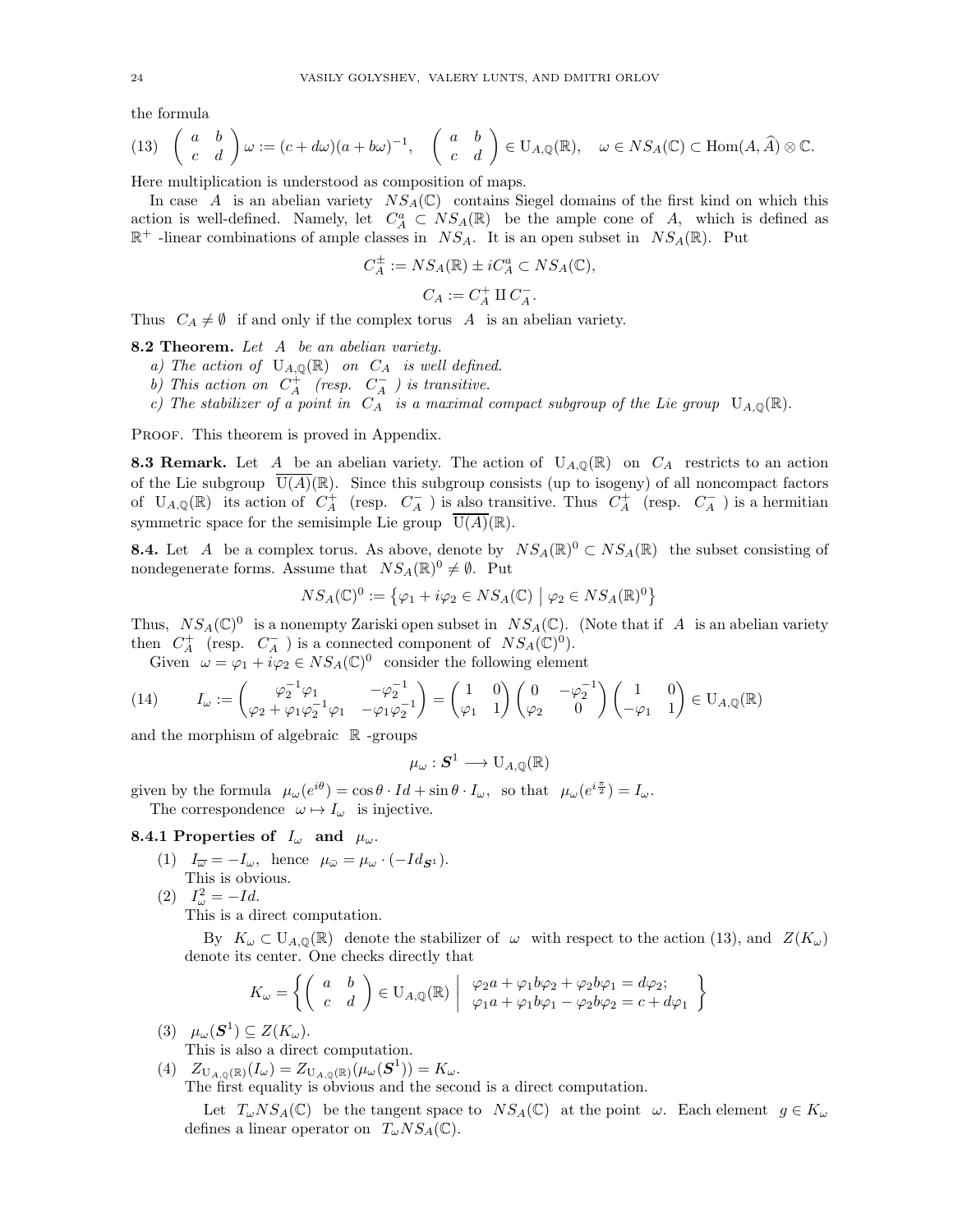#### MIRROR SYMMETRY FOR ABELIAN VARIETIES 25

(5)  $\mu_{\omega}(e^{i\frac{\pi}{4}})$  defines the complex structure (i.e. multiplication by i) on  $T_{\omega}NS_A(\mathbb{C})$ . Indeed, given  $\gamma + i\delta \in NS_A(\mathbb{C})$  it suffices to check that

$$
\lim_{\epsilon \in \mathbb{R}, \epsilon \to 0} \frac{1}{\epsilon} \left[ \begin{pmatrix} 1 + \varphi_2^{-1} \varphi_1 & -\varphi_2 \\ \varphi_2 + \varphi_1 \varphi_2^{-1} \varphi_1 & 1 - \varphi_1 \varphi_2^{-1} \end{pmatrix} (\varphi_1 + i \varphi_2 + \epsilon(\gamma + i\delta)) - (\varphi_1 + i \varphi_2) \right] = i(\gamma + i\delta)
$$

This is a straightforward computation, which we omit.

(6) If A is an abelian variety and  $\omega \in C_A$ , then  $Ad_{I_\omega}$  is a Cartan involution in  $U_{A,Q}(\mathbb{R})$ , i.e.  $U_{A,\mathbb{Q}}(\mathbb{R})^{Ad_{I_{\omega}}}$  is a maximal compact subgroup  $K_{\omega}$  of  $U_{A,\mathbb{Q}}(\mathbb{R})$ .

Indeed, this follows from properties 2, 3, 4 above and from Theorem 8.2 c).

(7) If A is an abelian variety, then  $\mu_\omega(\mathbf{S}^1) \subset \overline{\mathrm{U}(A)}(\mathbb{R})$  (7.3).

Let us prove this. If  $\omega' = i\varphi_2$ , then  $\mu_\omega = g_{\varphi_1} \mu_{\omega'} g_{\varphi_1}^{-1}$  where  $g_{\varphi_1} =$  $(1 \ 0)$  $\varphi_1$  1  $\overline{ }$  $\in G_{\varphi_1}$  (7.3). So we may assume that  $\omega = i\varphi$  and hence

$$
\mu_{\omega}(e^{i\theta}) = \cos \theta \begin{pmatrix} 1 & 0 \\ 0 & 1 \end{pmatrix} + \sin \theta \begin{pmatrix} 0 & -\varphi^{-1} \\ \varphi & 0 \end{pmatrix}.
$$

But then  $\mu_{\varphi}(\mathbf{S}^1) \subset G_{\varphi}$ . (7.3).  $\Box$ 

# 9. Mirror symmetry.

Here we introduce the notion of mirror symmetry for abelian varieties and complex tori.

**9.1 Definition.** An algebraic pair (resp. a weak pair)  $(A, \omega_A)$  consists of an abelian variety (resp. a complex torus) A and an element  $\omega_A \in C_A$  (8.1) (resp.  $\omega_A \in NS_A(\mathbb{C})^0$  (8.4)).

Thus a algebraic pair is a special case of a weak pair.

Let  $(A, \omega_A)$  be a weak pair. Recall the canonical symmetric bilinear form  $Q_A$  (3.1) on the lattice  $\Gamma_A \oplus \Gamma_{\widehat{A}}$ . The group  $Hdg_{A,\mathbb{Q}}(\mathbb{R}) \times U_{A,\mathbb{Q}}(\mathbb{R})$  acts on the space  $V_A \oplus V_{\widehat{A}}$ , preserving the form  $Q_{A,\mathbb{R}}$ . In fact  $U_{A,\mathbb{Q}}(\mathbb{R})$  is the centralizer of  $Hdg_{A,\mathbb{Q}}(\mathbb{R})$  in  $SO(V_A \oplus V_{\widehat{A}}, Q_{A,\mathbb{R}})$  (Prop. 5.2.4). We have the elements

$$
J_{A \times \widehat{A}} \in H dg_{A,\mathbb{Q}}(\mathbb{R}) = H dg_{A \times \widehat{A},\mathbb{Q}}(\mathbb{R}), \qquad I_{\omega_A} \in \mathcal{U}_{A,\mathbb{Q}}(\mathbb{R})
$$

(see 2.1, 8.4) which commute and define two complex structures on  $V_A \oplus V_A^2$ .

**9.2 Definition.** We say that algebraic pairs (resp. weak pairs)  $(A, \omega_A)$ ,  $(B, \omega_B)$  are mirror symmetric if there is an isomorphism

$$
\alpha:\varGamma_A\oplus\varGamma_{\widehat{A}}\stackrel{\sim}{\longrightarrow}\varGamma_B\oplus\varGamma_{\widehat{B}}
$$

which identifies bilinear forms  $Q_A$  and  $Q_B$  and satisfies the following conditions

$$
\begin{array}{rcl}\alpha_{\mathbb R} \cdot J_{A\times \widehat A}&=&I_{\omega_B} \cdot \alpha_{\mathbb R},\\ \alpha_{\mathbb R} \cdot I_{\omega_A}&=&J_{B\times \widehat B} \cdot \alpha_{\mathbb R}.\end{array}
$$

**9.2.1 Remark.** Let the weak pairs  $(A, \omega_A)$  and  $(B, \omega_B)$  be mirror symmetric. We will identify the lattices  $\Gamma_A \oplus \Gamma_{\widehat{A}}$  and  $\Gamma_B \oplus \Gamma_{\widehat{B}}$  by means of  $\alpha$ . That is we have

$$
\varGamma_A \oplus \varGamma_{\widehat{A}} = \varLambda = \varGamma_B \oplus \varGamma_{\widehat{B}}
$$

with the bilinear form  $Q_A = Q = Q_B$ .

Then the Q -algebraic groups  $Hdg_{A,\mathbb{Q}} \times U_{A,\mathbb{Q}}$  and  $Hdg_{B,\mathbb{Q}} \times U_{B,\mathbb{Q}}$  are subgroups of  $SO(\Lambda_{\mathbb{Q}}, Q_{\mathbb{Q}})$ . By the definition of the Hodge group we have the following group inclusions

$$
H dg_{A,\mathbb{Q}} \subseteq U_{B,\mathbb{Q}}, \qquad H dg_{B,\mathbb{Q}} \subseteq U_{A,\mathbb{Q}}.
$$

If A and B are abelian varieties, then stronger inclusions hold (see 8.4.1  $(7)$ )

$$
H dg_{A,Q} \subseteq \overline{U(B)}, \qquad H dg_{B,Q} \subseteq \overline{U(A)}.
$$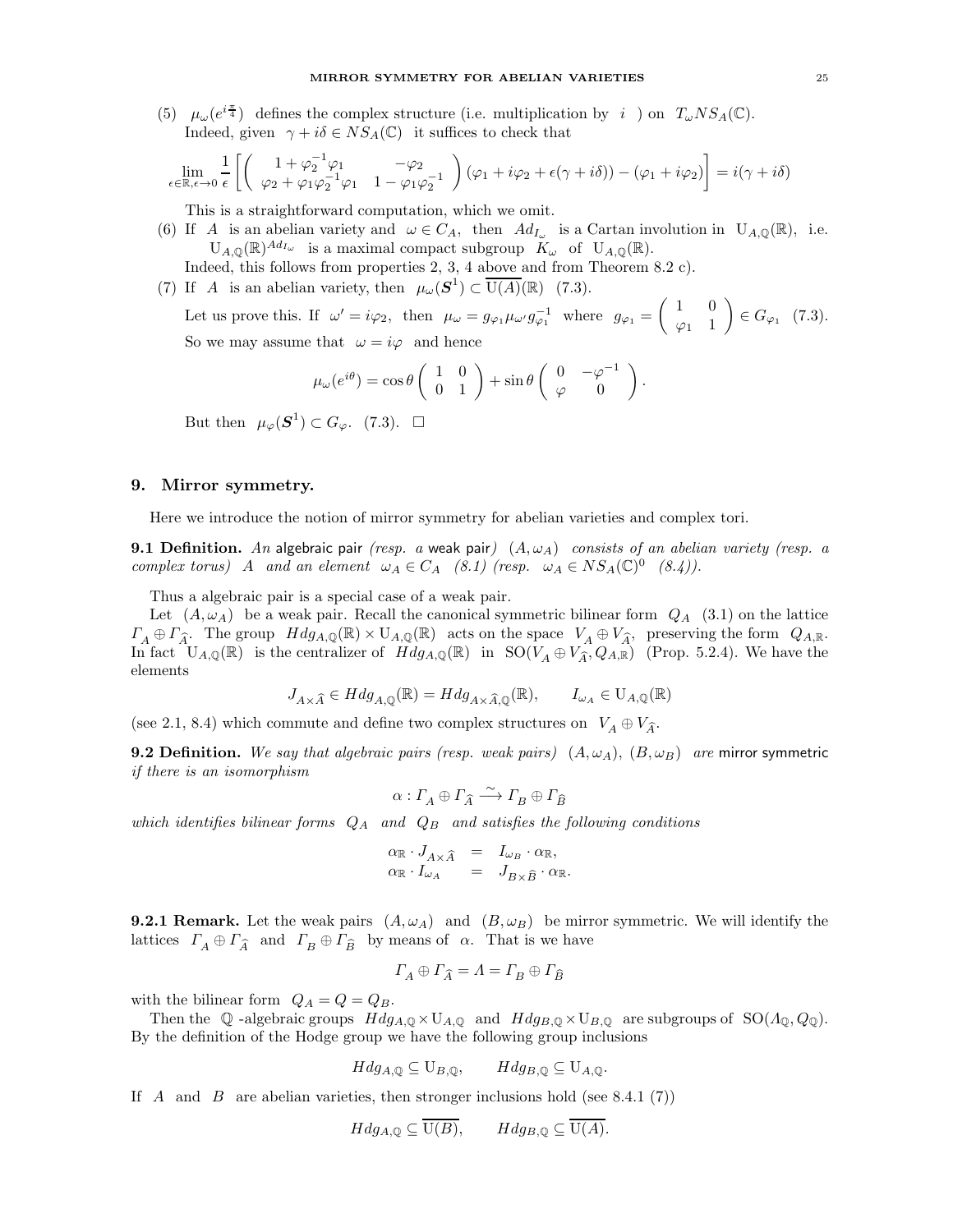**9.2.2 Remark.** Let  $(A, \omega_A)$  be a weak pair. Assume that weak pairs  $(B, \omega_B)$  and  $(C, \omega_C)$  are mirror symmetric to  $(A, \omega_A)$ . If B is an abelian variety, then so is C. Indeed, composing the  $\alpha$ 's for  $B$  and  $C$  we obtain an isomorphism of complex tori

$$
B \times \widehat{B} \cong C \times \widehat{C}.
$$

Thus C is an abelian variety (as a subtorus of an abelian variety).

**9.2.3 Remark.** Let  $(A, \omega_A)$  be a weak pair. The collection of isomorphism classes of abelian varieties B for which there exists  $\omega_B \in NS_B(\mathbb{C})^0$  such that the pairs  $(A, \omega_A)$  and  $(B, \omega_B)$  are mirror symmetric, is finite. Indeed, fix one such  $B$ . Then for any other such  $C$  there exists an isomorphism of abelian varieties

$$
B \times \widehat{B} \cong C \times \widehat{C},
$$

hence C is isomorphic to an abelian subvariety of  $B \times \widehat{B}$ . The finiteness follows from the following theorem of Lenstra, Oort and Zarhin.

**Theorem.**([14]) Let A be an abelian variety. There are finitely many isomorphism classes of abelian varieties which admit an embedding as an abelian subvariety in A.

**9.2.4 Proposition.** Let  $(A, \omega_A)$  and  $(B, \omega_B)$  be two mirror symmetric weak pairs. Then the set of  $\alpha$  's that establish a mirror symmetry between the pairs is a torsor over the stabilizer of  $\omega_A$  in U(A). In particular, if the pair  $(A, \omega_A)$  is algebraic then this set is finite.

PROOF. Let  $\alpha_1, \alpha_2$  be two isomorphisms that establish a mirror symmetry of  $(A, \omega_A)$  and  $(B, \omega_B)$ . Then  $\gamma := \alpha_2^{-1} \alpha_1$  is an automorphism of the torus  $A \times \widehat{A}$  which preserves the form  $Q_A$ . Thus by Proposition 4.3.2  $\gamma \in U(A)$ . Also  $\gamma I_{\omega_A} \gamma^{-1} = I_{\omega_A}$ . Therefore by property 4 in 8.4.1  $\gamma \omega_A = \omega_A$ . This proves the first assertion. If  $\omega_A \in C_A$  then its stabilizer in  $U_{A,Q}(\mathbb{R})$  is compact (Theorem 8.2) c). This implies the second assertion since the group  $U(A)$  is discrete.  $\Box$ 

**9.2.5 Proposition.** Two weak pairs  $(B, \omega_1)$  and  $(B, \omega_2)$  are both mirror symmetric to the same weak pair  $(A, \omega_A)$  if and only if there exists  $g \in U(B)$  such that  $g\omega_1 = \omega_2$ .

PROOF.  $\Rightarrow$  Similarly to the previous proof we find  $g \in U(B)$  such that  $gI_{\omega_1}g^{-1} = I_{\omega_2}$ . This means that  $g\omega_1 = \omega_2$ .

 $\Leftarrow$  If  $\alpha$  establishes a mirror symmetry of  $(A, \omega_A)$  and  $(B, \omega_1)$ , then  $g\alpha$  induces a mirror symmetry of  $(A, \omega_A)$  and  $(B, \omega_2)$ .  $\square$ 

**9.2.6 Proposition.** Let  $A$ ,  $B$ ,  $C$  be abelian varieties.

a) If some algebraic pairs  $(B, \omega_B)$ ,  $(C, \omega_C)$  are both mirror symmetric to an algebraic pair  $(A, \omega_A)$ , then the derived categories  $D^b(B)$  and  $D^b(C)$  are equivalent.

b) If some algebraic pairs  $(B, \omega_B)$  and  $(A, \omega_A)$  are mirror symmetric and the derived categories  $D^{b}(B)$  and  $D^{b}(C)$  are equivalent, then there exists  $\omega_{C} \in C_{C}$  such that the pairs  $(C, \omega_{C})$  and  $(A, \omega_A)$  are mirror symmetric.

PROOF. This follows immediately from the Theorem 4.3.10 and Proposition 9.4.3 below.  $\Box$ 

**9.3.** Assume that weak pairs  $(A, \omega_A)$ ,  $(B, \omega_B)$  are mirror symmetric. Use the identification of 9.2.1. Consider the Clifford algebra  $Cl(A, Q)$  (3.1). The total cohomology groups  $H^*(A, \mathbb{Z})$  and  $H^*(B, \mathbb{Z})$ are naturally  $Cl(A, Q)$  –modules (3.7). There exists a unique (up to  $\pm 1$ ) isomorphism of these  $Cl(A, Q)$  –modules

$$
\beta: H^*(A, \mathbb{Z}) \xrightarrow{\sim} H^*(B, \mathbb{Z}).
$$

This isomorphism either preserves the even and odd cohomology groups or interchanges them (3.7). In the first case we called  $\beta$  even and in the second – odd.

**9.3.1.** Assume that the weak pair  $(A, \omega_A)$  is mirror symmetric to yet another weak pair  $(C, \omega_C)$  by an isomorphism

$$
\alpha':\varGamma_A\oplus\varGamma_{\widehat A}\stackrel{\sim}{\longrightarrow}\varGamma_C\oplus\varGamma_{\widehat C}.
$$

Identify  $\Gamma_{\mathcal{C}} \oplus \Gamma_{\widehat{\mathcal{C}}}$  with  $\Gamma_B \oplus \Gamma_{\widehat{B}}$  by means of  $\alpha$  and  $\alpha'$ . We claim that  $\dim(\Gamma_{B,\mathbb{Q}} \cap \Gamma_{\mathcal{C},\mathbb{Q}})$  is even and hence  $\Gamma_{B,Q} \sim \Gamma_{C,Q}$  in the sense of 3.6.1. Indeed, both  $V_B$  and  $V_C$  are complex subspaces of  $\Lambda_{\mathbb{R}}$  with respect to the complex structure  $I_{\omega_A}$  (8.4). Hence  $\dim_{\mathbb{R}}(V_B \cap V_C)$  is even.

**9.3.2 Proposition.** Let weak pairs  $(A, \omega_A)$  and  $(B, \omega_B)$  be mirror symmetric. Let  $n = dim A =$ dimB. Then the parity of  $\beta$  is equal to the parity of n.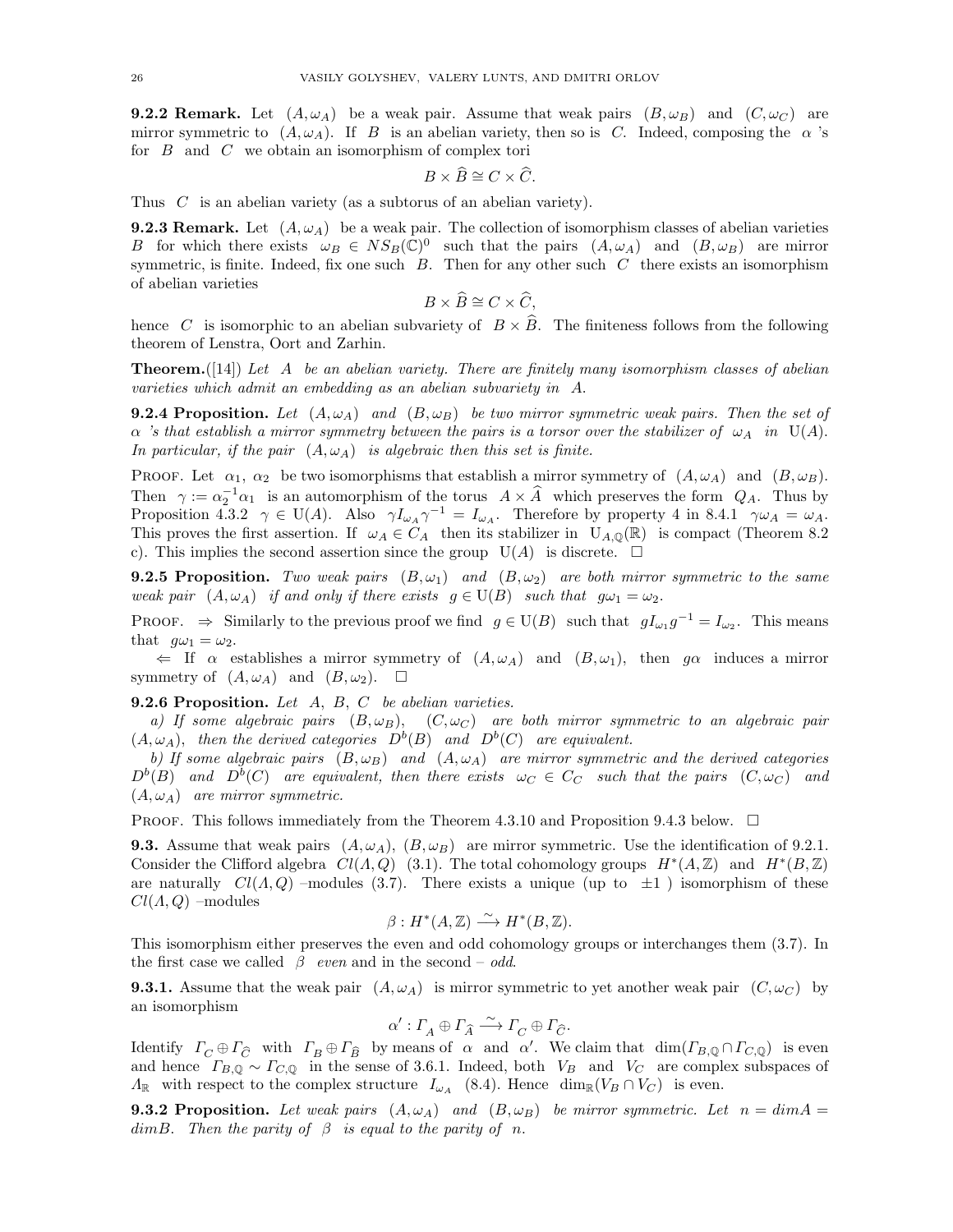PROOF. Recall that  $\Lambda V_A^* = H^*(A, \mathbb{R})$  and  $\Lambda V_B^* = H^*(B, \mathbb{R})$  are both spinorial representations of the Lie algebra  $\mathfrak{so}(A_{\mathbb{R}}, Q_{\mathbb{R}})$ , and  $\beta_{\mathbb{R}} : \Lambda^r V_A^* \stackrel{\sim}{\longrightarrow} \Lambda^r V_B^*$  is an  $\mathfrak{so}(A_{\mathbb{R}}, Q_{\mathbb{R}})$ -morphism. Thus the parity of  $\beta_{\mathbb{R}}$  will not change if we replace  $V_B$  by a subspace  $gV_B$  for some  $g \in SO(\Lambda_{\mathbb{R}}, Q_{\mathbb{R}})$ . Let  $\omega_A = \varphi_1 + i\varphi_2$ , where  $\varphi_1 \in NS_A(\mathbb{R})$ ,  $\varphi_2 \in NS_A(\mathbb{R})^0$ . Choose  $g = g_{\varphi_1}^{-1} \in G_{\varphi_1} \subset SO(\Lambda_{\mathbb{R}}, Q_{\mathbb{R}})$  as in 8.4.1 (7). Then  $gV_B$  is a subspace of  $\Lambda_{\mathbb{R}}$  which is preserved by the complex structure

$$
I_{i\varphi_2} = \begin{pmatrix} 0 & -\varphi_2^{-1} \\ \varphi_2 & 0 \end{pmatrix}.
$$

It suffices to find a maximal isotropic subspace  $V \subset \Lambda_{\mathbb{R}}$  which is preserved by  $I_{i\varphi_2}$  (hence  $V \sim gV_B$ ) and such that  $\dim_{\mathbb{R}}(V \cap V_A) = n$ . Let us construct such a subspace V.

Consider  $\varphi_2$  as a skew-symmetric form on  $V_A$ . There exists a basis  $e_1, ..., e_n, e_{-1}, ..., e_{-n}$  of  $V_A$ in which

$$
\varphi_2 = \begin{pmatrix} 0 & -\Delta \\ \Delta & 0 \end{pmatrix}, \quad \Delta = \begin{pmatrix} \delta_1 & & \\ & \delta_2 & \\ & & \dots & \\ & & & \delta_n \end{pmatrix}.
$$

Let  $e_1^*,...,e_n^*,e_{-1}^*,...,e_{-n}^*$  be the dual basis of  $V_{\hat{A}}$ . Then  $V :=$  is clearly maximal isotropic subspace of  $\Lambda$  and  $I_{i\varphi_2}$ -invariant. This proves the proposition.  $\Box$ 

**9.3.3.** Let A be an abelian variety. Recall that the total cohomology  $H^*(A, \mathbb{Q})$  is a representation space of the  $\mathbb{Q}$  –algebraic group  $Hdg_{A,\mathbb{Q}} \times \overline{Spin(A)}$  (7.1.2).

**Proposition.** Let algebraic pairs  $(A, \omega_A)$  and  $(B\omega_B)$  be mirror symmetric. As in 9.3 above consider the canonical (up to  $\pm$  ) isomorphism of  $Cl(A, Q)$  –modules

$$
\beta: H^*(A, \mathbb{Z}) \xrightarrow{\sim} H^*(B, \mathbb{Z}).
$$

Then  $\beta_{\mathbb{Q}}$  induces the inclusions of algebraic groups

$$
Hdg_{A,\mathbb{Q}} \subseteq \overline{Spin(B)}, \qquad Hdg_{B,\mathbb{Q}} \subseteq \overline{Spin(A)}.
$$

PROOF. Let us identify  $H^*(A, \mathbb{Z})$  and  $H^*(B, \mathbb{Z})$  by means of  $\beta$ . It suffices to prove one inclusion  $Hdg_{A,\mathbb{Q}} \subset Spin(B).$ 

We know that the action of  $Hdg_{A,Q}$  on  $H^*(A,Q) = \Lambda^T\hat{A}_Q$  is induced from its action on  $\Gamma_{\widehat{A},\mathbb{Q}}$  by functoriality. It suffices to show that this action agrees with the spinorial representation of  $Spin(\Lambda_Q, Q_{\mathbb{Q}})$  when  $Hdg_{A,\mathbb{Q}}$  is considered as a subgroup of  $SO(\Lambda_Q, Q_{\mathbb{Q}})$ . This is done by identifying the weights of the Lie algebra  $\mathfrak{sl}(T_{A,\mathbb{Q}}) \subset \mathfrak{so}(\Lambda_{\mathbb{Q}},Q_{\mathbb{Q}})$  in the spinorial representation and the natural representation on  $\Lambda \Gamma_{\widehat{A},\mathbb{Q}}$ .  $\square$ 

**9.4.** Let  $(A, \omega)$  be a weak pair. Let  $I \in U_{A, \mathbb{Q}}(\mathbb{R})$ ,  $I^2 = -1$ . Then I and  $J_{A \times \widehat{A}} \in H dg_{A, \mathbb{Q}}(\mathbb{R})$ are two complex structures on the space

$$
\varLambda_{\mathbb{R}}=V_A\oplus V_{\widehat{A}}.
$$

They commute and preserve the bilinear form  $Q_{A,\mathbb{R}}$ . Denote by c the product  $J_{A\times\widehat{A}}I$ . The operator c preserves the bilinear form  $Q_{A,\mathbb{R}}$  and  $c^2 = 1$ . Hence, the bilinear form  $Q_{A,\mathbb{R}}(c(\cdot),\cdot)$  is symmetric. Denote by  $E_{A,I}$  the corresponding quadratic form. In case  $I = I_{\omega}$  for some  $\omega \in NS_A(\mathbb{C})^0$  we denote  $E_{A,I_{\omega}} = E_{A,\omega}$ .

**9.4.1 Lemma.** Let A be a complex torus. Suppose  $I \in U_{A,Q}(\mathbb{R})$ ,  $I^2 = -1$  and I has the form  $\begin{pmatrix} I_{11} & I_{12} \\ I_{21} & I_{22} \end{pmatrix}$ . The following conditions are equivalent:

- 1)  $I = I_{\omega}$  for some  $\omega \in NS_A(\mathbb{C})^0$ .
- 2)  $I_{12}: V_{\widehat{A}} \longrightarrow V_A$  is invertible.
- 3) The restriction of bilinear form  $Q_{A,\mathbb{R}}(c\cdot, \cdot)$  on  $V_{\widehat{A}}$  is non-degenerate.

PROOF. 1)  $\Rightarrow$  2) This immediately follows from the formula (14) for  $I_{\omega}$  in 8.4. 2)  $\Leftrightarrow$  3) Let  $x_1, x_2 \in V_{\widehat{A}}$ . We have

$$
Q_{A,\mathbb{R}}(c(0,x_1),(0,x_2))=x_2(J_AI_{12}(x_1)).
$$

Thus, the restriction of  $Q_{A,\mathbb{R}}(c(\cdot),\cdot)$  to  $V_{\widehat{A}}$  is non-degenerate iff  $I_{12}$  is invertible.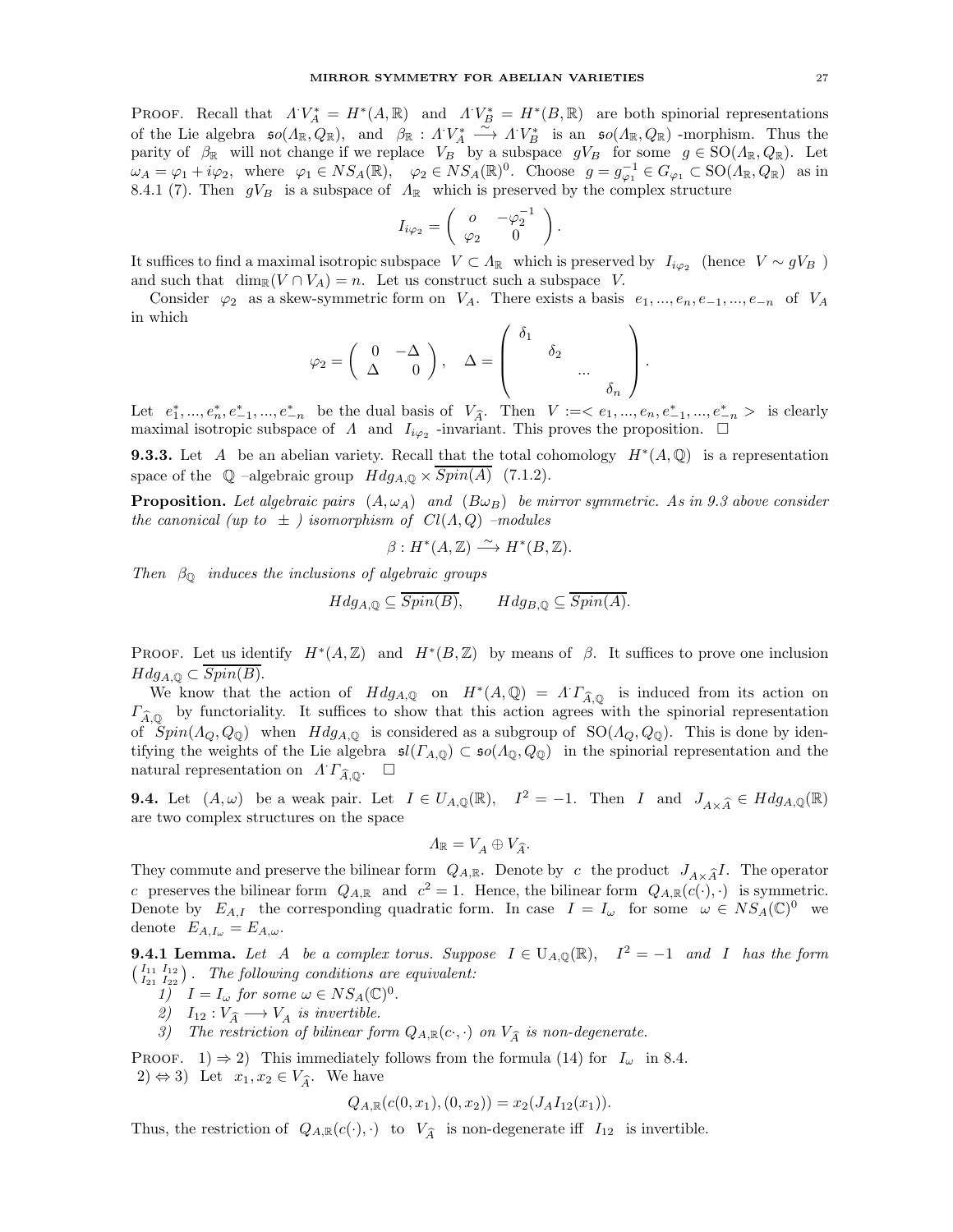2) ⇒ 1) Let  $I_{12}$  is invertible. Since  $I^2 = -1$  and  $I \in U_{A,\mathbb{Q}}(\mathbb{R})$  we have equalities

$$
\widehat{I_{12}} = I_{12}, \quad \widehat{I_{21}} = I_{21}, \quad \widehat{I_{11}} = -I_{22}
$$

Put  $\varphi_2 = -I_{12}^{-1}$  and  $\varphi_1 = I_{22}I_{12}^{-1}$ . Take  $\omega = \varphi_1 + i\varphi_2$ . It is easy to see that  $I_{\omega} = I$ .  $\Box$ 

**9.4.2 Lemma.** Let A be a complex torus and let  $I \in U_{A,0}(\mathbb{R})$ ,  $I^2 = -1$ . Then I coincides with  $I_\omega$  for some  $\omega \in C_A^+$  (resp.  $C_A^-$ ) and, consequently, A is an abelian variety iff the quadratic form  $E_{A,I}$  is positive (resp. negative) definite.

PROOF.  $\Rightarrow$  Suppose  $I = I_{\omega}$  with  $\omega = \varphi_1 + i\varphi_2 \in NS_A(\mathbb{C})^0$ . It is not hard to check that  $I_{\omega} = g_{\varphi_1} I_{i\varphi_2} g_{\varphi_1}^{-1}$ , where  $g_{\varphi_1} = \begin{pmatrix} 1 & 0 \\ \varphi_1 & 1 \end{pmatrix}$ . Therefore, we have an equality

$$
E_{A,I}(\lambda) = Q_{A,\mathbb{R}}(c\lambda,\lambda) = Q_{A,\mathbb{R}}(I_{i\varphi_2}J_A(\lambda^{'}),\lambda^{'}),
$$

where  $\lambda' = g_{\varphi_1}^{-1}(\lambda)$ .

Taking  $\lambda' = (l, x)$  with  $l \in V_A$  and  $x \in V_{\widehat{A}}$ , we obtain

 $E_{A,I}(\lambda) = Q_{A,\mathbb{R}}((-\varphi_2^{-1}(J_{\widehat{A}}x), \varphi_2(J_{A}l)),(l,x)) = \varphi_2(J_{A}l, l) - x(\varphi_2^{-1}(J_{\widehat{A}}x)) = \varphi_2(J_{A}l, l) - x(J_{A}\varphi_2^{-1}(x)).$ Denoting  $\varphi_2^{-1}(x)$  by m in the last expression, we get

 $E_{A,I}(\lambda) = -\varphi_2(m, J_A m) + \varphi_2(J_A l, l) = \varphi_2(J_A m, m) + \varphi_2(J_A l, l)$ 

This shows that the quadratic form 
$$
E_{A,J}
$$
 is positive (resp. negative) definite on  $A_{A,\mathbb{R}}$  iff the form  $\varphi_2(J_A \cdot, \cdot)$  is positive (resp. negative) definite on  $V_A$ , which is equivalent to  $\omega \in C_A^+$  (resp.  $\omega \in C_A^-$ ).

 $\Leftarrow$  Assume that the form  $E_{A,I}$  is definite. Let  $I = \begin{pmatrix} I_{11} & I_{12} \\ I_{21} & I_{22} \end{pmatrix}$ . If  $I_{12}$  is degenerate, then there is  $0 \neq x \in V_{\widehat{\mathfrak{A}}}$  such that  $I_{12}(x) = 0$ . Hence

$$
E_{A,I}((0,x))=Q_{A,\mathbb{R}}((J_A I_{12}(x),J_{\widehat{A}} I_{22}(x)),(0,x))=Q_{A,\mathbb{R}}((0,x'),(0,x))=0
$$

This contradicts the definitness of  $E_{A,I}$ . By Lemma 9.4.1, as  $I_{12}$  is invertible,  $I = I_{\omega}$  for some  $\omega \in NS_A(\mathbb{C})^0$ . Then the previous argument shows that  $\omega$  belongs to  $C_A$ . Lemma is proved.  $\square$ 

**9.4.3 Proposition.** Let weak pairs  $(A, \omega_A)$ ,  $(B, \omega_B)$  be mirror symmetric. Suppose that the weak pair  $(A, \omega_A)$  is in fact an algebraic pair. Then  $(B, \omega_B)$  is an algebraic pair too.

PROOF. Since  $(A, \omega_A)$  is an algebraic pair we have  $\omega_A \in C_A$ . Hence, by Lemma 9.4.2, the quadratic form  $E_{A,\omega_A}$  (9.4) is definite. Since the weak pairs  $(A,\omega_A)$  and  $(B,\omega_B)$  are mirror symmetric the quadratic forms  $E_{A,\omega_A}$  and  $E_{B,\omega_B}$  coincide under an identification  $\alpha$ . Therefore, the quadratic form  $E_{B,\omega_B}$  is definite. Lemma 9.4.2 implies that  $\omega_B \in C_B$ . Thus B is an abelian variety and the weak pair  $(B, \omega_B)$  is an algebraic pair.  $\square$ 

**9.4.4 Lemma.** Let  $(A, \omega_A)$  be an algebraic pair and B be a complex torus. Let  $\alpha : \Gamma_A \oplus \Gamma_{\widehat{A}} \longrightarrow$  $\Gamma_B \oplus \Gamma_{\widehat{B}}$  be an isomorphism which identifies the forms  $Q_A$  and  $Q_B$  and  $\alpha_{\mathbb{R}} \cdot I_{\omega_A} = J_{B \times \widehat{B}} \cdot \alpha_{\mathbb{R}}$ . Then there exists  $\omega_B \in C_B$  (in particular B is an abelian variety) such that  $\alpha_{\mathbb{R}} \cdot J_{A \times \widehat{A}} = I_{\omega_B} \cdot \alpha_{\mathbb{R}}$ . That is  $\alpha$  establishes the mirror symmetry of algebraic pairs  $(A, \omega_A), (B, \omega_B)$ .

PROOF. Since  $(A, \omega_A)$  is an algebraic pair the form  $E_{A, \omega_A}$  on  $V_A \oplus V_{\widehat{A}}$  is definite (9.4.2). Identify the spaces  $V_A \oplus V_{\widehat{A}}$  and  $V_B \oplus V_{\widehat{B}}$  with the forms  $Q_{A,\mathbb{R}}$  and  $Q_{B,\mathbb{R}}$  by means of  $\alpha_{\mathbb{R}}$ . Thus

$$
I := J_{A \times \widehat{A}} \in H dg_{A,\mathbb{Q}}(\mathbb{R})
$$

and

$$
I_{\omega_A} = J_{B \times \widehat{B}} \in H dg_{B, \mathbb{Q}}(\mathbb{R}).
$$

Since the Q -closures of  $J_{A\times\widehat{A}}$  and  $I_{\omega_A}$  commute (5.2,4)) we find that  $I \in U_{B,Q}(\mathbb{R})$  (5.2,4)). Thus we may apply Lemma 9.4.2 to I and B. Note that  $\alpha_{\mathbb{R}}$  identifies the quadratic forms  $E_{A,\omega_A}$ and  $E_{B,I}$ . Since the first one is definite it follows from Lemma 9.4.2 that  $I = I_{\omega}$  for some  $\omega = \omega_B \in$  $C_B$ . This proves the lemma.  $\square$ 

**9.4.5 Lemma.** Let  $\Lambda = \Gamma \oplus \Gamma^*$  be a lattice with canonical symmetric bilinear form  $Q$  (3.1). Let there be given an isotropic decomposition  $\Lambda = \Lambda_1 \oplus \Lambda_2$ . Suppose  $I \in GL(\Lambda_{\mathbb{R}})$  is a complex structure on  $\Lambda_{\mathbb{R}}$ , i.e.  $I^2 = -1$ , that satisfies the following assumptions

a) 
$$
I(A_{i,\mathbb{R}}) = A_{i,\mathbb{R}}, \quad i = 1, 2
$$
  
b) 
$$
I \in O(A_{\mathbb{R}}, Q_{\mathbb{R}})
$$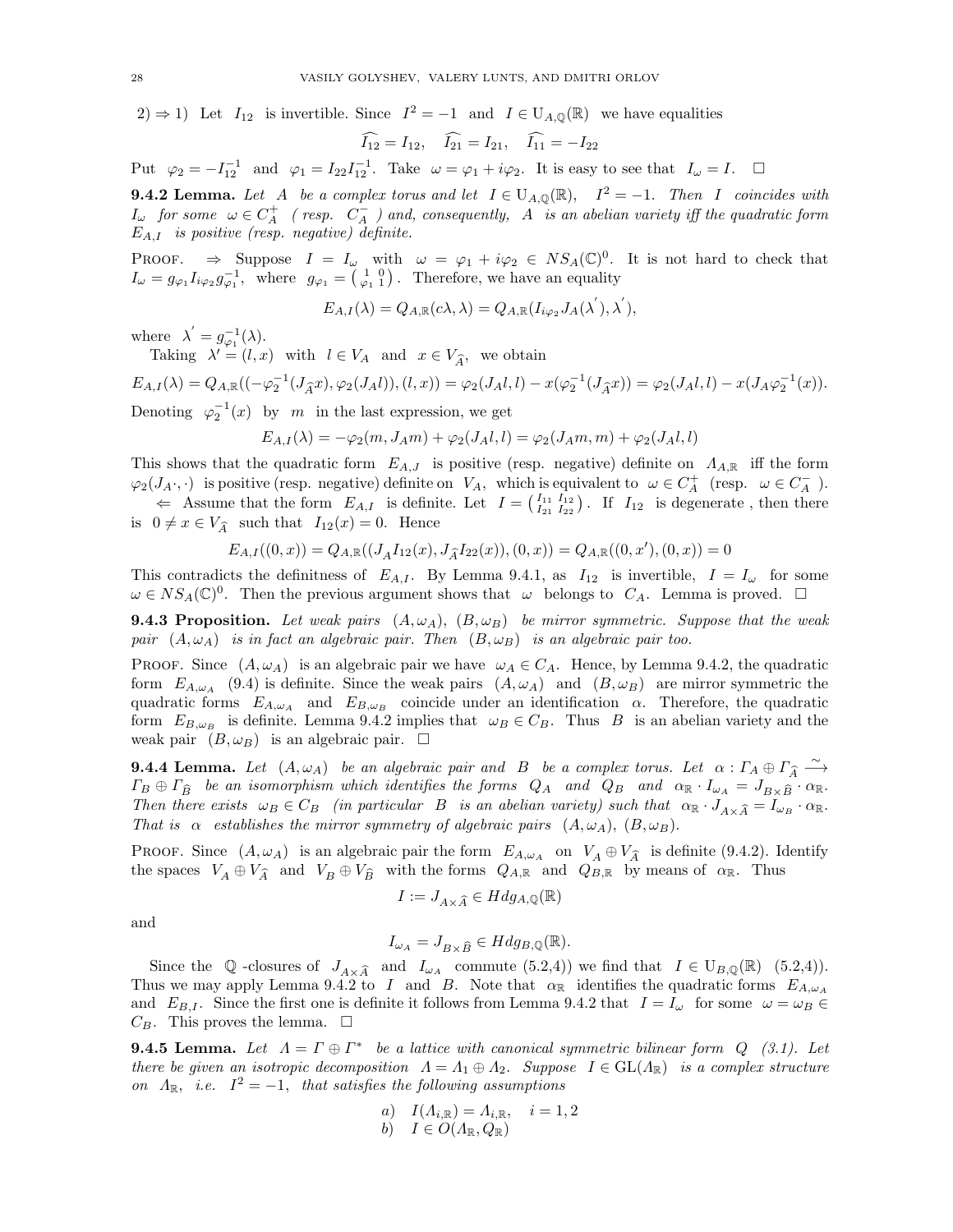Then the complex tori

$$
B_1 := (A_{1,\mathbb{R}}/A_1, I_1), \quad B_2 := (A_{2,\mathbb{R}}/A_2, I_2),
$$

where  $I_i$  are the restriction of  $I$  on  $\Lambda_{i,\mathbb{R}}$ , are dual to each other, i.e.  $B_2 \cong \widehat{B_1}$ . PROOF. The form Q induces the isomorphism  $t: A_2 \longrightarrow A_1^*$  that takes  $\lambda_2 \in A_2$  to linear functional  $Q(\lambda_2, \cdot)$ . It remains to show that for any  $v_1 \in \Lambda_{1,\mathbb{R}}$ ,  $v_2 \in \Lambda_{2,\mathbb{R}}$  the following equality holds

$$
t(I_2(v_2))(v_1) = t(v_2)(-I_1(v_1))
$$

(3.1). This is straightforward using the inclusion  $J \in O(\Lambda_{\mathbb{R}}, Q_{\mathbb{R}})$ .

$$
t(I_2(v_2))(v_1) = Q_{\mathbb{R}}(I_2(v_2), v_1) = Q_{\mathbb{R}}(I_2^2(v_2), I_1(v_1)) = Q_{\mathbb{R}}(-v_2, I_1(v_1)) = t(v_2)(-I_1(v_1)).
$$

Lemma is proved.  $\square$ 

**9.4.6 Summary.** Let  $(A, \omega_A)$  be an algebraic pair. The last two lemmas give us a "method" for construction of a mirror symmetric pair. Namely, put  $\Lambda = \Gamma_A \oplus \Gamma_{\widehat{A}}$ . It suffices to find a  $Q_A$  –isotropic decomposition  $\Lambda = \Lambda_1 \oplus \Lambda_2$  such that  $\Lambda_{1\mathbb{R}}$ ,  $\Lambda_{2\mathbb{R}}$  are preserved by  $I_{\omega_A}$ . Then by Lemma 9.4.5 the tori  $B := (A_{1\mathbb{R}}/A_1, I_{\omega_A})$  and  $\hat{B} := (A_{2\mathbb{R}}/A_2, I_{\omega_A})$  are dual. Moreover, the natural identification

$$
\alpha = id : \varGamma_A \oplus \varGamma_{\widehat{A}} \xrightarrow{\sim} \varGamma_B \oplus \varGamma_{\widehat{B}}
$$

 $\left(\right)$   $\Gamma_B = \Lambda_1$ ,  $\Gamma_{\widehat{B}} = \Lambda_2$  ) identifies the forms  $Q_A$  and  $Q_B$ . Thus by Lemma 9.4.4 there exists  $\omega_B \in C_B$  such that the pairs  $(A, \omega_A)$ ,  $(B, \omega_B)$  are mirror symmetric.

**9.5.** It is not true that for every pair  $(A, \omega_A)$  there exists a mirror symmetric pair  $(B, \omega_B)$ . The problem may occur if the group  $U_{A,Q}$  is too big and  $\omega_A \in C_A$  is chosen too general.

**9.5.1 Counterexample.** Let E be an elliptic curve with complex multiplication. We have  $e_0 =$  $1, d = 1$  (1.8) and  $U_{E \times E, \mathbb{Q}}(\mathbb{R}) = U(2, 2)$  (5.3.2). Therefore this group acts irreducibly on  $V_{E \times E}$   $\oplus$  $V_{\widehat{E\times E}}$ . Assume that for all  $\omega \in C_{E\times E}$  there exists a mirror symmetric pair  $(B, \omega')$ , i.e. there exists  $\alpha$  as in 9.2 with the corresponding properties. Let us use  $\alpha$  to identify

$$
\varGamma_{E\times E}\oplus\varGamma_{\widehat{E\times E}}=\varGamma_B\oplus\varGamma_{\widehat{B}}.
$$

The Hodge group  $Hdg_{B,Q}$  is the Q –closure of the compact torus  $\mu_\omega(\mathbf{S}^1) \subset Aut(V_B \oplus V_{\widehat{B}})$ . For a general  $\omega$  this  $\mathbb{Q}$  –closure is the group  $SU(2, 2) \subset U_{E \times E, \mathbb{Q}}(\mathbb{R})$ . But the group  $Hdg_{B,\mathbb{Q}}(\mathbb{R})$  acts faithfully on  $V_B \oplus V_{\widehat{B}}$  and preserves each summand. This is a contradiction.

**9.6.** However, each torus A with a nonempty  $NS_A^0$  has an  $\omega_A \in NS_A(\mathbb{C})^0$  such that the pair  $(A, \omega_A)$  has a mirror symmetric pair. In particular for every abelian variety A there exists  $\omega_A \in$  $NS_A(\mathbb{C})^0$  (even  $\omega_A \in C_A$ ) such that the pair  $(A, \omega_A)$  has a mirror symmetric one. This follows from the next proposition.

**9.6.1 Proposition.** Let A be a complex torus of dimension n. Let  $\varphi \in NS_A^0$ , i.e.  $\varphi \in \text{Hom}(A, \widehat{A})$ is an isogeny. Let  $\tau = a + ib \in \mathbb{C}$ ,  $b \neq 0$ . Consider the element  $\omega_A := \tau \varphi \in NS_A(\mathbb{C})^0$  and the weak pair  $(A, \omega_A)$ . Then there exist isogeneous elliptic curves  $E_1, ..., E_n$  and an element  $\omega_E \in NS_E(\mathbb{C})^0$ , where  $E = E_1 \times ... \times E_n$ , such that the weak pair  $(E, \omega_E)$  is mirror symmetric to the weak pair  $(A, \omega_A).$ 

PROOF. There exists a basis  $e_1, ..., e_n, e_{-1}, ..., e_{-n}$  of  $\Gamma_A$  in which the bilinear form  $\varphi$  has a matrix

$$
\begin{pmatrix} 0 & \Delta \\ -\Delta & 0 \end{pmatrix}
$$
, where  $\Delta = \begin{pmatrix} \delta_1 & 0 \\ 0 & \cdots \\ 0 & \delta_n \end{pmatrix}$ ,  $\delta_i \in \mathbb{Z}$ ,  $\delta_1 |\delta_2 |\delta_3 \dots$ 

Let  $e_1^*,...e_n^*,e_{-1}^*,...,e_{-n}^*$  be the dual basis of  $\Gamma_{\widehat{A}}$ . Then the map  $\varphi:\Gamma_A\longrightarrow\Gamma_{\widehat{A}}$  is

 $\varphi: e_i \mapsto \delta_i e_{-i}^*, \quad e_{-i} \mapsto -\delta_i e_i^*.$ 

Put

$$
\varGamma_i:=\mathbb{Z} e_i\oplus \mathbb{Z} e_{-i}^*,\quad \varGamma_i^*:=\mathbb{Z} e_{-i}\oplus \mathbb{Z} e_i^*,\quad i=1,...,n.
$$

Clearly the subgroups  $\Lambda_1 := \bigoplus F_i$ ,  $\Lambda_2 := \bigoplus F_i^*$  are isotropic. We have

$$
I_{\omega_A} = \begin{pmatrix} b^{-1}a & -b^{-1}\varphi^{-1} \\ (b+ab^{-1}a)\varphi & -ab^{-1} \end{pmatrix}.
$$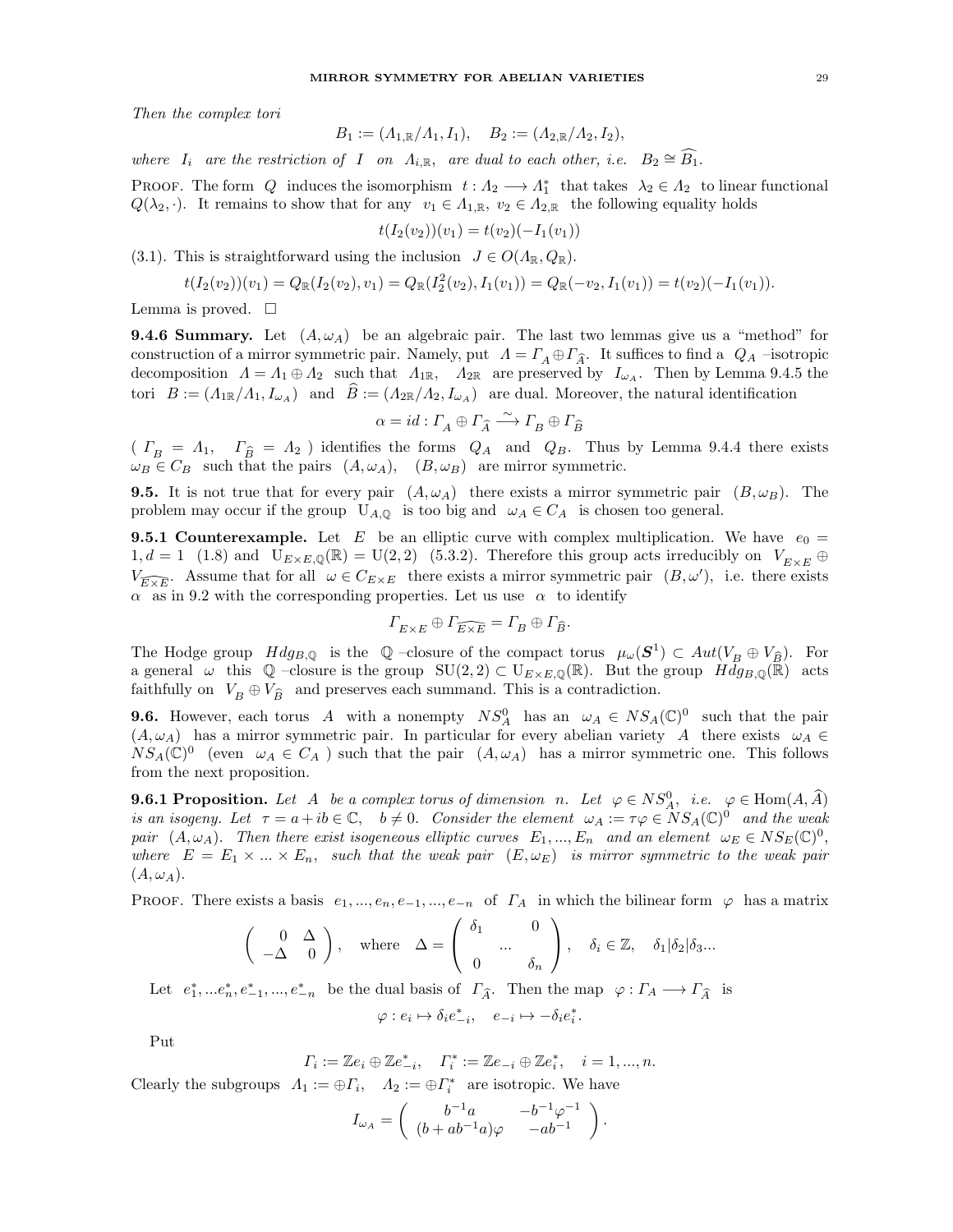This operator preserves each subspace  $\Gamma_{i\mathbb{R}}$ ,  $\Gamma_{i\mathbb{R}}^*$ . In particular it preserves  $\Lambda_{1,\mathbb{R}}$ ,  $\Lambda_{2,\mathbb{R}}$ . Thus by Lemma 9.4.5 the tori  $(A_{1,\mathbb{R}}/A_1, I_{\omega_A}), (A_{2,\mathbb{R}}/A_2, I_{\omega_A})$  are dual. Moreover, it is clear that the torus  $(A_{1,\mathbb{R}}/A_1, I_{\omega_A})$  is a product of elliptic curves  $E_i := ( \Gamma_{i\mathbb{R}}/I_i, I_{\omega}), \quad i = 1, ..., n.$ 

For each  $i$  the map

$$
\Gamma_1 \longrightarrow \Gamma_i
$$
,  $e_1 \mapsto e_i$ ,  $e_{-1}^* \mapsto \delta_1^{-1} \delta_i e_{-i}^*$ 

commutes with  $I_{\omega_A}$  and so is an isogeny of elliptic curves  $E_1$  and  $E_i$ .

If the weak pair  $(A, \omega_A)$  were an algebraic pair, then by Lemma 9.4.4 there would exist an element  $\omega_E \in C_E$  such that the pairs  $(A, \omega_A)$  and  $(E, \omega_E)$  are mirror symmetric. Thus we are done in the algebraic case. In general there may not exist the desired  $\omega_E \in NS_E(\mathbb{C})^0$ , so it may be necessary to choose a different decomposition  $\Lambda = \Lambda_1 \oplus \Lambda_2$ .

By Lemma 9.4.1 in order for  $\omega_E$  to exist the symmetric bilinear form  $Q_{\mathbb{R}}(I_{\omega_A}J_{A\times\hat{A}}(\cdot),\cdot)$  must be nondegenerate on  $\Lambda_{2,\mathbb{R}}$ . This is equivalent to the statement that  $J_{A\times\widehat{A}}\Lambda_{2,\mathbb{R}}\cap\Lambda_{2,\mathbb{R}}=0$ . Put  $W := \bigoplus \mathbb{R} e_{-i}$ . Then since  $J_{A \times \widehat{A}}$  preserves the form  $Q_{\mathbb{R}}$  the last equality is equivalent to

$$
J_{A\times \widehat A}W\cap W=0.\qquad \qquad (*)
$$

We are free to apply elements of the symplectic group  $Sp(\Gamma_A, \varphi; \mathbb{Z})$  to the sublattice  $\oplus \mathbb{Z}e_{-i}$  to achieve the transversality condition (\*) above. Since this discrete group is Zariski dense in the corresponding group of  $\mathbb{R}$  –points  $Sp(V_A, \varphi; \mathbb{R})$  and since  $Sp(V_A, \varphi; \mathbb{R})$  acts transitively on the collection of maximal  $\varphi$  –isotropic subspaces of  $V_A$  it suffices to prove the following lemma

**9.6.2 Lemma.** Let  $V \cong \mathbb{R}^{2n}$  be a real vector space with a nondegenerate symplectic form  $\varphi$ . Let  $J \in \text{End}(V)$  be a complex structure on V, which preserves  $\varphi$ . Then there exists a maximal  $\varphi$  – isotropic subspace  $W \subset V$  such that

$$
JW \cap W = 0.
$$

PROOF. Note that the form  $\varphi(J \cdot, \cdot)$  on V is symmetric and nondegenerate.

We will choose elements  $x_1, ..., x_n \in V$  such that  $W := \bigoplus \mathbb{R} x_i$  has the desired properties by induction on *i*. Choose  $x_1$  such that  $\varphi(Jx_1, x_1) \neq 0$ . Let  $V = \langle x_1, Jx_1 \rangle \oplus V'$  be a  $\varphi$ orthogonal decomposition. Note that  $V'$  is  $J$ -invariant. Hence we may replace  $V$  by  $V'$  and choose  $x_2 \in V'$  s.t.  $\varphi(Jx_2, x_2) \neq 0$ . And so on. Cleary the resulting space  $W = \bigoplus \mathbb{R}x_i$  is maximal  $\varphi$ -isotropic and JW ∩ W = 0. This proves the lemma and the Proposition 9.6.1.  $\Box$ 

**9.6.3 Corollary.** Let A be an abelian variety with  $NS(A) \cong \mathbb{Z}$ . Then  $C_A = NS_A(\mathbb{C})^0$  and for any  $\omega_A \in C_A$  the algebraic pair  $(A, \omega_A)$  has a mirror symmetric one  $(E, \omega_E)$  which is like in Proposition 9.6.1 above.

PROOF. The first assertion is obvious. The second is a direct consequence of Proposition 9.6.1.  $\Box$ 

#### 10. The G–construction and its application to mirror symmetry.

10.1. Let A be an abelian variety. The ring  $R = \text{End}(A)$  is finite over Z such that  $D :=$  $\text{End}^0(A) = R \otimes_{\mathbb{Z}} \mathbb{Q}$  is semisimple with a positive definite anti-involution  $* : D \to D^{op}$ . The lattice  $\Gamma = H_1(A, \mathbb{Z})$  carries a natural structure of a faithful left R-module.

For a given D with an anti-involution  $*$  the construction by Gerritzen [5] gives an abelian variety X with  $\text{End}^0(X) \cong D$ . Furthermore, it was proved in [22] that any finite dimensional algebra over Q can be realized as  $\text{End}^0(T)$  for some complex torus T.

Now we are going to describe these constructions with some corrections and modifications related to the specifics of our situation being that we work with  $R$  and not with  $D$ .

10.1.1. Let R be an order in  $\mathbb Q$  -algebra D of finite dimension over  $\mathbb Q$ , i.e.  $D = R \otimes_{\mathbb Z} \mathbb Q$ . Denote by  $\Gamma$  a left  $R$  -module that satisfies the following conditions:

- 1. *Γ* is a lattice of even dimension, i.e.  $\Gamma = \mathbb{Z}^{2n}$  as abelian group.
- 2.  $\Gamma$  is a faithful module, i.e. the homomorphism  $R \longrightarrow \text{End}_{\mathbb{Z}}(\Gamma)$  is an embedding.

(15) 3. The order 
$$
O(\Gamma) := \{ a \in D \mid a(\Gamma) \subset \Gamma \}
$$
 coincides with R.

4.  $\Gamma$  is a direct sum of R-modules  $\Gamma_1$  and  $\Gamma_2$  such that there exists an isomorphism  $e: M_1 \overset{\sim}{\rightarrow} M_2$  of D-modules  $M_i = \Gamma_i \otimes_{\mathbb{Z}} \mathbb{Q}$ ,  $(i = 1, 2)$ .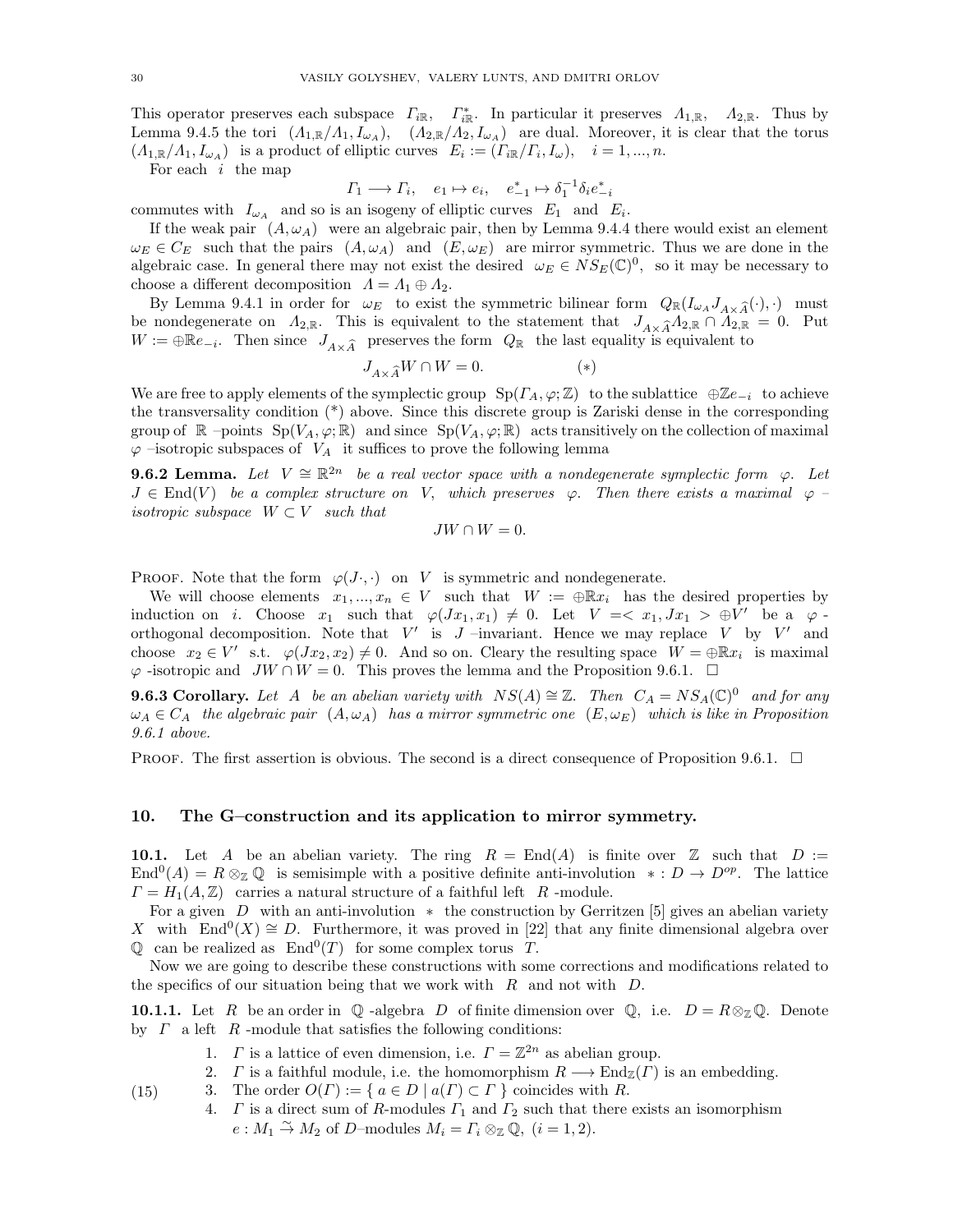Let us fix an isomorphism e and, henceforth, we will often identify  $D$  –modules  $M_1$  and  $M_2$  with respect to e and will use notation M.

Denote by C the algebra End<sub>D</sub>(M). The algebras D and C are two subalgebras of End<sub>Q</sub>(M) ≅  $M(n, \mathbb{Q})$ . Moreover C is a centralizer of D in  $M(n, \mathbb{Q})$ . On the other side, it is true that the centralizer of C contains D but does not necessarily coincide with D.

Let J be an element of  $M(2, C \otimes \mathbb{R}) = (\text{End}_D M^{\oplus 2}) \otimes_{\mathbb{Q}} \mathbb{R}$  such that  $J^2 = -Id$ . Any such J defines a complex structure on the real space  $\Gamma_{\mathbb{R}} = (M_1 \oplus M_2)_{\mathbb{R}}$  and, as consequence, defines a complex torus

$$
(16) \t\t A_J := (\Gamma_{\mathbb{R}}/\Gamma, J).
$$

10.1.2 Lemma. For any complex torus  $A_J$ , defined above, the endomorphism ring  $\text{End}(A_J)$  contains R as subring.

PROOF. It is clear, because End $(A_J)$  coincides with maximal subring of End<sub>Z</sub>(Γ) that commutes with J. And each  $r \in R \subset D$  commutes with any element from  $M(2, C \otimes \mathbb{R})$ .

**10.1.3.** The set of operators  $J \in M(2, C \otimes \mathbb{R})$  with  $J^2 = -Id$  is not empty. Actually, any element  $q = q_1 + iq_2 \in C \otimes_{\mathbb{Q}} \mathbb{C}$  with nondegenerate  $q_2$  defines the operator

(17) 
$$
J(q) = \begin{pmatrix} q_2^{-1}q_1 & -q_2^{-1} \\ q_2 + q_1q_2^{-1}q_1 & -q_1q_2^{-1} \end{pmatrix} = \begin{pmatrix} 1 & 0 \\ q_1 & 1 \end{pmatrix} \begin{pmatrix} 0 & -q_2^{-1} \\ q_2 & 0 \end{pmatrix} \begin{pmatrix} 1 & 0 \\ -q_1 & 1 \end{pmatrix}
$$

It is easy to check that  $J(q)^2 = -Id$ .

10.1.4 Proposition. Suppose that the centralizer of  $C$  in  $M(n, \mathbb{Q})$  coincides with D. Then there exists  $q \in C \otimes \mathbb{C}$  such that  $\text{End}(A_{J(q)}) = R$ .

PROOF. Let  $\{e_1 = 1, ..., e_t\}$  be a basis of Q -vector space C. Set  $q_1 = 0$  and  $q_2 = \sum^t$  $\sum_{i=1} r_i e_i$ , where  $r_i \in \mathbb{R}$ .

Let us describe the algebra  $\text{End}^0(A_{J(q)})$ . It consists of elements of  $\text{End}_{\mathbb{Q}}(M^{\oplus 2})$  that commute with J. Each such element is a  $2 \times 2$  matrix that satisfies the condition

$$
\begin{pmatrix} 0 & q_2^{-1} \\ -q_2 & 0 \end{pmatrix} \begin{pmatrix} a & b \\ c & d \end{pmatrix} \begin{pmatrix} 0 & -q_2^{-1} \\ q_2 & 0 \end{pmatrix} = \begin{pmatrix} q_2^{-1}dq_2 & -q_2^{-1}cq_2^{-1} \\ -q_2bq_2 & q_2aq_2^{-1} \end{pmatrix} = \begin{pmatrix} a & b \\ c & d \end{pmatrix}
$$

This implies that  $c = -q_2bq_2$  and  $q_2a = dq_2$ .

Let us take  $q_2$  such that  $(r_1, ..., r_t)$  are algebraic independent over Q. For such  $q_2$  we obtain  $c = 0 = b$  and  $ae_i = e_i d$  for all i. As  $e_1 = 1$  we have  $a = d$  and a commutes with any element of C. It follows that a belongs to centralizer of C which coincides with D. Thus for general  $q_2$ the algebra  $\text{End}^0(A(q))$  is isomorphic to D.

Now, the algebra  $\text{End}(A_{J(q)})$  is an order in  $\text{End}^0(A_{J(q)})=D$  that takes the lattice  $\Gamma$  to itself. By condition 3) of (15) it coincides with  $R$ .  $\Box$ 

**10.1.5 Remark.** Note that if  $\Gamma_i \cong R$  as left R -modules for  $i = 1, 2$  then the lattice  $\Gamma = \Gamma_1 \oplus \Gamma_2$ satisfies the condition (15). In this case  $C \cong D^{op}$  and, in addition, the centralizer of C coincides with D. This way by Proposition 10.1.4 for any R there exists a complex torus with R as the endomorphism ring.

**10.2.** Let  $\Gamma$  be a lattice as in (15). Suppose that, in addition,  $\Gamma$  satisfies the following extra condition:

- 5. There is a rational symmetric form  $g : M \times M \to \mathbb{Q}$  such that the algebra D
- (18) is invariant with respect to an anti-involution  $\sim$  on End<sub>Q</sub>(M), defined by the rule  $\widetilde{\alpha} = g^{-1} \alpha^t g.$

Consider a rational skew-symmetric form s on  $\Gamma_{\mathbb{Q}}$  given as

(19) 
$$
s\langle (m_1, m_2), (n_1, n_2) \rangle = g(m_2, e(n_1)) - g(e(m_1), n_2)
$$

Both subspaces  $M_1 = \Gamma_1 \otimes \mathbb{Q}$  and  $M_2 = \Gamma_2 \otimes \mathbb{Q}$  are isotropic with respect to s. Since C is a centralizer of D in End<sub>Q</sub>(M) it is invariant with respect to  $\sim$  too. Denote by  $S(D)$  and  $S(C)$ the subspaces of symmetric elements  $\tilde{\alpha} = \alpha$  of D and C respectively.

Take an element  $q = q_1 + iq_2 \in S(C) \otimes \mathbb{C}$  with nondegenerate  $q_2$  and consider the complex structure  $J(q)$  defined by the formula (17). Since q is symmetric element a computation shows that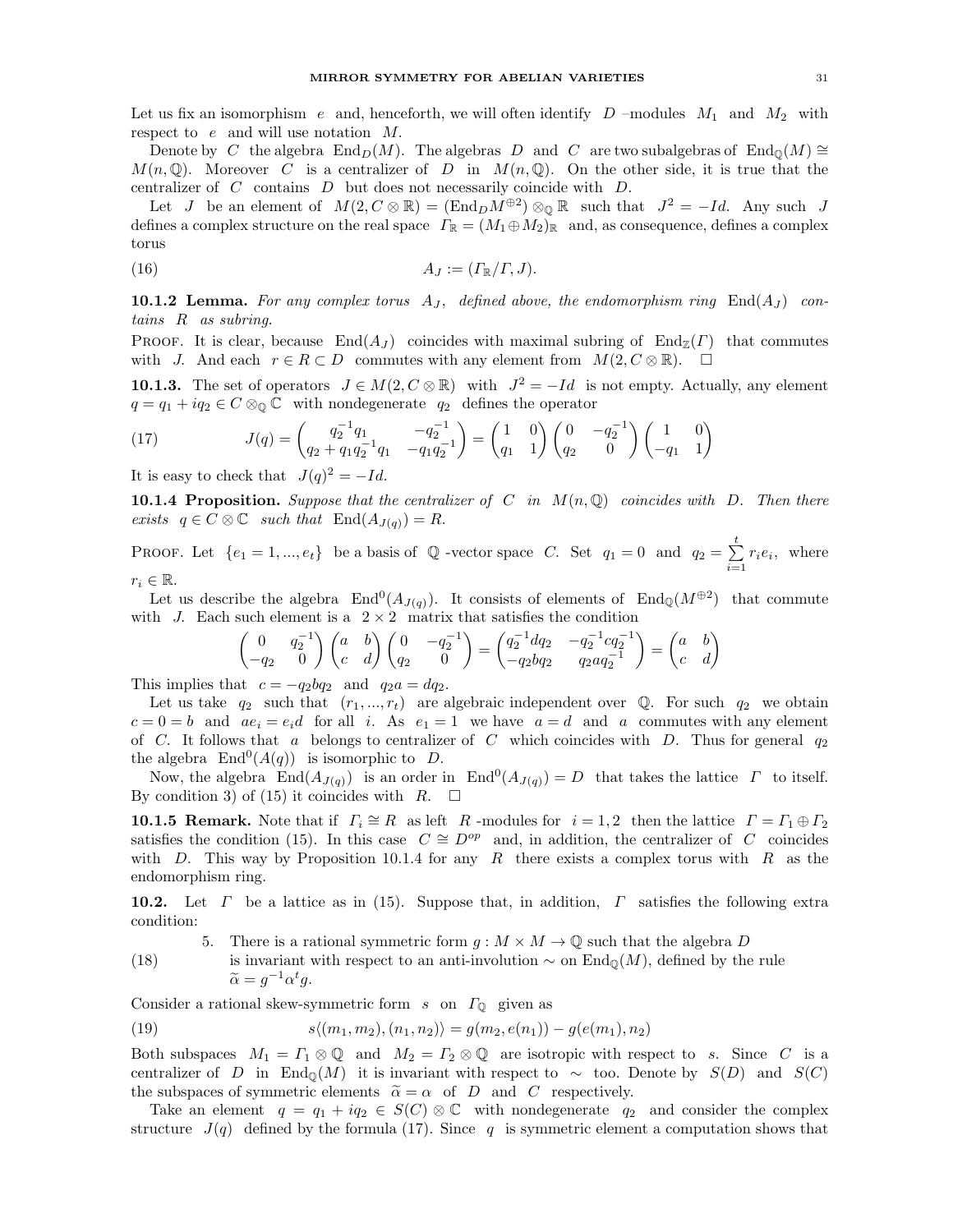the form  $s_{\mathbb{R}}$  is  $J(q)$  -invariant. A some multiple of s is integral. Hence it determines a line bundle on the complex torus  $A_{J(q)} = (\Gamma_{\mathbb{R}}/I, J(q))$ . Further, any element  $d \in S(D)$  defines the rational form

$$
s\langle (dm_1, dm_2), (n_1, n_2) \rangle
$$

that is skew-symmetric. This correspondence gives the embedding  $i_s : S(D) \hookrightarrow NS_A(\mathbb{Q})$ .

**10.2.1 Definition.** We say that a weak pair  $(A_{J(q)}, \omega)$  is obtained by **G**-construction if the complex torus  $A_{J(q)}$  is  $(\Gamma_{\mathbb{R}}/\Gamma, J(q))$ , where  $\Gamma$  satisfies contions (15) and (18),  $q \in S(C) \otimes \mathbb{C}$ , and the form  $\omega$  belongs to  $i_s(S(D)) \otimes \mathbb{C}$ .

Now we show that under some assumption we can guarantee the existence of such a form s and moreover the complex torus  $A_{J(q)}$  would be an abelian variety.

**10.2.2 Lemma.** Let the algebra D be semi-simple with a positive definite anti-involution  $* : D \rightarrow$  $D^{op}$ . Then for any D -module M there exists a positive definite symmetric form  $g : M \times M \longrightarrow \mathbb{Q}$ such that the anti-involution  $\sim$  on  $\text{End}_{\mathbb{Q}}(M)$ , defined by the rule  $\tilde{a} = g^{-1}a^t g$ , under the restriction on D coincides with ∗.

PROOF. Actually, since  $D$  is semi-simple each module is projective. Hence  $M$  can be considered as submodule of left free module  $D^{\oplus k}$  for some natural number k. Let us define a bilinear form  $u: D^{\oplus k} \times D^{\oplus k} \longrightarrow \mathbb{Q}$  by formula:

$$
u(x,y) := \sum_{i=1}^{k} \left[ Tr(x_i^* y_i) + Tr(y_i^* x_i) \right] \quad \text{where} \quad x = (x_1, ..., x_k), y = (y_1, ..., y_k) \in D^{\oplus k}
$$

The bilinear form  $u$  is symmetric and positive definite. Denote by  $g$  the restriction of  $u$  on  $M$ . It is a positive definite symmetric bilinear form on M. For any endomorphism  $a \in \text{End}_{\mathbb{Q}}(M)$  there exists an adjoint with respect to g endomorphism  $\tilde{\alpha}$  given by rule

$$
g(m, a(n)) = g(\tilde{a}(m), n),
$$
 i.e.  $\tilde{a} = g^{-1}a^{t}g$ 

It is clear that  $\sim$  is anti-involution on End<sub>Q</sub>(W) and  $\tilde{d} = d^*$  for any  $d \in D$ .  $\Box$ 

**10.2.3 Proposition.** Let a lattice  $\Gamma$  be as in (15) and the algebra  $D$  be a semi-simple with a positive definite anti-involution  $\ast$ . Then there exists a neighbourhood  $W \subset S(C) \otimes \mathbb{C}$  of the point i such that for any  $q \in W$  the complex torus  $A_{J(q)}$  is an abelian variety.

If, in addition, the algebra C is symmetrically generated (i.e. is generated by the subspace  $S(C)$ ). Then there exists  $q \in W$  such that  $\text{End}(A_{J(q)}) = R$ .

PROOF. By Lemma 10.2.2 there is a positive definite symmetric form  $g$  on M. Consider the skewsymmetric form s defined as in (19). The form  $s_{\mathbb{R}}$  on  $M_{\mathbb{R}}^{\oplus 2}$  is invariant under the action of  $J(q)$ , and, consequently, a some multiple of s gives a line bundle on  $A_{J(q)}$ . If this line bundle is ample, then  $A_{J(q)}$  is an abelian variety. The ampleness is equivalent to positive definiteness of the symmetric form  $s_{\mathbb{R}}\langle J(q)(\cdot), \cdot \rangle$ . For  $q_1 = 0$  and  $q_2 = 1$  we have

$$
s_{\mathbb{R}}\langle J(q)(m_1,m_2),(n_1,n_2)\rangle=s_{\mathbb{R}}\langle(-m_2,m_1),(n_1,n_2)\rangle=g(m_1,n_1)+g(m_2,n_2)
$$

Hence the positive definiteness of q implies the positive definiteness of the form  $s_{\mathbb{R}}\langle J(q)(\cdot), \cdot \rangle$  for  $q = i$  and, consequently, for any q from some neighbourhood W of i.

Further, since  $D$  is a semi-simple algebra the cenralizer of  $C$  coincides with  $D$ . By assumption C is generated by  $S(C)$  and, consequently, D is the centralizer of  $S(C)$ . Now the existence of q for which  $\text{End}A_{J(q)} = R$  is proved the same way as in Proposition 10.1.4.  $\Box$ 

**10.2.4 Remark.** Note that if the endomorphism ring  $\text{End}_{J(q)}$  coincides with R then the embedding  $i_s : S(D) \hookrightarrow NS_{A_J}(\mathbb{Q})$  is an isomorphism.

10.3. Now we are going to give an alternative description of weak pairs which are obtained by the G–construction.

**10.3.1 Definition.** We say that a weak pair  $(A, \omega)$  is well-becoming, if there is a decomposition  $\Gamma = H_1(A, \mathbb{Z}) = \Gamma_1 \oplus \Gamma_2$  such that the following conditions hold:

- (1) The subspaces  $\Gamma_{k\mathbb{R}}(k=1,2)$  are isotropic with respect to  $\omega = \varphi_1 + i\varphi_2$ , i.e.  $\omega|_{\Gamma_{k\mathbb{R}}}\equiv 0$ .
- (2) Maps  $J_{21}$  :  $\Gamma_{1\mathbb{R}} \to \Gamma_{2\mathbb{R}}$  and  $J_{12}$  :  $\Gamma_{2\mathbb{R}} \to \Gamma_{1\mathbb{R}}$ , which are the components of the complex structure  $J = \begin{pmatrix} J_{11} & J_{12} \\ J_{21} & J_{22} \end{pmatrix}$  on A, are invertible.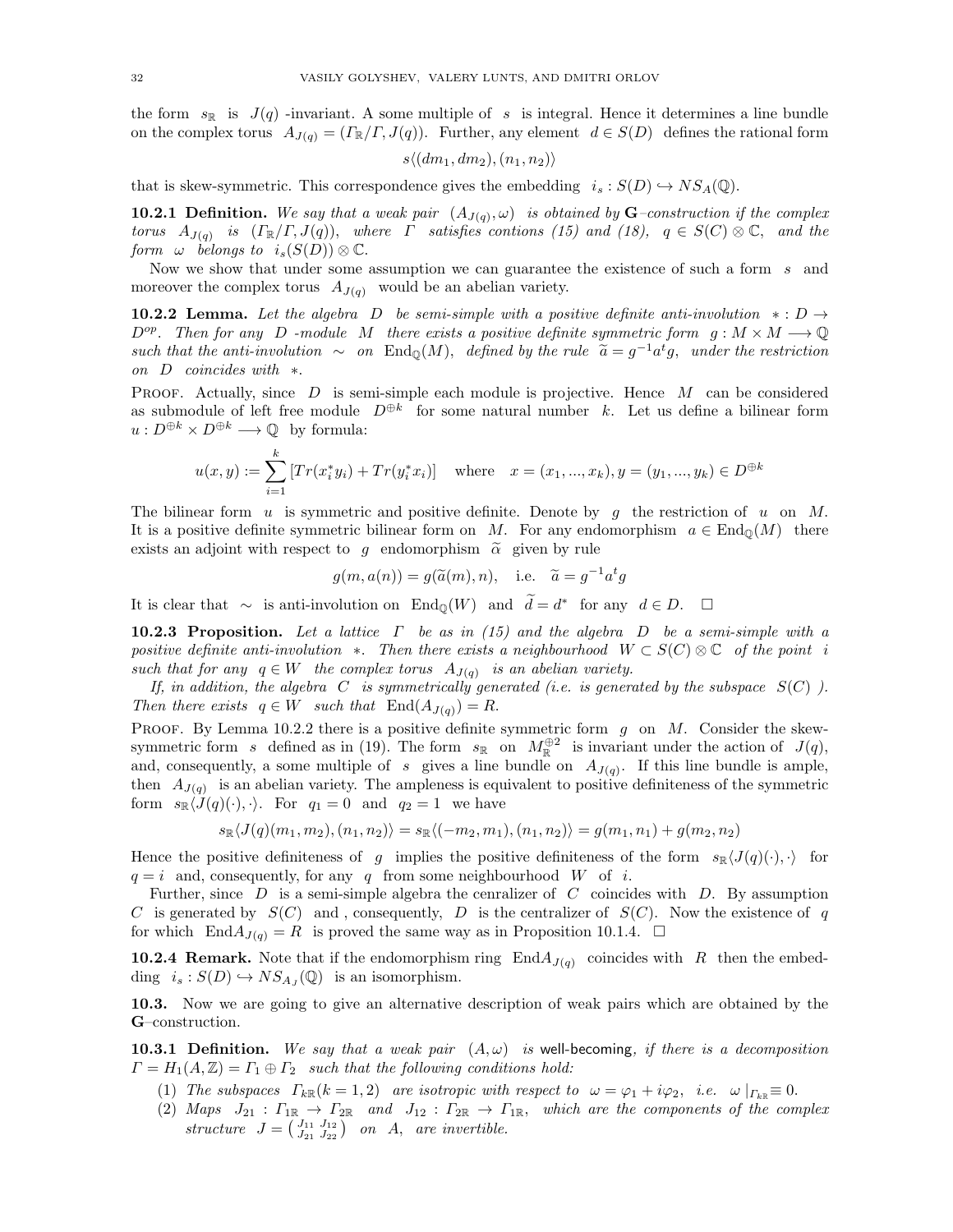10.3.2 Remark. The second condition of the previous definition is equivalent to saying that the restrictions of holomorphic n -form to the tori  $\Gamma_{k\mathbb{R}}/\Gamma_k$  are non–zero. Moreover, these tori are special Lagragian submanifolds of A.

The following technical results are needed in the sequel.

**10.3.3 Definition.** Let M be a vector space over  $\mathbb{Q}$  and let  $r_1, \ldots, r_k$  be elements of real space  $M_{\mathbb{R}}$ . The minimal vector subspace  $W \subset M$  sucht that  $r_1, \ldots, r_k \in W_{\mathbb{R}}$  is called  $\mathbb{Q}$  –envelope of the set  $\{r_1, \ldots, r_k\}.$ 

**10.3.4 Lemma.** Let  $(A, \omega)$  be a weak pair. Suppose there is a decomposition  $\Gamma = H_1(A, \mathbb{Z}) = \Gamma_1 \oplus \Gamma_2$ such that the subspaces  $\Gamma_{k\mathbb{R}}$  are  $\omega$  –isotropic and the map  $J_{12}: \Gamma_{2\mathbb{R}} \longrightarrow \Gamma_{1\mathbb{R}}$  is invertible. Then the pair  $(A, \omega)$  is well-becoming.

PROOF. Consider the subspace  $U \in \text{Hom}_{\mathbb{Q}}(r_{1\mathbb{Q}}, r_{2\mathbb{Q}})$  consisting of such maps that satisfy the condition  $s'(l, e(m)) = s'(m, e(l))$  with  $l, m \in \Gamma_{1\mathbb{Q}}$  for any  $s' \in NS_A \otimes \mathbb{Q}$ . One can see that  $J_{12}^{-1}$  belongs to  $U_{\mathbb{R}}$ . Hence, there is invertible  $e \in U$ . Fix one such e.

Take a sublattice  $\Gamma'_1 = (\gamma_1, Ne(\gamma_1))$  for sufficient large  $N$ , where  $\gamma_1 \in \Gamma_1$ . Consider the decomposition  $\Gamma = \Gamma'_1 \oplus \Gamma_2$ . It easy to check that  $\Gamma'_{1\mathbb{R}}$  is isotropic with respect to  $\omega$ . In addition, maps  $J'_{21}: \Gamma'_{1\mathbb{R}} \to \Gamma_{2\mathbb{R}}$  and  $J'_{12}: \Gamma_{2\mathbb{R}} \to \Gamma'_{1\mathbb{R}}$  will be invertible. Hence the pair  $(A_{J(q)}, \omega)$  is well-becoming. ó

**10.3.5 Proposition.** The weak pair  $(A, \omega)$  is well-becoming if and only if it can be obtained by the G–construction.

**PROOF.**  $\Leftarrow$  Suppose that a weak pair  $(A_{J(q)}, \omega)$  is obtained by the **G**-construction. The lattice  $H_1(A_{J(q)},\mathbb{Z})= \Gamma = \Gamma_1 \oplus \Gamma_2$  satisfies the conditions (15). Moreover, there is a skew-symmetric form s with isotropic sublattices  $\Gamma_i$  for  $i = 1, 2$ . This imples that  $\Gamma_i \mathbb{Q}$  are isotropic with respect to any element from  $i_s(S(D))$ . As  $\omega$  belongs to  $i_s(S(D)) \otimes \mathbb{C}$ , the real spaces  $\Gamma_{i\mathbb{R}}$  are isotropic with respect to  $\omega$ . Further, it follows from the formula (17) for  $J(q)$  that the map  $J_{21}$  is invertible. Hence, by Lemma 10.3.4 the pair  $(A_{J(q)}, \omega)$  is well-becoming.

 $\Rightarrow$  Set  $\omega = \varphi_1 + i\varphi_2$ . Denote by W the Q-envelope of  $\{\varphi_1, \varphi_2\}$ . Let  $D \subset \text{End}(\Gamma_0)$  be a  $\mathbb{Q}$  -algebra that is generated by all elements of the form  $s_2^{-1}s_1$  with  $s_1, s_2 \in W$ . Any element  $s_2^{-1}s_1$  sends the space  $\Gamma_{i\mathbb{Q}}$  to itself, because  $\Gamma_{i\mathbb{Q}}$  are maximal isotropic with respect to any nondegenerate  $s_2 \in W$ . Therefore the rational spaces  $\Gamma_{i\mathbb{Q}}$  are modules over D. Take some integral element  $s \in W \cap NS_A^0$ . Define an anti-involution  $\sim$  on D by rule  $\tilde{d} = s^{-1}d^t s$ . It is clear that an element  $s^{-1}s'$  belongs to the subspace of symmetric elements  $S(D)$  for any s'. As in previous lemma let us consider the subspace  $U \in \text{Hom}_{\mathbb{Q}}(r_{1\mathbb{Q}}, r_{2\mathbb{Q}})$  consisting of such maps that satisfy the condition  $s'(l, e(m)) = s'(l, e(m))$  with  $l, m \in \Gamma_{1\mathbb{Q}}$  for any  $s' \in NS_A \otimes \mathbb{Q}$ . Since  $J_{12}^{-1}$  belongs to  $U_{\mathbb{R}}$ , there is an invertible  $e \in U$ . It follows from definition of D that e gives an isomorphism between  $D$  -modules  $\Gamma_{1\mathbb{Q}}$  and  $\Gamma_{2\mathbb{Q}}$ .

Let R be a maximal order in D that takes  $\Gamma$  to itself. It follows from above that  $\Gamma = \Gamma_1 \oplus \Gamma_2$ satisfies the conditions (15). By construction,  $\Gamma_1$  and  $\Gamma_2$  are isotropic by means of s. Identifying  $\Gamma_{1\mathbb{Q}}$  and  $\Gamma_{2\mathbb{Q}}$  with respect to e, we can consider  $J_A$  as element of  $M(2, C \otimes \mathbb{R})$ , where C is a centralizer of D. In addition,  $J_A$  preserves the form s. Let it has a form  $\begin{pmatrix} J_{11} & J_{12} \\ J_{21} & J_{22} \end{pmatrix}$  with respect to decomposition  $\Gamma = \Gamma_1 \oplus \Gamma_2$ . As in the proof of Lemma 9.4.1, we have

$$
\widetilde{J}_{21} = J_{21}, \quad \widetilde{J}_{12} = J_{12}, \quad \widetilde{J}_{11} = -J_{22}.
$$

Put  $q_2 = -e^{-1}J_{12}^{-1}$  and  $q_1 = e^{-1}J_{22}J_{12}^{-1}$ . It is easy to see that  $q = q_1 + iq_2$  belongs to  $S(C) \otimes \mathbb{C}$ and  $J_A = J(q)$ , where  $J(q)$  is defined by the formula (17).

Finally, any  $\omega' \in W_{\mathbb{C}}$  belongs to  $i_s(S(D)) \otimes \mathbb{C} \subseteq NS_A(\mathbb{C})$  because  $W \subseteq i_s(S(D))$ . Thus  $(A, \omega')$ is obtained by **G**–consruction. Proposition is proved.  $\Box$ 

We claim that any well-becoming pair has a mirror symmetric pair. First, let us give a construction.

**10.4. Construction.** Let  $(A_J, \omega)$  be a well-becoming pair. As above by  $\Lambda$  denote  $H_1(A_J \times \widehat{A_J}, \mathbb{Z})$ . There is a decomposition

$$
\Lambda = \Gamma \oplus \Gamma^* = \Gamma_1 \oplus \Gamma_2 \oplus \Gamma_1^* \oplus \Gamma_2^*.
$$

The form  $\omega$  defines an element  $I_{\omega} \in SO_{\mathbb{Q}}(Q,\mathbb{R})$  by formula (14), where Q is canonical symmetric bilinear form on  $\Lambda$  as in (3.1). By definition the subspaces  $\Gamma_{k,\mathbb{R}}$  are isotropic with respect to a  $\omega$ . This implies that  $(\Gamma_1^* \oplus \Gamma_2)_{\mathbb{R}}$  and  $(\Gamma_1 \oplus \Gamma_2^*)_{\mathbb{R}}$  are the  $I_{\omega}$  -invariant subspaces. By I and I' denote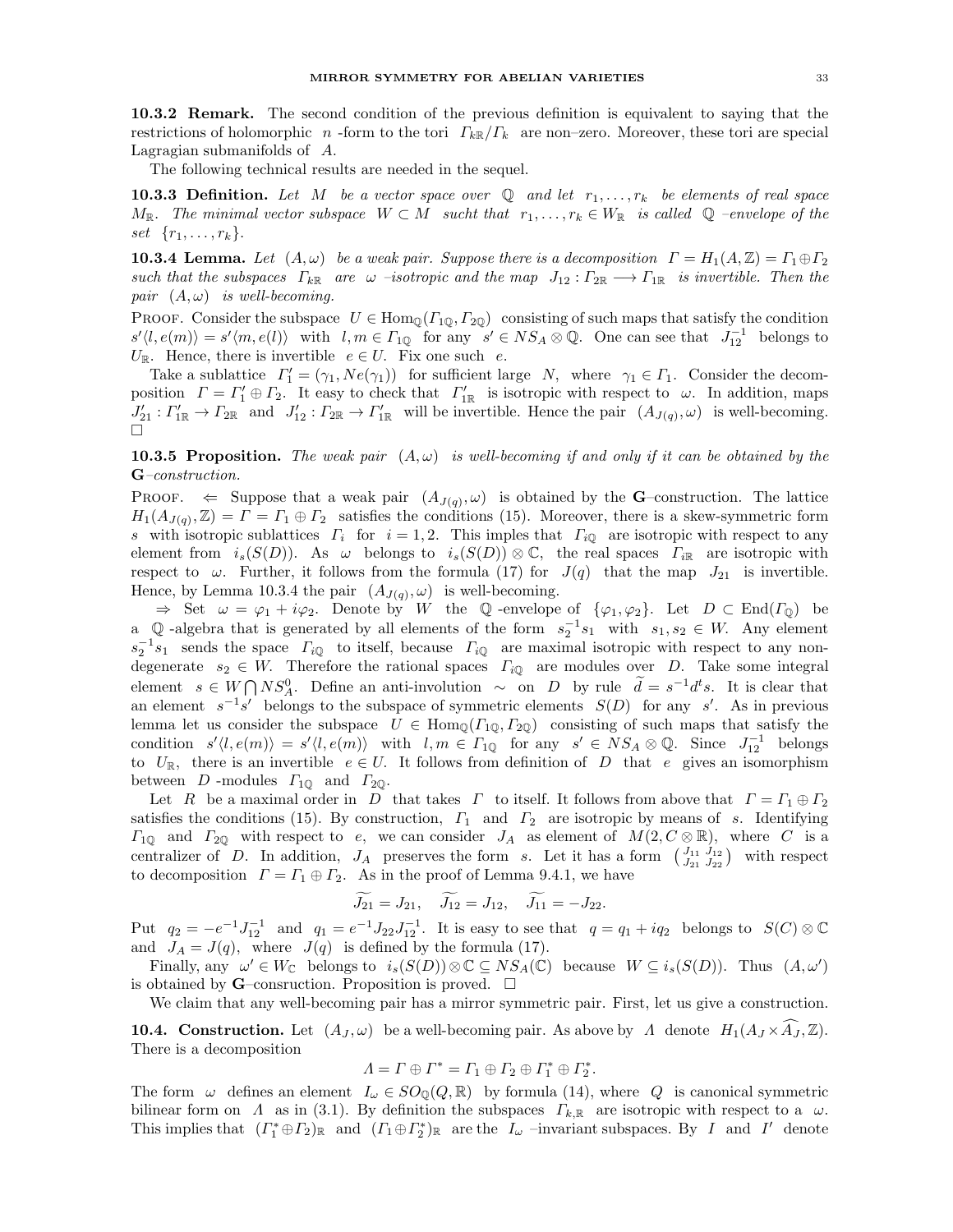the restriction of the linear operator  $I_{\omega}$  on the subspaces  $(\Gamma_1^* \oplus \Gamma_2)_{\mathbb{R}}$  and  $(\Gamma_1 \oplus \Gamma_2^*)_{\mathbb{R}}$  respectively. Denote the sublattice  $(\Gamma_1^* \oplus \Gamma_2)$  by  $\Sigma$ . Define a complex torus  $B_I$  by the rule  $B_I = (\Sigma_{\mathbb{R}}/\Sigma, I)$ .

**10.4.1 Theorem.** Any well-becoming pair  $(A_J, \omega)$  has a mirror symmetric pair  $(B_J, \theta)$ , where the complex torus  $B_I$  is constructed above. Moreover, the pair  $(B_I, \theta)$  is well-becoming too. PROOF. First, take  $\Sigma^* = \Gamma_1 \oplus \Gamma_2^*$  and consider the complex torus

$$
C_{I'}=(\Sigma^*_{\mathbb{R}}/\Sigma^*,I')
$$

By Lemma 9.4.5, the torus  $C_{I'}$  is isomorphic to  $B_I$ . Therefore, there is a canonical identification of lattices  $H_1(B_I \times \widehat{B_I}, \mathbb{Z})$  and  $\Lambda$ . Moreover, by construction, the element  $J_{B \times \widehat{B}}$  coincides with  $I_{\omega}$ . Hence, to define mirror symmetric pair we have to find  $\theta \in NS_{B_I}(\mathbb{C})^0$  such that  $I_{\theta} = J_{A \times \widehat{A}}$ .

Denote by  $\begin{pmatrix} \alpha & \beta \\ \gamma & \delta \end{pmatrix}$  a matrix of  $J_{A\times\widehat{A}}$  with respect to the decomposition  $A = \Sigma \oplus \Sigma^*$ . Since  $J_A = \begin{pmatrix} J_{11} & J_{12} \\ J_{21} & J_{22} \end{pmatrix}$  the map  $\beta$  sends  $(a, b) \in \Sigma_{\mathbb{R}}^* = (I_1 \oplus I_2^*)_{\mathbb{R}}$  to  $(-J_{21}^*(b), J_{21}(a)) \in \Sigma_{\mathbb{R}} = (I_1^* \oplus I_2^*)_{\mathbb{R}}$ . As  $J_{21}$  is invertible  $\beta$  is invertible too. Hence, by Lemma 9.4.1, there is  $\theta = \psi_1 + i\psi_2 \in NS_{B_I}(\mathbb{C})^0$ such that  $I_{\theta} = J_{A \times \widehat{A}}$ . Thus, there is a mirror symmetric pair  $(B_I, \theta)$ .

Further, since  $\psi_2 = -\beta^{-1}$  and  $\psi_1 = \delta \beta^{-1}$  we have that  $\psi_k(\Gamma_{2\mathbb{R}}) = \Gamma_{1\mathbb{R}}$  and  $\psi_k(\Gamma_{1\mathbb{R}}^*) = \Gamma_{2\mathbb{R}}^*$ , for  $k = 1, 2$ . Hence the subspaces  $\Gamma_{1\mathbb{R}}, \Gamma_{2\mathbb{R}}^*$  are isotropic with respect to  $\theta$ . In addition, the map  $I_{21}: \Gamma_{1\mathbb{R}}^* \to \Gamma_{2\mathbb{R}}$  coincides with the restriction on  $\Gamma_{1\mathbb{R}}$  of the map  $-\varphi_2^{-1}$ . Hence  $I_{21}$  is invertible and the pair  $(B_I, \theta)$  is well-becoming by Lemma 10.11. This completes the proof.  $\Box$ 

**10.4.2 Corollary.** Let  $A_{J(q)} = (\Gamma_{\mathbb{R}}/I, J(q))$  be a complex torus obtained by G-constriction with  $R = \text{End}A_{J(q)}$ . Then for any  $\omega = \varphi_1 + i\varphi_2 \in NS_{A_{J(q)}}(\mathbb{C})$  with non-degenerate  $\varphi_2$  the pair  $(A_{J(q)}, \omega)$ has a mirror symmetric pair.

PROOF. Since End $A_{J(q)} = R$  the map  $i_s : S(D) \longrightarrow NS_{A_{J(q)}}(\mathbb{Q})$  is an isomorphism. Hence, by Lemma 10.3.5, any weak pair  $(A_{J(q)}, \omega)$  is well-becoming. By Theorem 10.4.1, it has a mirror symmetric pair  $(B_I, \theta)$ .  $\Box$ 

**10.4.3 Corollary.** For any abelian variety A there exists an element  $\omega \in C_A$  such that the pair  $(A, \omega)$  has a mirror symmetric pair.

**PROOF.** By Theorem 10.4.1, it is sufficient to show that there is  $\omega$  such that the pair  $(A, \omega)$  is well-becoming. Since  $A$  is an abelian variety there is a non-degenerate skew-symmetric form  $s$  on  $\Gamma = H_1(A, \mathbb{Z})$  such that the form  $s\langle J(\cdot), \cdot \rangle$  is positive definite. There exists isotropic with respect to s decomposition  $\Gamma = \Gamma_1 \oplus \Gamma_2$ . Since the form  $s\langle J(\cdot), \cdot \rangle$  is positive definite the linear maps  $J_{12}$  and  $J_{21}$  are invertible. Thus, the pair  $(A, \omega)$  with  $\omega = cs$  is well-becoming for any  $c \in \mathbb{C}^*$ . Therefore, it has a mirror symmetric pair.  $\square$ 

Notice that this corollary is a particular case of (9.6.1).

**10.5 Theorem.** Let A be an abelian variety of dimension n and  $\omega = \varphi_1 + i\varphi_2 \in C_A$ . Let  $W \subset NS_A(\mathbb{Q})$  be an  $\mathbb{Q}$  –envelope of  $\{\varphi_1, \varphi_2\}$ . Suppose that algebraic pair  $(A, t\omega)$  has a mirror symmetric pair for any  $t \in \mathbb{R}^*$ . Then for any  $\omega' \in C_A \cap W_{\mathbb{C}}$  the pair  $(A, \omega')$  is well-becoming. PROOF. As above, consider operators

$$
I_{t\omega}:=\begin{pmatrix}\varphi_2^{-1}\varphi_1 & -t^{-1}\varphi_2^{-1} \\ t(\varphi_2+\varphi_1\varphi_2^{-1}\varphi_1) & -\varphi_1\varphi_2^{-1}\end{pmatrix}
$$

that act on the real space  $\Lambda_{\mathbb{R}} = (\Gamma \oplus \Gamma^*)_{\mathbb{R}}$ . By assumption, any pair  $(A, t\omega)$  has a mirror symmetric one. Therefore there is a decomposition  $\Lambda = \Sigma_{1t} \oplus \Sigma_{2t}$  for any  $t \in \mathbb{R}^*$  such that both  $\Sigma_{kt}$  and are Q –isotropic and  $\Sigma_{ktR}$  are  $I_{t\omega}$  –invariant ( $k = 1, 2$ ). Since the set of all sublattices in a lattice is countable there is a decomposition  $\Lambda = \Sigma_1 \oplus \Sigma_2$  such that  $\Sigma_{k\mathbb{R}}$  are  $I_{t\omega}$  –invariant for infinite set of t. Hence these subspaces are invariant with respect to the operators

$$
\gamma_1 = \begin{pmatrix} 0 & \varphi_2^{-1} \\ 0 & 0 \end{pmatrix}, \qquad \gamma_2 = \begin{pmatrix} \varphi_2^{-1} \varphi_1 & 0 \\ 0 & -\varphi_1 \varphi_2^{-1} \end{pmatrix}, \qquad \gamma_3 = \begin{pmatrix} 0 & 0 \\ \varphi_2 + \varphi_1 \varphi_2^{-1} \varphi_1 & 0 \end{pmatrix}.
$$

It follows from Lemmas 9.4.1 and 9.4.2 that the map  $\psi = \varphi_2 + \varphi_1 \varphi_2^{-1} \varphi_1$  from  $\Gamma_{\mathbb{R}}$  to  $\Gamma_{\mathbb{R}}^*$  is invertible.

Denote by  $\Pi$  and  $\Xi$  the projections of sublattice  $\Sigma_1$  on  $\Gamma$  and  $\Gamma^*$  respectively. It is clear that  $\Sigma_1 \subseteq \Pi \oplus \Xi$ . Since  $\Sigma_1$  is invariant under the action of  $\gamma_1$  and  $\gamma_3$  we have  $\gamma_1 \gamma_3(\Sigma_{1R}) \subset$  $\Sigma_{1\mathbb{R}}$ . One can see that  $\gamma_1 \gamma_3(\Sigma_{1\mathbb{R}}) = (\psi \varphi_2^{-1}(\Pi_{\mathbb{R}}), 0)$  This imples that  $\psi \varphi_2^{-1}(\Pi_{\mathbb{R}}) \subseteq \Pi_{\mathbb{R}}$ . As  $\psi$  is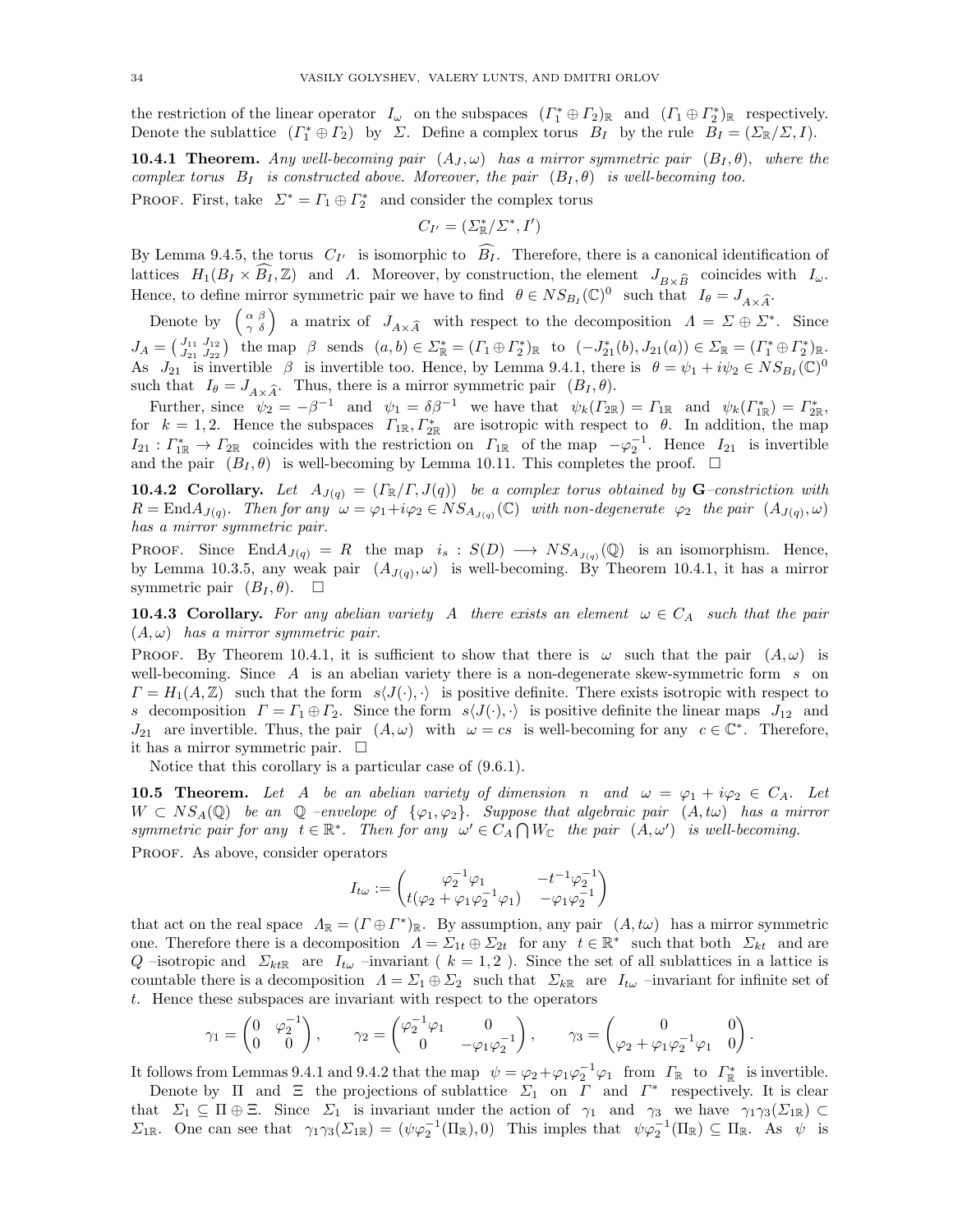invertible, we have that  $\psi \varphi_2^{-1}(\Pi_\mathbb{R}) = \Pi_\mathbb{R}$  and  $(\Pi_\mathbb{R}, 0) \subset \Sigma_{1\mathbb{R}}$ . By the same argument,  $(0, \Xi_\mathbb{R}) \subset \Sigma_{1\mathbb{R}}$ . Hence  $\Sigma_{1\mathbb{R}} = \Pi_{\mathbb{R}} \oplus \Xi_{\mathbb{R}}$  and, consequently,  $\Sigma_1$  is a sublattice of finite index in  $\Pi \oplus \Xi$ . But, as the sublattice  $\Sigma_1$  is a direct summand of  $\Lambda$  it coincides with  $\Pi \oplus \Xi$ . Moreover, it is easy to see that  $\dim \Pi = \dim \Xi = n$ , because there are inclusions  $\psi(\Pi_{\mathbb{R}}) \subseteq \Xi_{\mathbb{R}}$  and  $\varphi^{-1}(\Xi_{\mathbb{R}}) \subseteq \Pi_{\mathbb{R}}$  which are actually equalities.

Futher, take  $x, y \in \Pi_{\mathbb{R}}$ . There is  $l \in \Xi_{\mathbb{R}}$  such that  $x = \varphi_2^{-1}(l)$ . Since  $\Sigma_1$  is isotropic with respect to the form Q we obtain that  $\varphi_2(x, y) = l(y) = 0$ . Similarly, we have  $\varphi_1(x, y) = \varphi_1 \varphi_2^{-1}(l)(y) = 0$ . Hence  $\Pi_{\mathbb{R}}$  is isotropic with respect to  $\varphi_2$  and  $\varphi_1$ . This yields that the lattice  $\Pi$  is isotropic with respect to any element from W that is the  $\mathbb Q$  –envelope of  $\{\varphi_1,\varphi_2\}.$ 

Now put  $\Gamma_1 := \Pi$ . Produce a sublattice  $\Gamma_2 \subset \Gamma$  from  $\Sigma_2$  in the same way as  $\Gamma_1$  from  $\Sigma_1$ . It is clear that  $\Gamma = \Gamma_1 \oplus \Gamma_2$ . By construction,  $\Gamma_1$  and  $\Gamma_2$  are isotropic with respect to any element of W. Let  $s \in W \cap C_A$  be a form that corresponding to an ample line bundle on A. Hence the operator  $J_A$  preserves  $s_{\mathbb{R}}$  and the symmetric form  $s\langle J(\cdot), \cdot \rangle$  is positive definite. It can be checked as in Lemma 9.4.2 that  $J_{12}, J_{21}$  are invertible. Thus  $(A, \omega')$  is well-becoming.  $\Box$ 

**10.6.** Let  $(A, \omega)$  and  $(B, \theta)$  be two mirror symmetric well-becoming pairs, as in Theorem 10.4.1. Then  $H_1(A, \mathbb{Z}) = \Gamma = \Gamma_1 \oplus \Gamma_2$  and  $H_1(B, \mathbb{Z}) = \Sigma = \Gamma_1^* \oplus \Gamma_2$ . According to (3.7), both cohomology lattices  $H^*(A, \mathbb{Z})$  and  $H^*(B, \mathbb{Z})$  carry the structure of  $Cl(A, Q)$  –modules.

Recall that by Proposition 9.3.3 there exists a unique (up to  $\pm 1$ ) isomorphism of  $Cl(A, Q)$  –modules  $\beta: H^*(A, \mathbb{Z}) \longrightarrow H^*(B, \mathbb{Z})$ . It is clear that any such isomorphism can be represented as

(20) 
$$
v_{\xi}(\cdot) = p_{2*}(\xi \cup p_1^*(\cdot))
$$

for some class  $\xi \in H^*(A \times B, \mathbb{Z})$ .

We want to show that this class  $\xi$  is in fact the Chern character of some complex line bundle on a real subtorus of the product  $A \times B$ . As we shall see, this torus is of real dimension  $3n$ , where  $n = \dim_{\mathbb{C}} A = \dim_{\mathbb{C}} B.$ 

**10.6.1.** Let us fix bases  $\langle l_1, \ldots, l_n \rangle$  of  $\Gamma_1$  and  $\langle l_{n+1}, \ldots, l_{2n} \rangle$  of  $\Gamma_2$ . Let the dual bases of  $\Gamma_1^*$ and  $\Gamma_2^*$  be  $\langle x_1, \ldots, x_n \rangle$  and  $\langle x_{n+1}, \ldots, x_{2n} \rangle$ , respectively.

Let, as in (3.2),  $I_A$  and  $I_B$  be the following left ideals of  $Cl(A, Q)$ :

$$
I_A = Cl(A, Q) \cdot l_1 \cdots l_{2n}, \qquad I_B = Cl(A, Q) \cdot l_{n+1} \cdots l_{2n} x_1 \cdots x_n.
$$

Since  $H^1(A,\mathbb{Z}) \cong \Gamma^*$ , we identify  $H^*(A,\mathbb{Z})$  with the ideal  $I_A$  as  $Cl(A,Q)$  –modules by the following rule:  $x_{i_1} \cup \cdots \cup x_{i_k} \in H^k(A, \mathbb{Z})$  goes to  $x_{i_1} \cdots x_{i_k} \cdot l_1 \cdots l_{2n} \in I_A$ . In the same manner, since  $H^1(B, \mathbb{Z}) \cong \Sigma^* = \Gamma_1 \oplus \Gamma_2^*$ , we identify  $H^*(B, \mathbb{Z})$  with the ideal  $I_B$  as  $Cl(A, Q)$  -modules.

Both  $I_A$  and  $I_B$  are isomorphic irreducible  $Cl(A, Q)$  –modules. Therefore, there is a unique (up to  $\pm 1$  ) isomorphism between them. It is given by the right multiplication  $I_A \cdot x_1 \cdots x_n = I_B$ .

All the above gives us a formula for cohomology map  $\beta$  in terms of the bases chosen above:

(21) 
$$
x_S \cup x_R \mapsto (-1)^{\epsilon} x_R \cup l_{\overline{S}},
$$

with

(22) 
$$
\epsilon = |S| \cdot |R| + \sum_{i \in S} (i-1),
$$

Here  $S \subset \{1, \ldots, n\}$ ,  $R \subset \{n+1, \ldots, 2n\}$ , S is the complement subset, and  $x_S = x_{i_1} \cup \cdots \cup x_{i_{|S|}}$ , where  $i_1 < i_2 < \cdots < i_{|S|}$  are the elements of S, etc.

10.7. Now that we have an explicit formula for the map  $\beta$  in the chosen bases, our next step is to compute the class  $\xi \in H^*(A \times B, \mathbb{Z})$ , that represents  $\beta$  in the form (20). In fact, we will define a real subtorus in  $A \times B$  with a complex line bundle on it, and then show that the direct image of the Chern character of this line bundle is the desired  $\xi$ . First, take this real torus to be  $T := \Pi_{\mathbb{R}}/\Pi$ , where  $\Pi = \Gamma_1 \oplus \Gamma_2 \oplus \Gamma_1^*$ . Clearly, since  $\Pi$  is a sublattice of  $\Lambda$  one can consider  $T$  as a subtorus both of  $A \times A$  and  $B \times B$ , because the first homology lattices of these two are identified with  $\Lambda$ .

**10.7.1 Lemma.** The restrictions  $P_A|_T$  and  $P_B^{-1}|_T$  are isomorphic as complex line bundles on T. PROOF. It follows from the well-known fact that the complex line bundle is determined by its first Chern class (see for example [10] or [11]). Using Lemma 4.2.3.1, it is easy to check that the first Chern classes of these complex line bundles coincide.  $\square$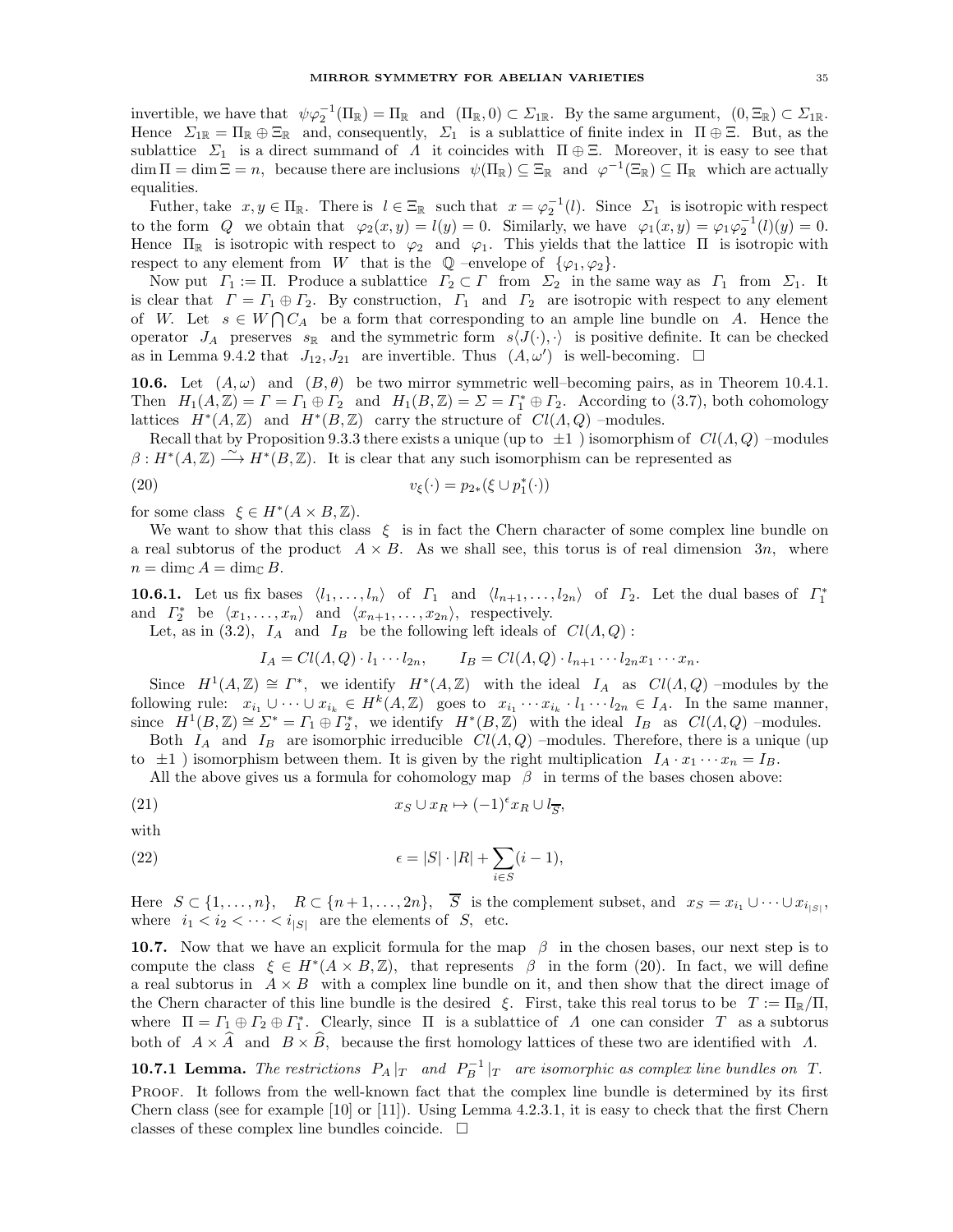**10.7.2.** Put  $L := P_A|_T$ . Lemma 4.2.3.1 gives us the formula for  $c_1(P_A)$ . So we have

$$
c_1(L) = \sum_{i=1}^n x_i \cup l_i,
$$

where  $x_i$  and  $l_i$  are elements of  $H^1(T, \mathbb{Z}) \cong \Pi^* = \Gamma_1^* \oplus \Gamma_2^* \oplus \Gamma_1$ .

Note that  $T$  has projections onto  $A$  and  $B$  and thus is naturally embedded into the product  $j: T \hookrightarrow A \times B$ .

**10.7.3.** Let now  $\tau$  be a class in  $H^n(A \times B, \mathbb{Z})$  such that if we evaluate the formula (20) on the class  $\tau$ , the resulting transformation sends the monomials of the form  $x_R \cup x_n \cup \cdots \cup x_1 \in H^*(A, \mathbb{Z})$ to  $x_R \in H^*(B, \mathbb{Z})$ , and any other monomials to zero (here  $R \subset \{n+1, \ldots, 2n\}$ ). The class  $\tau$ corresponds to the homology class [T] in  $H_{3n}(A \times B, \mathbb{Z})$  under Poincare isomorphism and suitable choice of an orientation on T.

Any class in  $H^*(T,\mathbb{Z})$  is the restriction of a class from  $H^*(A \times B, \mathbb{Z})$ . In particular,  $c_1(L)$  is the restriction of the class  $D \in H^2(A \times B, \mathbb{Z})$  given by the following formula:

$$
D = \sum_{i=1}^{n} p_1^*(x_i) \cup p_2^*(l_i).
$$

Therefore, one has

 $j_*(ch(L)) = j_*j^*(\exp(D)) = \tau \cup \exp(D),$ 

where  $j_*$  is map from  $H^*(T,\mathbb{Z})$  to  $H^{*+n}(A \times B,\mathbb{Z})$  that is obtained from evident homology map  $H_*(T, \mathbb{Z}) \longrightarrow H_*(A \times B, \mathbb{Z})$  under Poincare isomorphism.

**10.8 Proposition.** The map β coincides with the map given by the formula (20) with  $\xi =$  $j_*(ch(L^{(-1)^{(n-1)}}).$ 

**PROOF.** Let S and R be index subsets of  $\{1, \ldots, n\}$  and  $\{n+1, \ldots, 2n\}$ , respectively. Take a monomial  $x_S \cup x_R$  in the cohomologies of A. We already know the image of this element under  $\beta$ (see (21)). Now we are going to compute its image under the map given by  $v_{\xi}$ .

(23) 
$$
v_{\xi}(x_S \cup x_R) = p_{2*}(\tau \cup \exp((-1)^{n-1}D) \cup p_2^*(x_S \cup x_R)).
$$

Computing the Chern character  $\exp((-1)^{n-1}D)$  analogously to Lemma 4.2.3.2, we see that

$$
\exp((-1)^{n-1}D) = \sum_{Q \subset \{1, \cdots, n\}} (-1)^{(n-1)|Q|} p_1^*(Qx) \cup p_2^*(l_Q)
$$

where  $_{Q}x$  is a product  $x_{i_{|Q|}} \cup \cdots \cup x_{i_1}$  by set  $Q = \{i_1, \ldots, i_{|Q|}\}\$ in the descending order. Therefore, the entire expression on the right–hand side of (23) rewrites as

$$
v_{\xi}(x_{S} \cup x_{R}) = (-1)^{(n-1)|S|} p_{2*}(\tau \cup p_{1}^{*}(x_{S}) \cup p_{1}^{*}(x_{R}) \cup p_{1}^{*}(\overline{z}x) \cup p_{2}^{*}(l_{\overline{S}})) =
$$
  
\n
$$
(-1)^{(n-1)|\overline{S}|+|S||R|} p_{2*}(\tau \cup p_{1}^{*}(x_{R} \cup x_{S} \cup \overline{z}x)) \cup p_{2}^{*}(l_{\overline{S}})) =
$$
  
\n
$$
(-1)^{(n-1)|\overline{S}|+|S||R|} \sum_{i \in S} (n-i) p_{2*}(\tau \cup p_{1}^{*}(x_{R} \cup x_{n} \cup \cdots \cup x_{1}) \cup p_{2}^{*}(l_{\overline{S}})) =
$$
  
\n
$$
(-1)^{(n-1)(|\overline{S}|+|S|)+|\overline{S}||R|} \sum_{i \in S} (i-1) p_{2*}(\tau \cup p_{1}^{*}(x_{R} \cup x_{n} \cup \cdots \cup x_{1})) \cup l_{\overline{S}} =
$$
  
\n
$$
(-1)^{(n-1)n+\epsilon} x_{R} \cup l_{\overline{S}} =
$$
  
\n
$$
(-1)^{\epsilon} x_{R} \cup l_{\overline{S}} =
$$

in  $H^*(B, \mathbb{Z})$  and  $\epsilon$  was defined by formula (22). Thus, the maps  $v_{\xi}$  and  $\beta$  coincide.  $\square$ 

# APPENDIX (the proof of Theorem 8.2).

**A.1 Theorem.** Let A be an abelian variety.

- a) The action of  $U_{A,Q}(\mathbb{R})$  on  $C_A$  is well defined
- b)  $C_A^+$  and  $C_A^-$  are single orbits under this action.
- c) The stabilizer of a point in  $C_A$  is a maximal compact subgroup of  $U_{A,Q}(\mathbb{R})$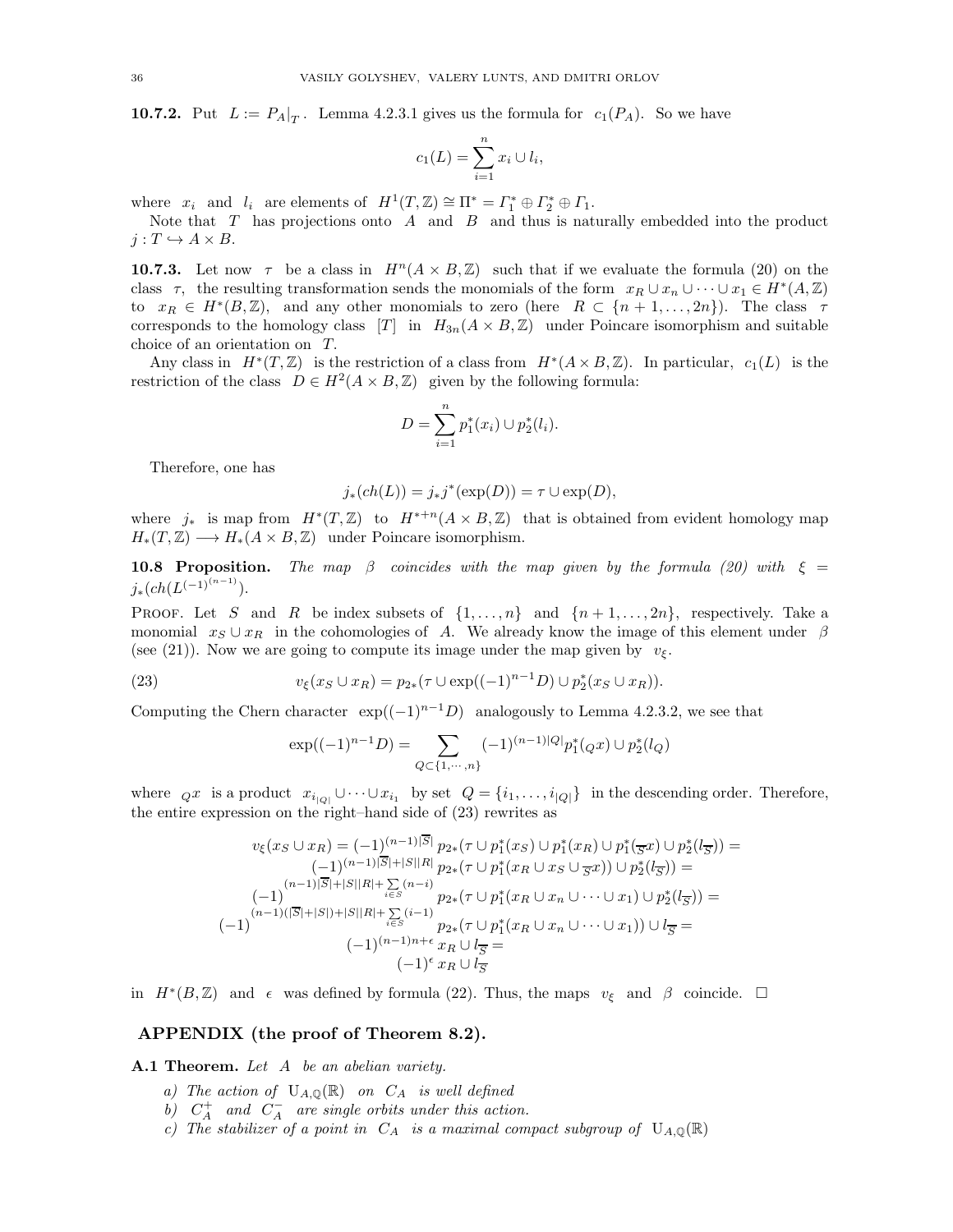**PROOF.** Let us prove the assertion about  $C_A^+$ . The case of  $C_A^-$  is similar. It will be more convenient to work with a different open subset of  $NS_A(\mathbb{C})$ . Namely, recall that every element  $z \in NS_A(\mathbb{R})^0$ defines the corresponding Rosati involution on  $\text{End}(A) \otimes \mathbb{R}$ :

$$
a \mapsto a' := z^{-1}\widehat{a}z.
$$

Put  $NS_A(\mathbb{R})^+ := \{ z \in NS_A(\mathbb{R}) \mid \forall a \in \text{End}(A) \otimes \mathbb{R} \quad Tr(aa') > 0 \}.$  That is  $NS_A(\mathbb{R})^+$  is an open subset of  $NS_A(\mathbb{R})$  which consists of elements z that define a positive Rosati involution.

**A.2 Lemma.** The ample cone  $C_A^a$  is a connected component of  $NS_A(\mathbb{R})^+$ . Hence  $C_A^+$  is a connected component of  $NS_A(\mathbb{R}) + iNS_A(\mathbb{R})^+$ .

PROOF. We know [Mum1] that an ample class  $z \in NS_A$  belongs to  $NS_A(\mathbb{R})^+$ . Hence  $C_A^a \subset NS_A^+$ . Every  $z \in NS_A(\mathbb{R})$  defines a symmetric bilinear form  $b_z$  on  $V_A$  as follows

$$
b_z(x,y) := z(J_Ax)(y).
$$

By the Lefschetz theorem ([Mum1]) a class  $z \in NS_A$  is ample iff  $b_z$  is positive definite. Thus we obtain another characterization of the ample cone

$$
C_A^a = \{ z \in NS_A(\mathbb{R}) \mid b_z \text{ is positive definite} \}.
$$

It follows that for  $z \in \partial C_A^a$  the form  $b_z$  is degenerate, i.e. the map z has nontrivial kernel. Thus  $\partial C_A^a \subset \partial NS_A(\mathbb{R})^+$ . Therefore,  $C_A^a$  is a connected component of  $NS_A(\mathbb{R})^+$ .  $\Box$ 

In the next few lemmas we study the  $U_{A,Q}(\mathbb{R})$  -action on the set  $NS_A(\mathbb{R}) + iNS_A(\mathbb{R})^+$ .

**A.3 Lemma.** Let  $g = \begin{pmatrix} a & b \\ c & d \end{pmatrix} \in U_{A,Q}(\mathbb{R}), \quad \omega \in NS_A(\mathbb{R}) + iNS_A(\mathbb{R})^+$ . Then the endomorphism  $(a + b\omega) \in \text{End}(V_A)$  is invertible, i.e. the element  $g\omega \in NS_A(\mathbb{C})$  is well defined.

PROOF. Let  $\omega = \eta + iz$ ,  $\eta \in NS_A(\mathbb{R})$ ,  $z \in NS_A(\mathbb{R})^+$ . The lemma follows from the following assertion: for every nonzero  $x \in \text{End}(V_A \otimes_{\mathbb{R}} \mathbb{C})$ 

$$
Im(Tr(z^{-1}\widehat{\overline{x}}(\widehat{c}+\widehat{\omega}\widehat{d})(a+b\omega)x))<0.
$$

The assertion is proved by a straightforward calculation which we omit .

**A.4 Remark.** Let  $\omega = \eta + iz \in NS_A(\mathbb{C})$ . Then  $\begin{pmatrix} 1 & 0 \\ -\eta & 1 \end{pmatrix} \in U_{A,\mathbb{Q}}(\mathbb{R})$  and  $\begin{pmatrix} 1 & 0 \\ -\eta & 1 \end{pmatrix} \omega = iz$ . Therefore all  $U_{A,\mathbb{Q}}(\mathbb{R})$  -orbits in  $NS_A(\mathbb{C})$  are invariant under translation along  $NS_A(\mathbb{R})$ .

**A.5 Lemma.** Let  $\omega \in NS_A(\mathbb{R}) + iNS_A(\mathbb{R})^+$ . Let  $K_{\omega}$  be its stabilizer in  $U_{A,\mathbb{Q}}(\mathbb{R})$ . Then  $K_{\omega}$  is a maximal compact subgroup of  $U_{A,\mathbb{Q}}(\mathbb{R})$ .

PROOF. By the previous remark we may assume that  $\omega = iz$ . Denote by ' the Rosati involution defined by  $z$ . We have

$$
K_{\omega} = \left\{ \begin{pmatrix} a & b \\ -zbz & za z^{-1} \end{pmatrix} \in U_{A,Q}(\mathbb{R}) \middle| z^{-1}\hat{a}za + \hat{b}zbz = 1, z^{-1}\hat{a}zb = \hat{b}zaz^{-1} \right\}
$$

Consider a map  $\vartheta : U_{A,\mathbb{Q}}(\mathbb{R}) \to M(2,\text{End}(A) \otimes \mathbb{R})^*$ , given as  $\vartheta$  $\begin{pmatrix} a & b \\ c & d \end{pmatrix} =$  $\int a$  bz  $\begin{pmatrix} a & bz \ z^{-1}c & z^{-1}dz \end{pmatrix}$ . Then

$$
Im \vartheta = \left\{ \begin{pmatrix} \alpha & \beta \\ \gamma & \delta \end{pmatrix} \middle| \begin{pmatrix} \alpha & \beta \\ \gamma & \delta \end{pmatrix}^{-1} = \begin{pmatrix} \delta' & -\beta' \\ -\gamma' & \alpha' \end{pmatrix} \right\} \text{ and } \vartheta(K_{\omega}) = \left\{ \begin{pmatrix} \alpha & \beta \\ -\beta & \alpha \end{pmatrix} \middle| \begin{pmatrix} \alpha' \alpha + \beta' \beta = Id, \\ \alpha' \beta = \beta' \alpha \end{pmatrix} \right\}
$$

Extend the Rosati involution  $'$  to  $M(2, \text{End}(A)) \otimes \mathbb{R}$  by the formula

$$
\left(\begin{array}{cc} \alpha & \beta \\ \gamma & \delta \end{array}\right)' = \left(\begin{array}{cc} \alpha' & \gamma' \\ \beta' & \delta' \end{array}\right)
$$

and consider the symmetric bilinear form on  $M(2,End(A))\otimes \mathbb{R}$ 

$$
\Psi(X,Y) = Tr(X'Y), \quad \text{i.e.} \quad \Psi(\begin{pmatrix} \alpha & \beta \\ \gamma & \delta \end{pmatrix}, \begin{pmatrix} a & b \\ c & d \end{pmatrix}) = Tr(\begin{pmatrix} \alpha' & \gamma' \\ \beta' & \delta' \end{pmatrix} \begin{pmatrix} a & b \\ c & d \end{pmatrix}) = Tr(\alpha'a + \gamma'c + \beta'b + \delta'd).
$$

This form is positive definite.

Consider the action of the group  $M(2, \text{End}(A) \otimes \mathbb{R})^*$  on  $M(2, \text{End}(A) \otimes \mathbb{R})$  by left multiplication. Let  $U(\Psi) \subset M(2, End(A) \otimes \mathbb{R})^*$  be the subgroup which preserves the form  $\Psi$ . We claim that

$$
\vartheta(\mathrm{U}_{A,\mathbb{Q}}(\mathbb{R})) \cap \mathrm{U}(\Psi) = \vartheta(K_{\omega}).
$$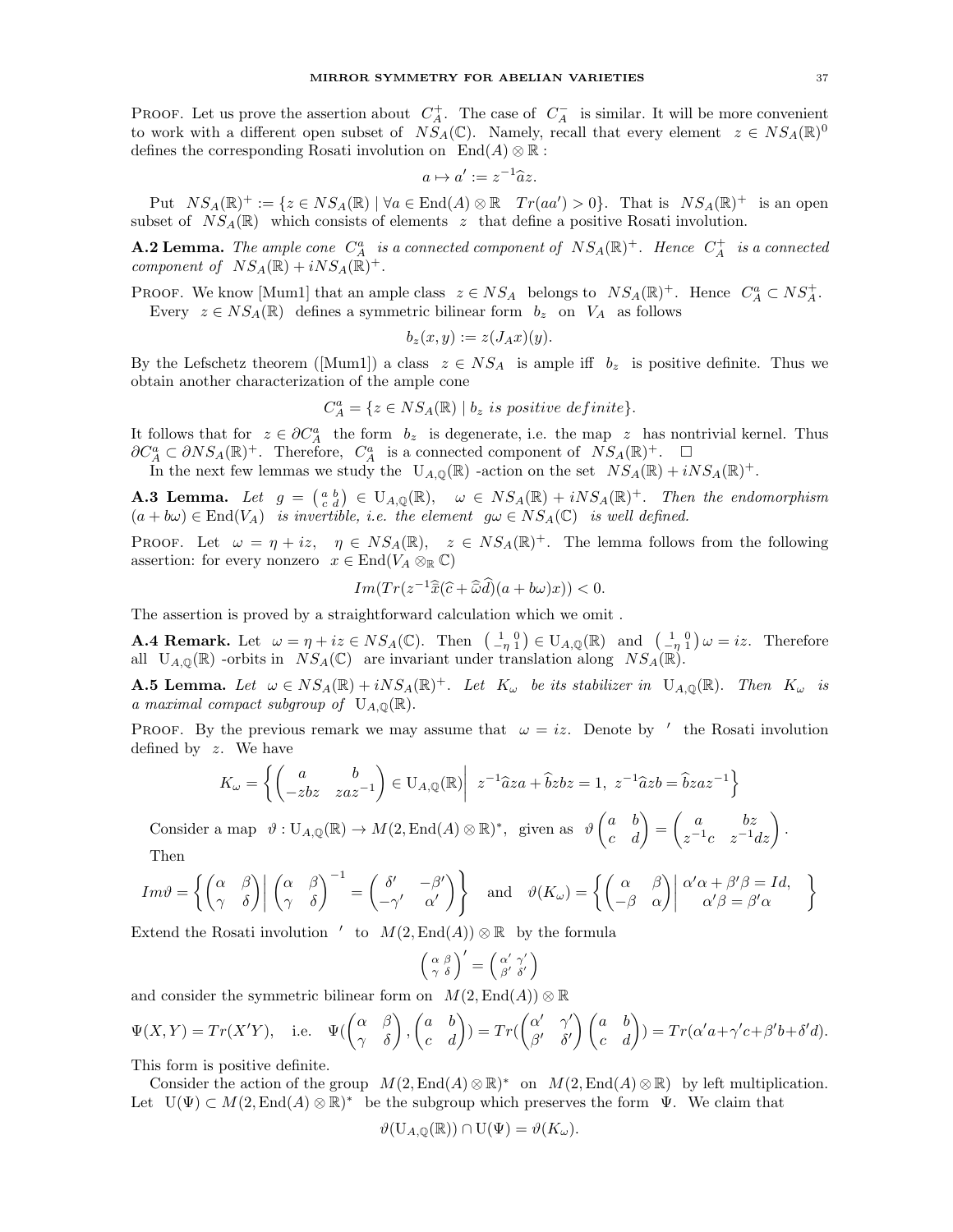Indeed,

$$
U(\Psi) = \{ u \in M(2, \text{End}(A) \otimes \mathbb{R})^* \mid u'u = Id \}.
$$

Thus  $\begin{pmatrix} a & b \\ c & d \end{pmatrix} \in \vartheta(\mathbf{U}_{A,\mathbb{Q}}(\mathbb{R})) \cap \mathbf{U}(\Psi)$  iff  $\begin{pmatrix} a' & b' \\ c' & d' \end{pmatrix}$  $\begin{pmatrix} a' & b' \ c' & d' \end{pmatrix} = \begin{pmatrix} d' & -b' \ -c' & a' \end{pmatrix}$  $\begin{pmatrix} d' & -b' \\ -c' & a' \end{pmatrix}$ . This means that  $a = d$ ,  $b = -c$ ,  $a'a + b'b = 1$ ,  $a'b = b'a$ , which in turn means that  $(a<sub>c</sub> b<sub>d</sub>) \in \vartheta(K_{\omega})$ . Thus  $K_{\omega}$  is compact.

Notice that the adjoint operator for the left multiplication by  $m \in M(2,End(A) \otimes \mathbb{R})$  with respect to  $\Psi$  is the left multiplication by  $m'$ . The group  $\vartheta(\mathbf{U}_{A,\mathbb{Q}}(\mathbb{R}))$  is self adjoint, i.e.  $t \in \vartheta(\mathbf{U}_{A,\mathbb{Q}}(\mathbb{R})) \Rightarrow$  $t' \in \vartheta(\mathrm{U}_{A,\mathbb{Q}}(\mathbb{R}))$ . Put

$$
P_{\omega} = \{ g \in U_{A,Q}(\mathbb{R}) \mid \vartheta(g) \text{ is positive self adjoint} \}.
$$

The lemma now follows from the following claim.

# A.6 Claim.

a) The multiplication map  $K_{\omega} \times P_{\omega} \to U_{A,\mathbb{Q}}(\mathbb{R})$ , such that  $(b, p) \mapsto bp$ , is a diffeomorphism b)  $K_{\omega}$  is a maximal compact subgroup of  $U_{A,\mathbb{Q}}(\mathbb{R})$ .

Indeed, since  $\vartheta(U_{A,0}(\mathbb{R}))$  is self-adjoint, a) follows from theorem 1 in sect.2, ch.5 in [OV]. The assertion b) follows from problem 2 in sect.2, ch.5 in [OV].  $\Box$ 

**A.7 Lemma.** The set  $NS_A(\mathbb{R}) + iNS_A(\mathbb{R})^+$  is  $U_{A,\mathbb{Q}}(\mathbb{R})$  -invariant.

PROOF. Let  $\omega \in NS_A(\mathbb{R}) + iNS_A(\mathbb{R})^+, g \in U_{A,\mathbb{Q}}(\mathbb{R})$ . We need to show that  $g\omega \in NS_A(\mathbb{R}) +$  $iNS_A(\mathbb{R})^+$ . By Remark A.4 above we may asssume that  $\omega = iz$ ,  $z \in NS_A(\mathbb{R})^+$ , and  $g\omega = ip$ ,  $p \in$  $NS_A(\mathbb{R})$ . Then we need to show that

 $(i)$  p is invertible,

(ii) the Rosati involution defined by p is positive definite (i.e.  $p \in NS_A(\mathbb{R})^+$ .)

Denote by ' the Rosati involution defined by z. Put  $p = zk$  for  $k \in End(A) \otimes \mathbb{R}$ . We have  $k' = k$ . Let  $\lambda \in U_{A,Q}(\mathbb{R})$  be such that  $\lambda(iz) = ip$ . Then  $\lambda$  has the form

$$
\lambda = \begin{pmatrix} a & b \\ -zkbz & zkaz^{-1} \end{pmatrix}.
$$

Under the map  $\vartheta: U_{A,\mathbb{Q}}(\mathbb{R}) \to M(2,\text{End}(A)\otimes\mathbb{R})$ , defined in the proof of Lemma A.5,  $\lambda$  goes to

$$
\vartheta(\lambda) = \begin{pmatrix} \alpha & \beta \\ -k\beta & k\alpha \end{pmatrix},
$$

where

1) 
$$
\alpha \alpha' k + \beta \beta' k = Id
$$
 and 2)  $-\alpha \beta' + \beta \alpha' = 0$ 

1) implies that k is invertible, hence p is such. This proves (i). Let us prove (ii). Note that

$$
\begin{pmatrix} k & 0 \\ 0 & \widehat{k}^{-1} \end{pmatrix} \in \mathcal{U}_{A,\mathbb{Q}}(\mathbb{R}) \quad \text{and} \quad \begin{pmatrix} k & 0 \\ 0 & \widehat{k}^{-1} \end{pmatrix} ip = izk^{-1}
$$

.

Replacing *izk* by  $izk^{-1}$  and applying the previous argument we find  $s, t \in \text{End}(A) \otimes \mathbb{R}$  such that  $ss'k^{-1} + tt'k^{-1} = 1$ ,  $-st' + ts' = 0$ , that is,

3) 
$$
k = ss' + tt'
$$
, and 4)  $-st' + ts' = 0$ 

The Rosati involution defined by  $p$  is

$$
a \mapsto p^{-1}\widehat{a}p = k^{-1}a'k, a \in \text{End}(A) \otimes \mathbb{R}.
$$

We need to show that  $Tr(k^{-1}a'ka) > 0$  for all  $0 \neq a \in End(A) \otimes \mathbb{R}$ . Or, equivalently, that the following quadratic form on  $M(2,End(A) \otimes \mathbb{R})$  is positive definite

$$
Tr\begin{pmatrix}k^{-1} & 0\\ 0 & k^{-1}\end{pmatrix}X'\begin{pmatrix}k & 0\\ 0 & k\end{pmatrix}X
$$
,  $X \in M(2, \text{End}(A) \otimes \mathbb{R}).$ 

Put  $Y = \begin{pmatrix} \alpha & \beta \\ -\beta & \alpha \end{pmatrix}$  and  $Z = \begin{pmatrix} s & t \\ -t & s \end{pmatrix}$ . Then

$$
1), 2) \Leftrightarrow YY' = \begin{pmatrix} k^{-1} & 0 \\ 0 & k^{-1} \end{pmatrix}, \text{ and } 3), 4) \Leftrightarrow ZZ' = \begin{pmatrix} k & 0 \\ 0 & k \end{pmatrix}.
$$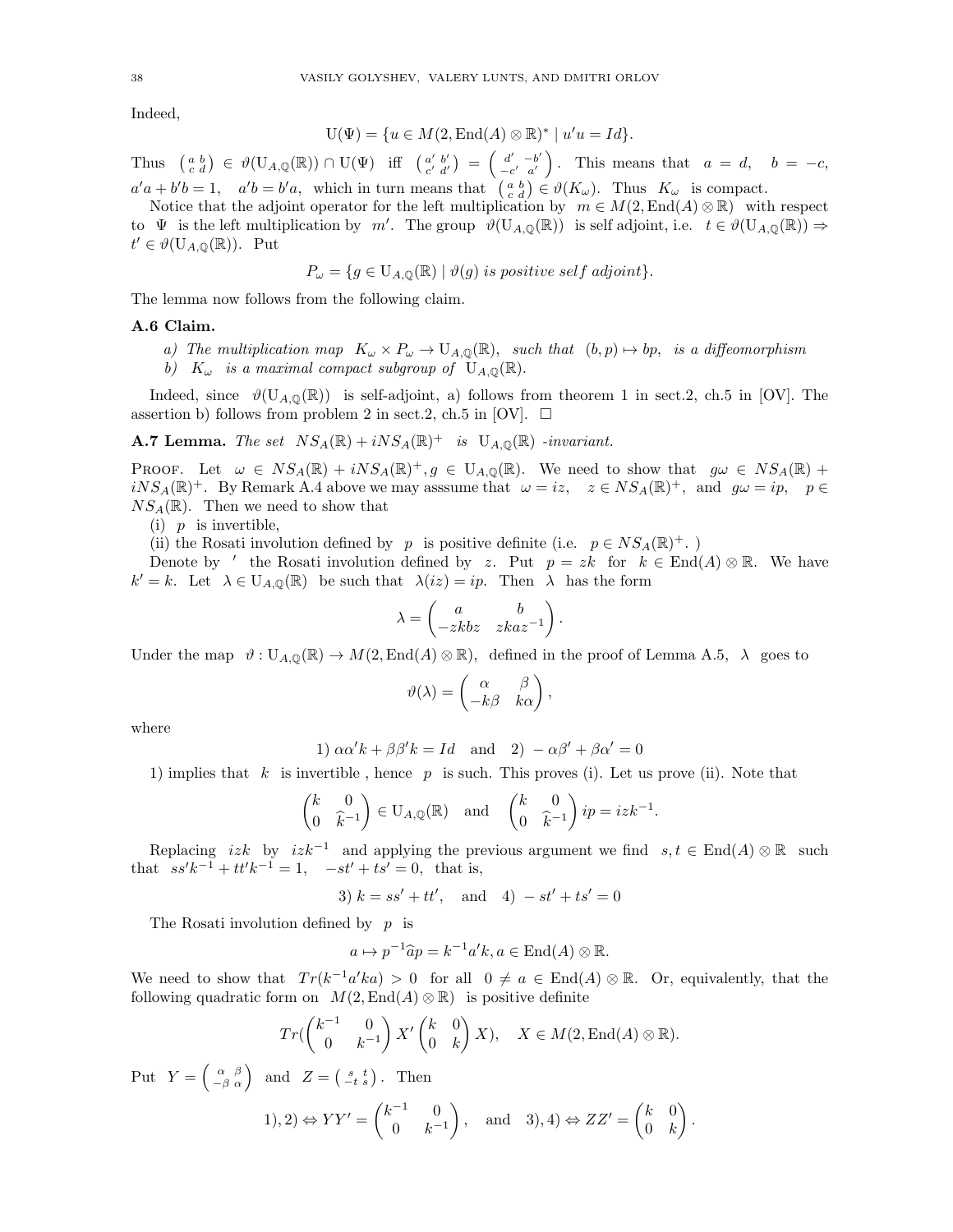Hence

$$
Tr(\begin{pmatrix}k^{-1} & 0 \\ 0 & k^{-1}\end{pmatrix}X'\begin{pmatrix}k & 0 \\ 0 & k\end{pmatrix}X)=Tr(YY'X'ZZ'X)=Tr(Y'X'ZZ'XY)=Tr((Z'XY)'(Z'XY))>0
$$

This proves (ii) and the Lemma.

**A.8 Lemma.** The set  $NS_A(\mathbb{R}) + iNS_A(\mathbb{R})^+$  consists of finitely many  $U_{A,\mathbb{Q}}(\mathbb{R})$  -orbits.

**A.9 Corollary.** The  $U_{A,Q}(\mathbb{R})$  -orbits in  $NS_A(\mathbb{R}) + iNS_A(\mathbb{R})^+$  coincide with the connected components of this set.

Proof of corollary. By the Corollary 5.3.5 the group  $U_{A,Q}(\mathbb{R})$  is connected. Hence each  $U_{A,Q}(\mathbb{R})$  orbit is contained in a connected component of  $NS_A(\mathbb{R}) + iNS_A(\mathbb{R})^+$ . It follows from Lemma A.5 that all  $U_{A,Q}(\mathbb{R})$  -orbits in  $NS_A(\mathbb{R}) + iNS_A(\mathbb{R})^+$  are isomorphic (all maximal compact subgroups in a reductive Lie group are conjugate). Then by Lemma A.8 each  $U_{A,Q}(\mathbb{R})$  -orbit is an open subset in  $NS_A(\mathbb{R}) + iNS_A(\mathbb{R})^+$ , hence must coincide with a connected component of this set. This proves the corollary.

A.10 Remark. Theorem A.1 now follows from A.2, A.3, A.5 and A.9. So it remains to prove Lemma A.7.

*Proof of Lemma A.7.* By Remark A.4 above it suffices to show that the set  $iNS_A(\mathbb{R})^+$  is contained in a finite number of  $U_{A,\mathbb{Q}}(\mathbb{R})$  -orbits.

Fix  $z \in NS_A(\mathbb{R})^+$  and let *l* be the corresponding Rosati involution. Let  $l \in Aut_A(\mathbb{R}) :=$  $(\text{End}(A) \otimes \mathbb{R})^*$ . Then iz and izl'l are  $U_{A,\mathbb{Q}}(\mathbb{R})$  –conjugate. Indeed,

$$
\begin{pmatrix} l^{-1} & 0 \\ 0 & \widehat{l} \end{pmatrix} iz = i\widehat{z}l = izl'l.
$$

Consider the space  $\text{End}(A) \otimes \mathbb{R}$  with the positive definite symmetric form  $\phi(a, b) := Tr(ab')$  and the adjoint action of the group  $Aut_A(\mathbb{R}) : ad_s(a) := sas^{-1}.$ 

The adjoint with respect to  $\phi$  of the operator  $ad_s$  is  $ad_{s'}$ . Hence the following are equivalent (i)  $ad_s$  is self adjoint;

(ii)  $s = s'c$  for some c in the center of  $Aut_A(\mathbb{R})$ .

Let now  $izk \in iNS_A(\mathbb{R})^+$  for some  $k \in Aut_A(\mathbb{R})$ .

**A.11 Claim.** There exist  $l \in Aut_A(\mathbb{R})$  and  $c \in Z(Aut_A(\mathbb{R}))$  such that  $c' = c, c^2 = 1$  and  $k = l'lc$ .

Indeed, we have  $z\hat{k} = zk$ , i.e.  $k' = k$ . Thus  $ad_k$  is self adjoint with respect to  $\phi$ . The positivity of the Rosati involution defined by  $zk$ 

$$
a \mapsto k^{-1}a'k
$$

is equivalent to the positivity of the self adjoint operator  $ad_k$ . Hence the operator  $ad_k$  has a square root (which is also positive self adjoint). But this square root is also in the image of the homomorphism ad (see ch. 5, sect 2, thm. 1 in [OV]). Thus there exists  $l \in Aut_A(\mathbb{R})$  such that  $ad_l = ad_{l'}$  and  $(ad_l)^2 = ad_k$ . We get  $l'lc = k$  for some  $c \in Z(Aut_A(\mathbb{R}))$ . Moreover,

$$
l'lc = k = k' = (l'lc)' = c'l'l.
$$

Thus  $c' = c$ .

It follows from the discussion of  $End(A)$  in section 1.8 that the  $\prime$ -invariant part of the center  $Z(\text{End}(A) \otimes \mathbb{R})$  is isomorphic to  $\mathbb{R} \times \cdots \times \mathbb{R}$ . therefore, multiplying c by a positive real number r (and l by  $r^{-1/2}$ ) we may assume that  $c^2 = 1$ . This proves the claim.

Note that there are finitely many  $c \in Z(Aut_A(\mathbb{R}))$  such that  $c' = c$  and  $c^2 = 1$ , say,  $c_1, \ldots, c_m$ . Then by the argument in the beginning of the proof of the lemma  $iNS_A(\mathbb{R})^+$  is contained in the union of  $U_{A,Q}(\mathbb{R})$  -orbits of  $ize_1, ize_2, \ldots, ize_m$ . This proves Lemma A.8 and completes the proof of Theorem A.1.